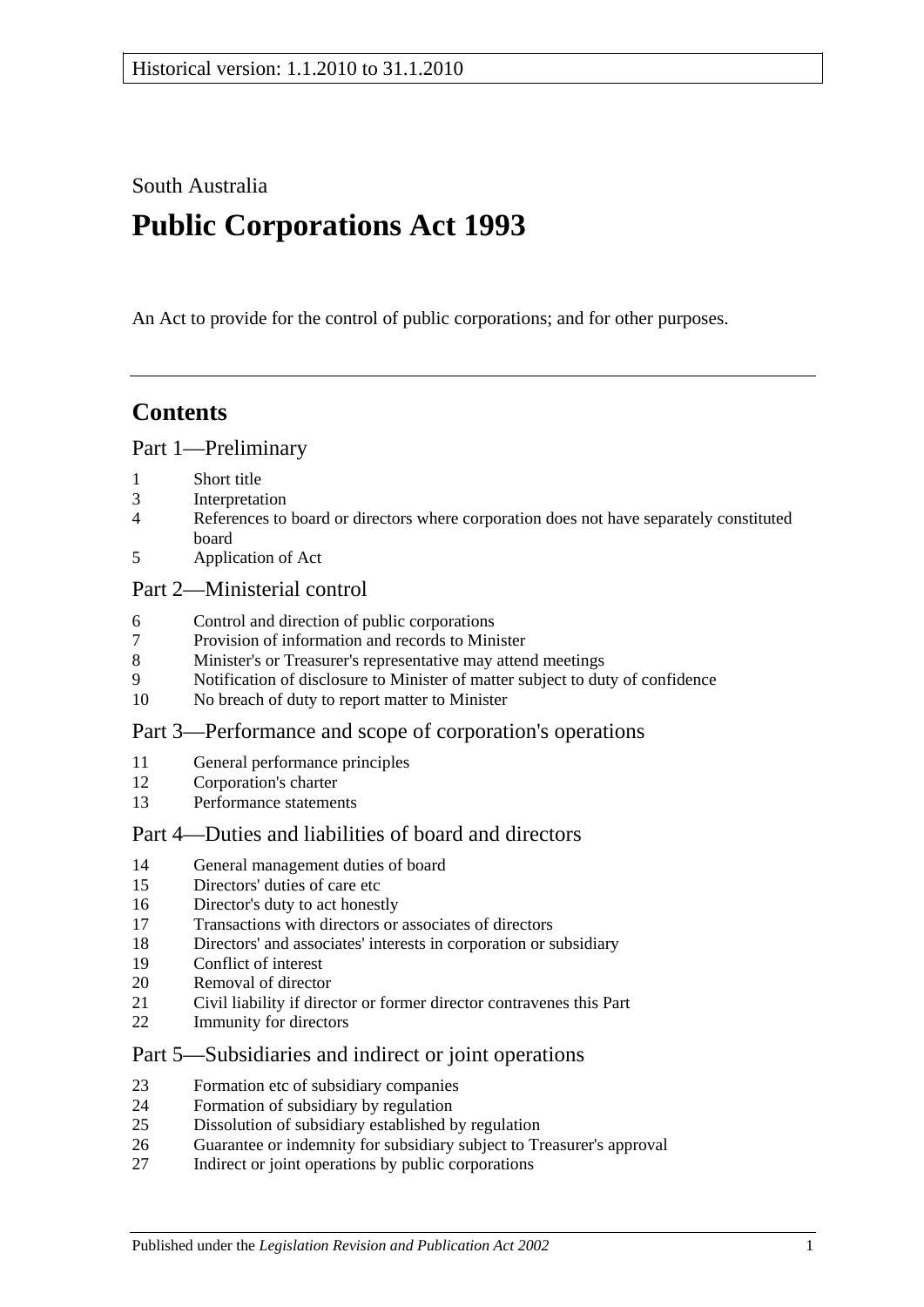### [Part 6—Financial and other provisions](#page-15-2)

- [Guarantee by Treasurer of corporation's liability](#page-15-3)
- [Tax and other liabilities of corporation](#page-15-4)
- [Dividends](#page-16-0)
- [Internal audits and audit committee](#page-16-1)
- [Accounts and external audit](#page-17-0)
- [Annual reports](#page-17-1)
- [Remuneration of corporation's directors](#page-18-0)
- [Minister to be consulted as to appointment or removal of chief executive officer](#page-18-1)
- [Delegation](#page-18-2)
- 36A [Duty of employees to act honestly](#page-19-0)
- 36B [Duty of senior executives with respect to conflict of interest](#page-19-1)
- [Transactions with executives or associates of executives](#page-21-0)
- [Executives' and associates' interests in corporation or subsidiary](#page-22-0)
- 38A [Duty of employees with respect to conflict of interest](#page-23-0)
- 38B [Exclusion of operation of Commonwealth industrial relations legislation in specified cases](#page-24-0)
- [Validity of transactions of corporation](#page-24-1)
- [Power to investigate corporation's or subsidiary's operations](#page-25-0)
- [Approvals and exemptions](#page-27-0)<br>42 Proceedings for offences
- [Proceedings for offences](#page-27-1)
- [Regulations](#page-27-2)

#### [Schedule—Provisions applicable to subsidiaries](#page-27-3)

- [Application and interpretation](#page-27-4)
- [Direction by board of parent corporation](#page-27-5)
- [General management duties of board](#page-27-6)
- [Directors' duties of care etc](#page-28-0)<br>5 Directors' duties of honesty
- [Directors' duties of honesty](#page-29-0)
- [Transactions with directors or associates of directors](#page-29-1)
- [Directors' and associates' interests in subsidiary or parent corporation](#page-30-0)
- [Conflict of interest](#page-31-0)<br>9 Removal of directo
- [Removal of director or board](#page-32-0)
- [Civil liability if director or former director of subsidiary contravenes this Schedule](#page-32-1)
- [Immunity for directors of subsidiaries](#page-32-2)
- [Tax and other liabilities of subsidiary](#page-32-3)
- [Accounts and external audit](#page-33-0)
- [Delegation](#page-33-1)
- 14A [Duty of employees to act honestly](#page-34-0)
- 14B [Duty of senior executives with respect to conflict of interest](#page-35-0)
- [Transactions with executives or associates of executives](#page-36-0)
- [Executives' and associates' interests in subsidiary or parent corporation](#page-38-0)
- 16A [Duty of employees with respect to conflict of interest](#page-39-0)
- [Validity of transactions of subsidiary](#page-40-0)

#### [Legislative history](#page-41-0)

#### [Appendix—Divisional penalties and expiation fees](#page-43-0)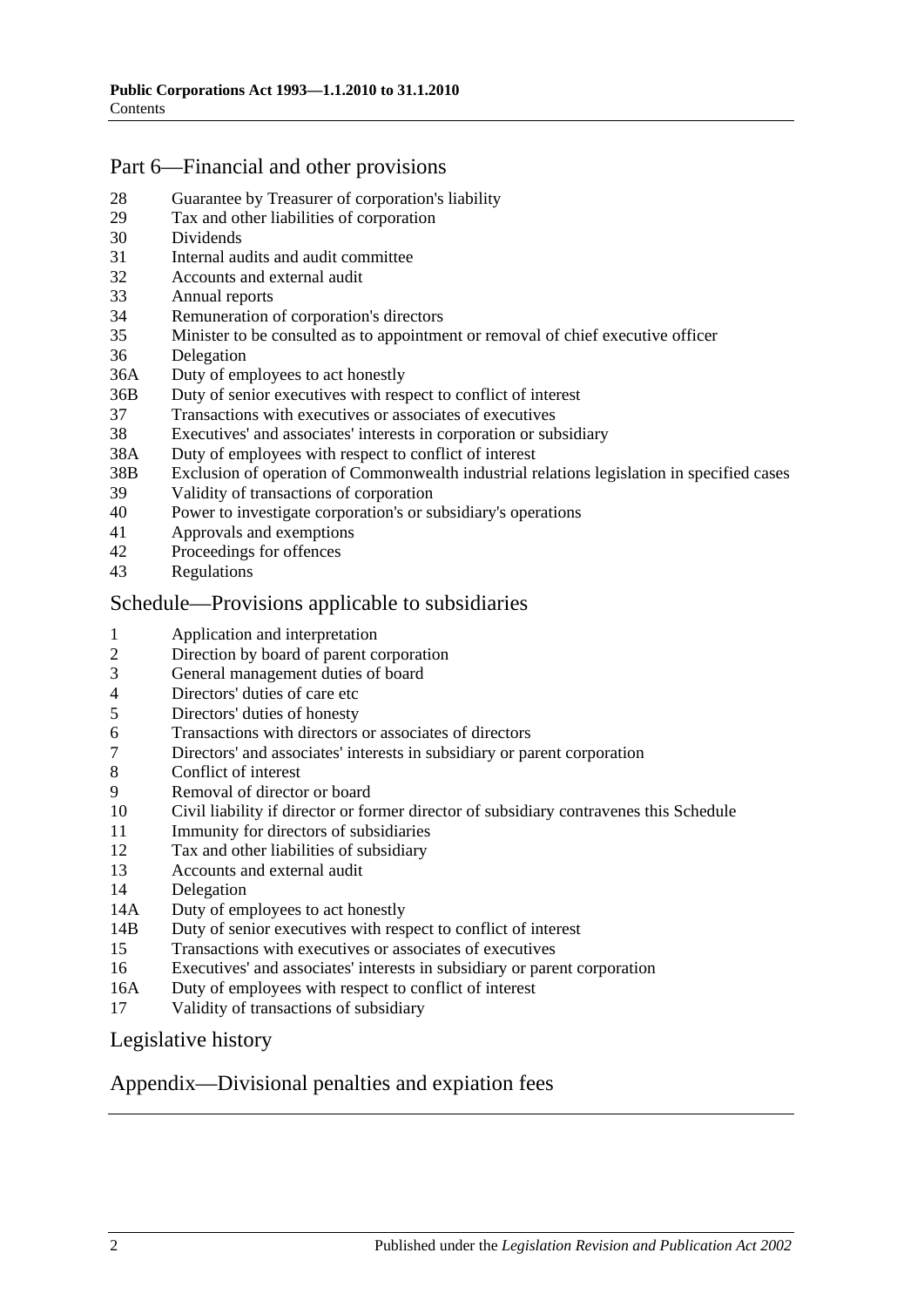#### <span id="page-2-0"></span>**The Parliament of South Australia enacts as follows:**

### **Part 1—Preliminary**

#### <span id="page-2-1"></span>**1—Short title**

This Act may be cited as the *Public Corporations Act 1993*.

#### <span id="page-2-2"></span>**3—Interpretation**

(1) In this Act—

*associate*—see [subsection](#page-3-0) (2);

*beneficial interest* in property includes a potential beneficial interest in property subject to a discretionary trust;

*beneficiary* includes a person who is an object of a discretionary trust;

*board* in relation to a public corporation, means the board of directors of the corporation (also see [section](#page-4-0) 4);

*council* means a municipal or district council;

*debenture* has the same meaning as in the *Corporations Act 2001* of the Commonwealth;

*director* in relation to a public corporation, means a person appointed as a member of the board of the corporation (also see [section](#page-4-0) 4);

*dividend* means payment out of profit (whether earned in the current or a previous financial year) or payment in the nature of a return of capital;

*domestic partner* means a person who is a domestic partner within the meaning of the *[Family Relationships Act](http://www.legislation.sa.gov.au/index.aspx?action=legref&type=act&legtitle=Family%20Relationships%20Act%201975) 1975*, whether declared as such under that Act or not;

*executive* in relation to a public corporation or a subsidiary of a public corporation, means an employee of the corporation or subsidiary who is concerned or takes part in the management of the corporation or subsidiary;

*financial year* in relation to a public corporation, means—

- (a) the period of 12 months ending on 30 June in any year; or
- (b) any other period of 12 months prescribed by regulation in relation to the corporation;

*incorporating Act* in relation to a statutory corporation or public corporation, means the Act by or under which the corporation is established;

*liability* includes contingent liability;

*managed investment scheme* has the same meaning as in the *Corporations Act 2001* of the Commonwealth;

*Minister* in relation to a public corporation, means the Minister to whom the administration of the corporation's incorporating Act is for the time being committed;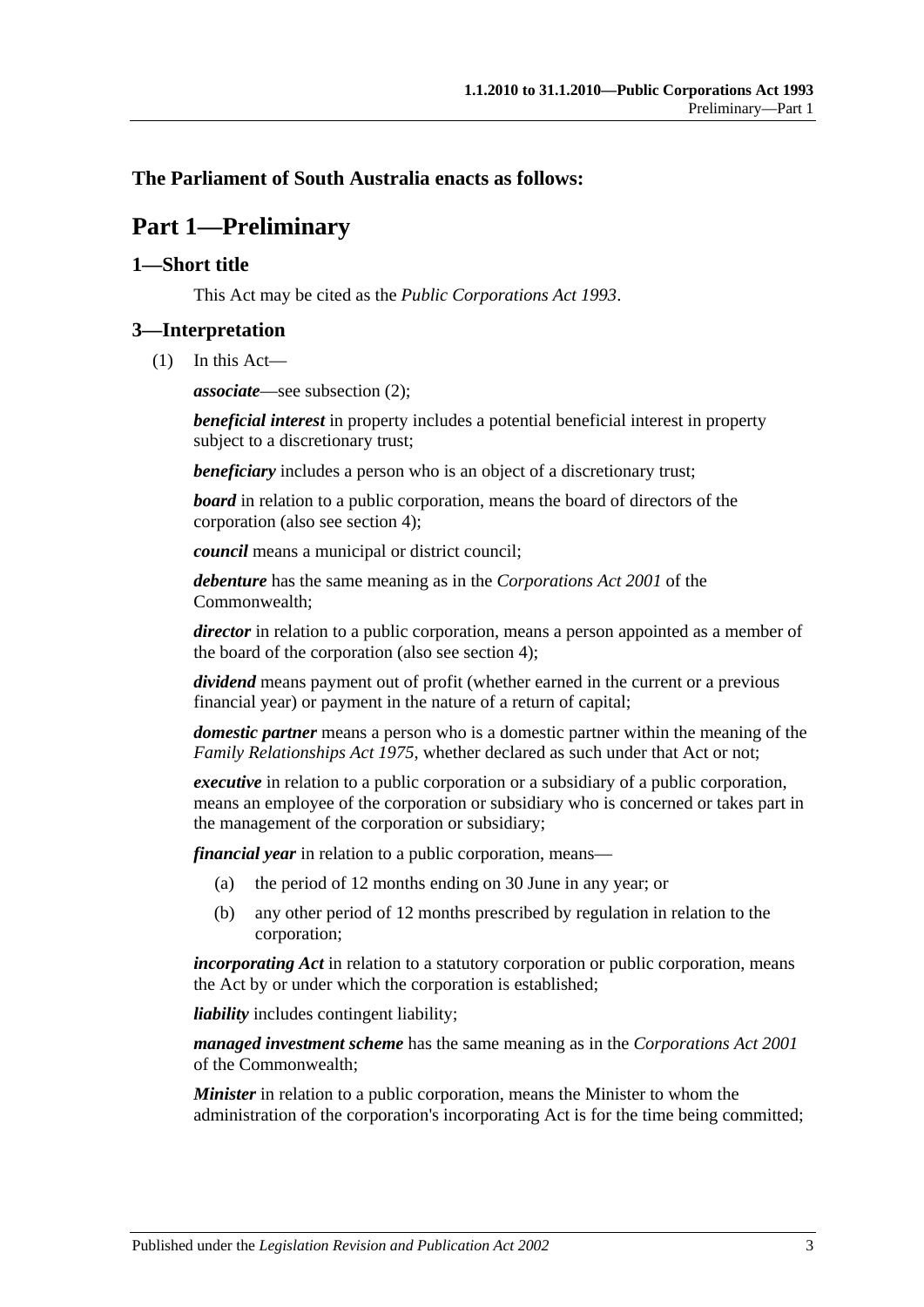*operations* of a public corporation or any of its subsidiaries includes, for any purposes specified by regulation, any operations carried out by a specified company or entity or pursuant to a specified trust scheme, partnership, joint venture or other scheme or arrangement and declared by regulation to form part of the operations of the corporation or any of its subsidiaries for those purposes;

#### *public corporation*—see [section](#page-4-2) 5(3);

*record* includes—

- (a) information stored or recorded by a computer or any other means; and
- (b) a computer tape or disk or any other device on or by which information is stored or recorded;

*relative* in relation to a person, means the spouse, domestic partner, parent or remoter linear ancestor, son, daughter or remoter issue or brother or sister of the person;

*relevant interest* has the same meaning as in the *Corporations Act 2001* of the Commonwealth;

*remuneration* in relation to an office or employment, includes any benefit of pecuniary value attaching to the office or employment;

*senior executive* in relation to a public corporation or a subsidiary of a public corporation, means an employee of the corporation or subsidiary holding or acting in—

- (a) the position of chief executive of the corporation or subsidiary; or
- (b) an executive position declared to be a senior executive's position by the corporation's Minister by notice in the Gazette (which notice may be varied or revoked by subsequent notice in the Gazette);

*spouse*—a person is the spouse of another if they are legally married;

*statutory corporation* means a body corporate (other than a council or university) that—

- (a) is established by or under another Act; and
- (b) comprises or includes, or has a governing body that comprises or includes, a Minister or a person or body appointed by the Governor or a Minister;

*subsidiary* in relation to a public corporation, means—

- (a) a company that is a subsidiary of the public corporation within the meaning of the *Corporations Act 2001* of the Commonwealth; or
- (b) a body corporate established as a subsidiary of the public corporation by regulation under [Part 5.](#page-13-3)
- <span id="page-3-1"></span><span id="page-3-0"></span>(2) For the purposes of this Act, a person is an associate of another person if—
	- (a) the other person is a relative of the person or of the person's spouse or domestic partner; or
	- (b) the other person—
		- (i) is a body corporate; and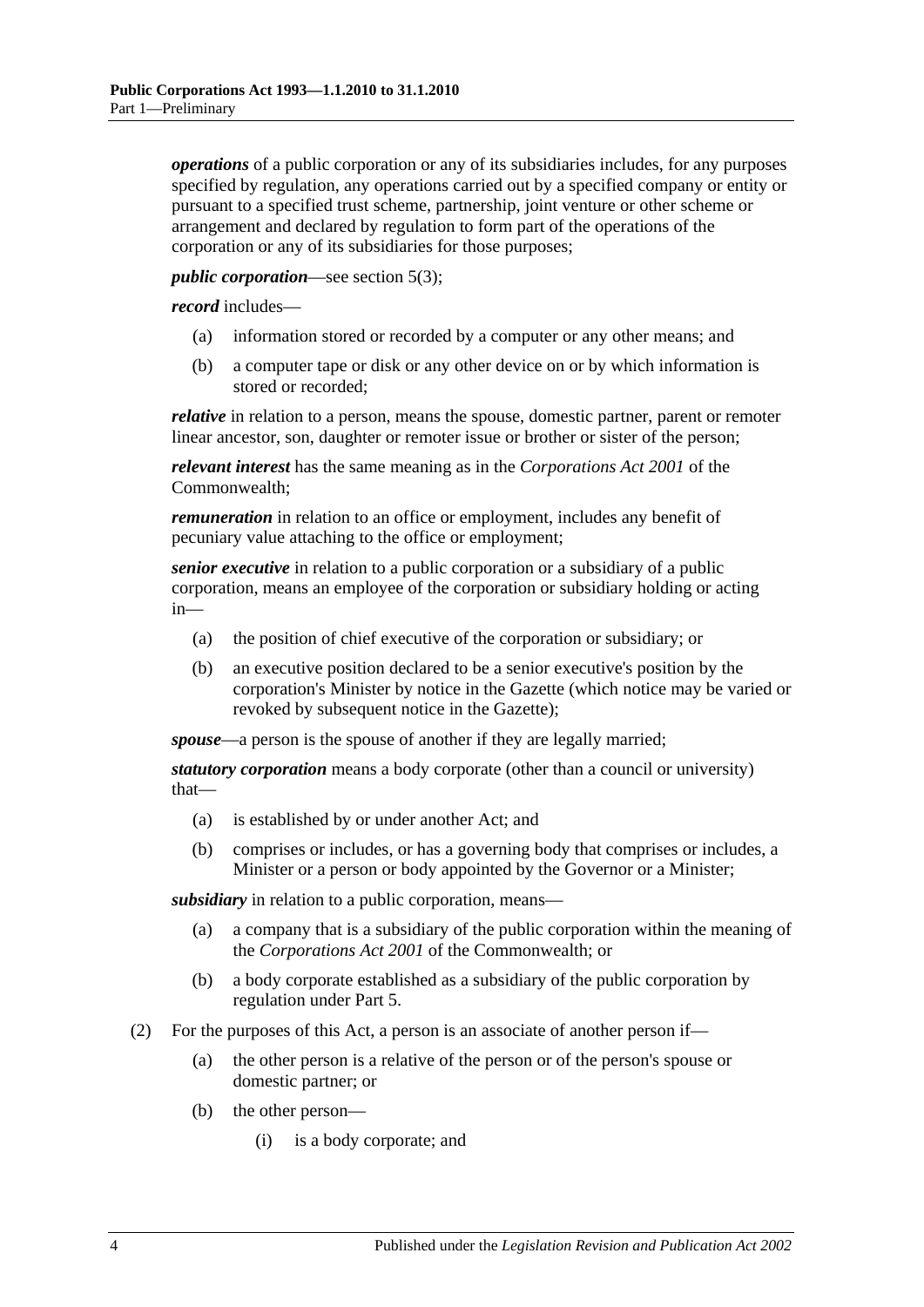- (ii) the person or a relative of the person or of the person's spouse or domestic partner has, or two or more such persons together have, a relevant interest or relevant interests in shares in the body corporate the nominal value of which is not less than 10 per cent of the nominal value of the issued share capital of the body corporate; or
- (c) the other person is a trustee of a trust of which the person, a relative of the person or of the person's spouse or domestic partner or a body corporate referred to in [paragraph](#page-3-1) (b) is a beneficiary; or
- (d) the person is declared by the regulations to be an associate of the other person.
- (3) For the purposes of this Act, in determining whether a company is a subsidiary of a public corporation, any shares held, or powers exercisable by, the corporation or any other body are not to be taken to be held or exercisable in a fiduciary capacity by reason of the fact that the corporation is an instrumentality of the Crown and holds its property on behalf of the Crown.

#### **Note—**

For definition of divisional penalties (and divisional expiation fees) see Appendix.

#### <span id="page-4-0"></span>**4—References to board or directors where corporation does not have separately constituted board**

Where a board of directors is not separately constituted as the governing body of a public corporation—

- (a) a reference in this Act to a board is, in relation to that corporation, a reference to the corporation; and
- (b) a reference in this Act to a director is, in relation to that corporation, a reference to a member of the corporation.

#### <span id="page-4-1"></span>**5—Application of Act**

- (1) A provision of this Act applies to a statutory corporation to which the provision is declared to apply—
	- (a) by the corporation's incorporating Act; or
	- (b) by regulation.
- (1a) If a provision of this Act is declared to apply to a statutory corporation (other than a corporation sole), [Part 4](#page-8-1) and [sections](#page-19-0) 36A to [38A](#page-23-0) (inclusive) apply to the corporation subject to any modifications prescribed by or under the corporation's incorporating Act or this Act.
- (2) Where a provision of this Act is declared by regulation to apply to a statutory corporation, the provision prevails to the extent of any inconsistency over the provisions of the corporation's incorporating Act.
- <span id="page-4-2"></span>(3) A reference in a provision of this Act to a public corporation is a reference to a statutory corporation to which the provision applies.
- (4) A declaration may not be made by regulation for the purposes of this section in a form such that a provision of this Act is declared to apply to more than one statutory corporation by the same regulation.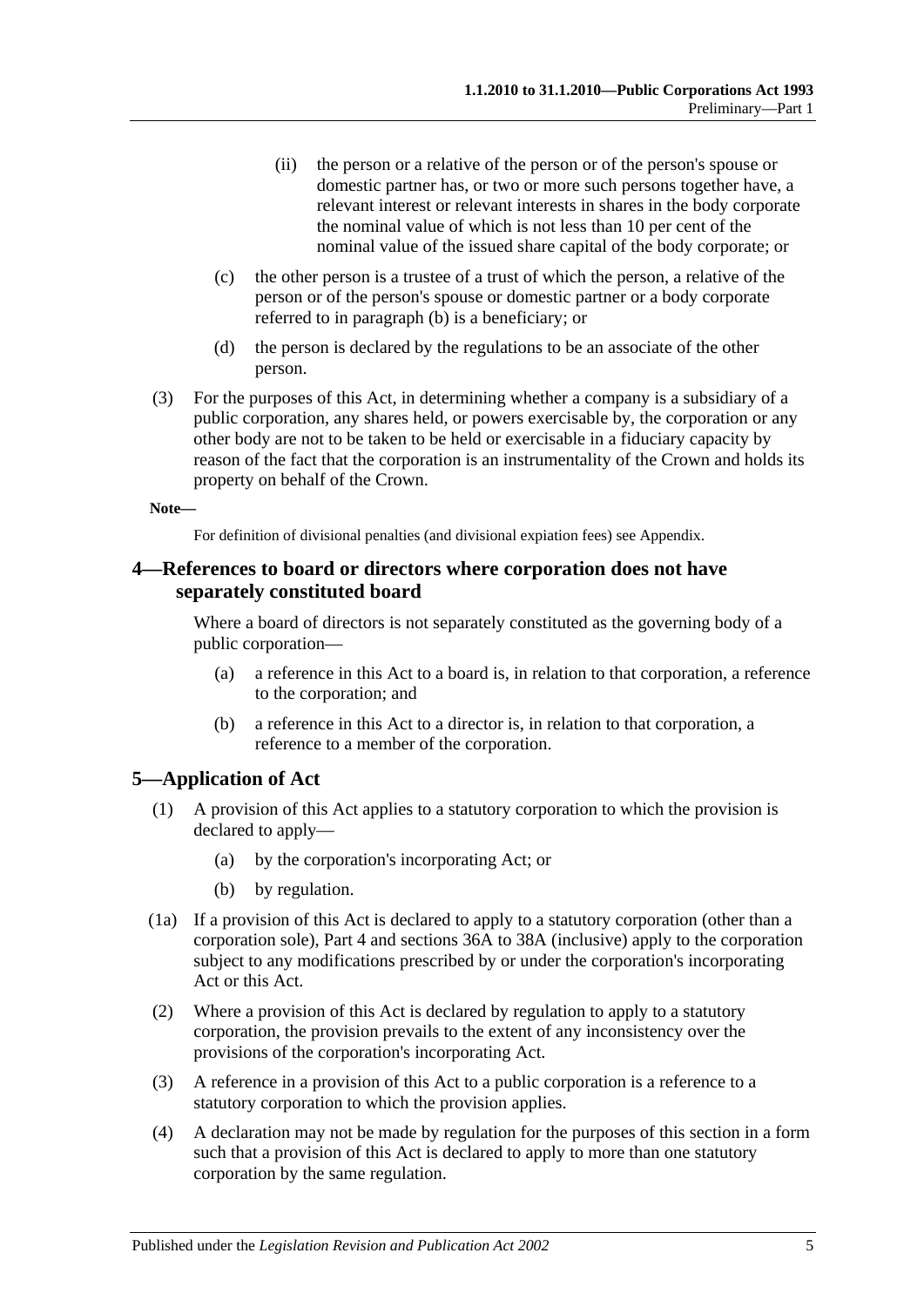### <span id="page-5-0"></span>**Part 2—Ministerial control**

#### <span id="page-5-1"></span>**6—Control and direction of public corporations**

- (1) A public corporation—
	- (a) is an instrumentality of the Crown and holds its property on behalf of the Crown; and
	- (b) is subject to control and direction by its Minister.
- (2) A direction may not be given by the Minister under this section contrary to the provisions of another Act.
- (3) The corporation may not be directed by its Minister to do anything that would be beyond its powers as provided by its incorporating Act and any other Act.
- (4) A direction given by the Minister under this section must be in writing.
- <span id="page-5-4"></span>(5) Subject to [subsection](#page-5-2) (7), where the Minister gives a direction to a public corporation under this section—
	- (a) the Minister must cause the direction to be published—
		- (i) by notice in the Gazette within 14 days after the direction was given; and
		- (ii) by tabling the direction in both Houses of Parliament within six sitting days after its publication in the Gazette; and
	- (b) the corporation must cause the direction to be published in its next annual report.
- <span id="page-5-3"></span>(6) Where the corporation is of the opinion that a direction should not be published for the reason that its publication—
	- (a) might detrimentally affect the corporation's commercial interests; or
	- (b) might constitute breach of a duty of confidence; or
	- (c) might prejudice an investigation of misconduct or possible misconduct,

the corporation may advise the Minister of that opinion giving the reason for the opinion.

- <span id="page-5-2"></span>(7) Where the Minister is satisfied that a direction should not be published for a reason referred to in [subsection](#page-5-3) (6), the direction need not be published by the Minister or the corporation as required by [subsection](#page-5-4) (5) but—
	- (a) the Minister must cause a copy of the direction to be presented to the Economic and Finance Committee of the Parliament within 14 days after the direction was given; and
	- (b) the corporation must cause a statement of the fact that the direction was given to be published in its next annual report.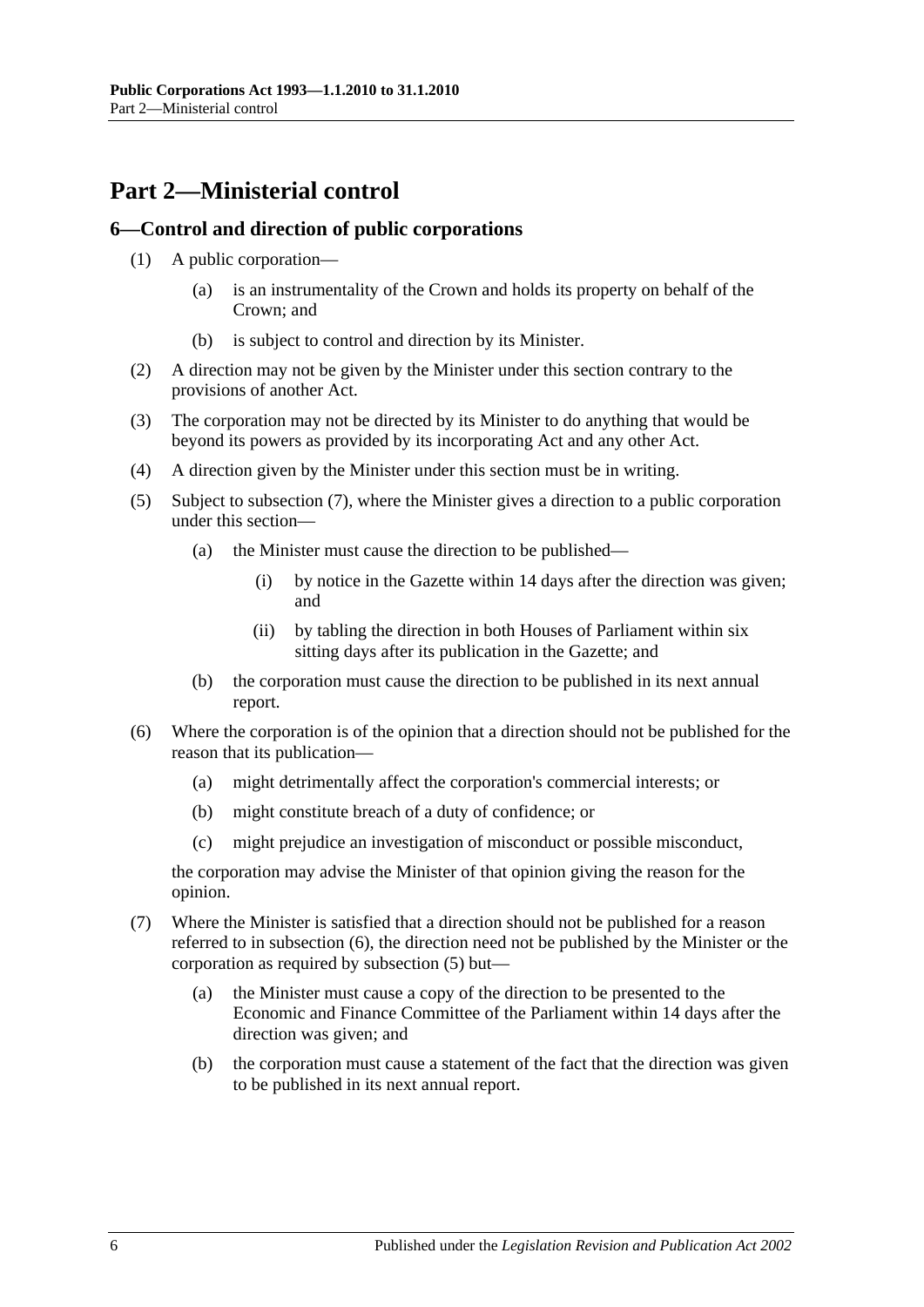#### <span id="page-6-0"></span>**7—Provision of information and records to Minister**

- (1) A public corporation must, at the request in writing of its Minister, furnish the Minister with such information or records in the possession or control of the corporation as the Minister may require in such manner and form as the Minister may require.
- (2) Where a record in the possession or control of the corporation is furnished to the Minister under this section, the Minister may make, retain and deal with copies of the record as the Minister thinks fit.
- <span id="page-6-5"></span>(3) Where the corporation considers that any information or record furnished under this section contains matters that should be treated for any reason as confidential, the corporation may advise the Minister of that opinion giving the reason for the opinion, and the Minister may, subject to [subsection](#page-6-4) (4), act on that advice as the Minister thinks fit.
- <span id="page-6-4"></span>(4) Where the Minister is satisfied on the basis of the corporation's advice under [subsection](#page-6-5) (3) that the corporation owes a duty of confidence in respect of a matter, the Minister must ensure the observance of that duty in respect of the matter, but this subsection does not prevent the Minister from disclosing the matter as required in the proper performance of ministerial functions or duties.

#### <span id="page-6-1"></span>**8—Minister's or Treasurer's representative may attend meetings**

- (1) A person authorised in writing by a public corporation's Minister or the Treasurer may attend (but not participate in) any meeting of the board of the corporation and may have access to papers provided to directors for the purposes of the meeting.
- <span id="page-6-7"></span>(2) Where the board considers that a matter dealt with at a meeting attended by a representative of the Minister or the Treasurer should be treated for any reason as confidential, the board may advise the Minister or the Treasurer, as the case may require, of that opinion giving the reason for the opinion, and the Minister or the Treasurer may, subject to [subsection](#page-6-6) (3), act on that advice as the Minister or the Treasurer thinks fit.
- <span id="page-6-6"></span>(3) Where the Minister or the Treasurer is satisfied on the basis of the board's advice under [subsection](#page-6-7) (2) that the corporation owes a duty of confidence in respect of a matter, the Minister or the Treasurer, as the case may be, must ensure the observance of that duty in respect of the matter, but this subsection does not prevent the Minister or the Treasurer from disclosing the matter as required in the proper performance of ministerial functions or duties.

#### <span id="page-6-2"></span>**9—Notification of disclosure to Minister of matter subject to duty of confidence**

Where a public corporation discloses to its Minister in pursuance of this Act a matter in respect of which the corporation owes a duty of confidence, the corporation must give notice in writing of the disclosure to the person to whom the duty is owed.

#### <span id="page-6-3"></span>**10—No breach of duty to report matter to Minister**

A director of a public corporation does not commit any breach of duty by reporting a matter relating to the affairs of the corporation or a subsidiary of the corporation to the corporation's Minister.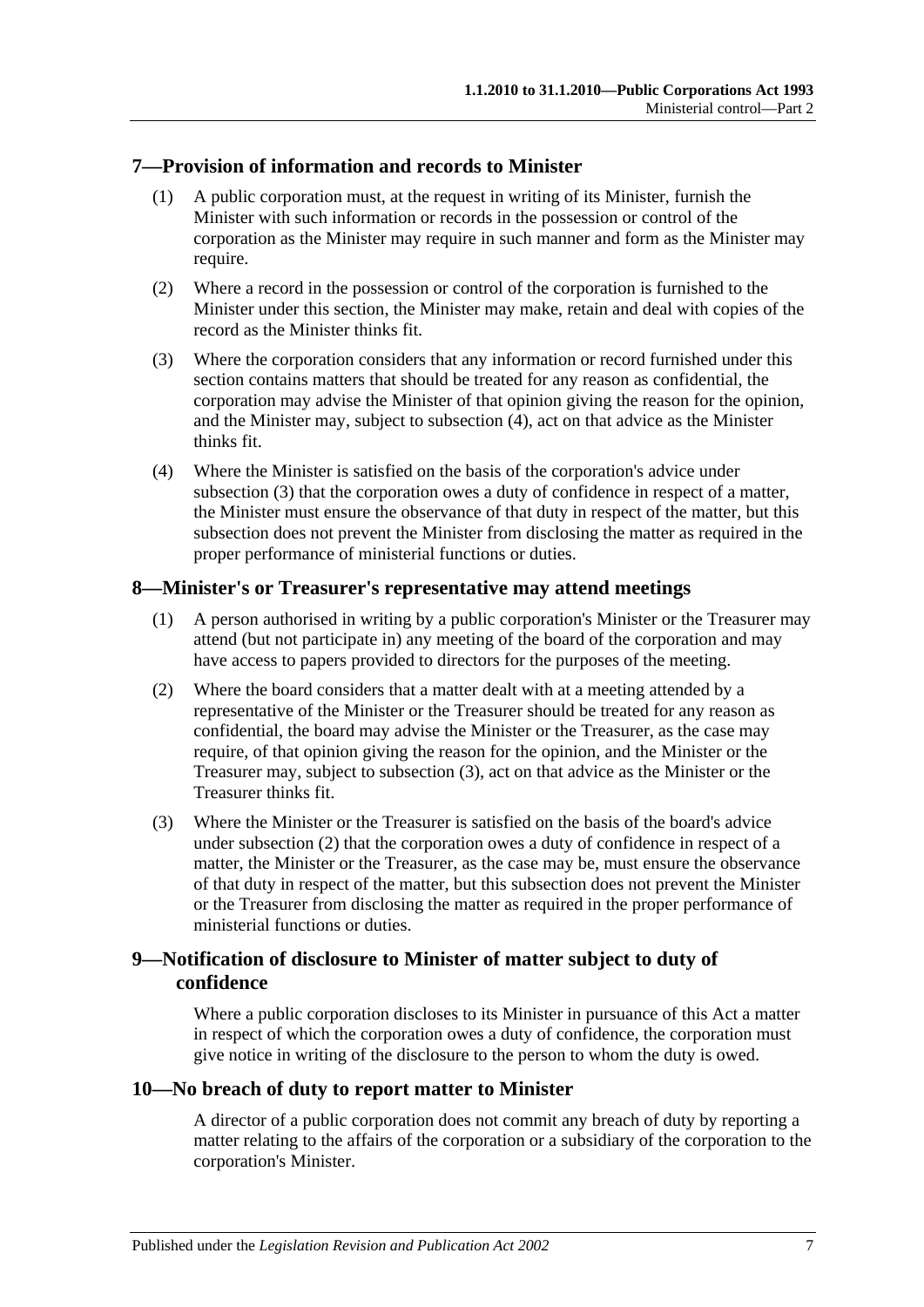### <span id="page-7-0"></span>**Part 3—Performance and scope of corporation's operations**

#### <span id="page-7-1"></span>**11—General performance principles**

- (1) A public corporation must perform its commercial operations in accordance with prudent commercial principles and use its best endeavours to achieve a level of profit consistent with its functions.
- (2) A public corporation must perform its non-commercial operations (if any) in an efficient and effective manner consistent with the requirements of its charter.
- (3) Where a public corporation's charter identifies any operations of the corporation as non-commercial operations, the operations are to be regarded as such for the purposes of this section.

#### <span id="page-7-2"></span>**12—Corporation's charter**

- (1) A charter must be prepared for a public corporation by its Minister and the Treasurer after consultation with the corporation.
- <span id="page-7-3"></span>(2) The charter must deal with the following matters:
	- (a) the nature and scope of the commercial operations to be undertaken, including—
		- (i) the nature and scope of any investment activities;
		- (ii) the nature and scope of any operations or transactions outside the State:
		- (iii) the nature and scope of any operations or transactions that may be undertaken by subsidiaries of the corporation, by other companies or entities associated with the corporation or pursuant to a trust scheme or a partnership or other scheme or arrangement for sharing of profits, co-operation or joint venture with another person; and
	- (b) the nature and scope of any non-commercial operations to be undertaken and the arrangements for their costing and funding; and
	- (c) all requirements of the corporation's Minister or the Treasurer as to—
		- (i) the corporation's obligations to report on its operations;
		- (ii) the form and contents of the corporation's accounts and financial statements;
		- (iii) any accounting, internal auditing or financial systems or practices to be established or observed by the corporation;
		- (iv) the setting of fees or charges, the acquisition or disposal of capital or assets or the borrowing or lending of money.
- (3) The charter may—
	- (a) limit the functions or powers of the corporation; and
	- (b) deal with any other matter not specifically referred to in [subsection](#page-7-3) (2).
- (4) The charter may not extend the functions or powers of the corporation as provided by the corporation's incorporating Act and any other Act.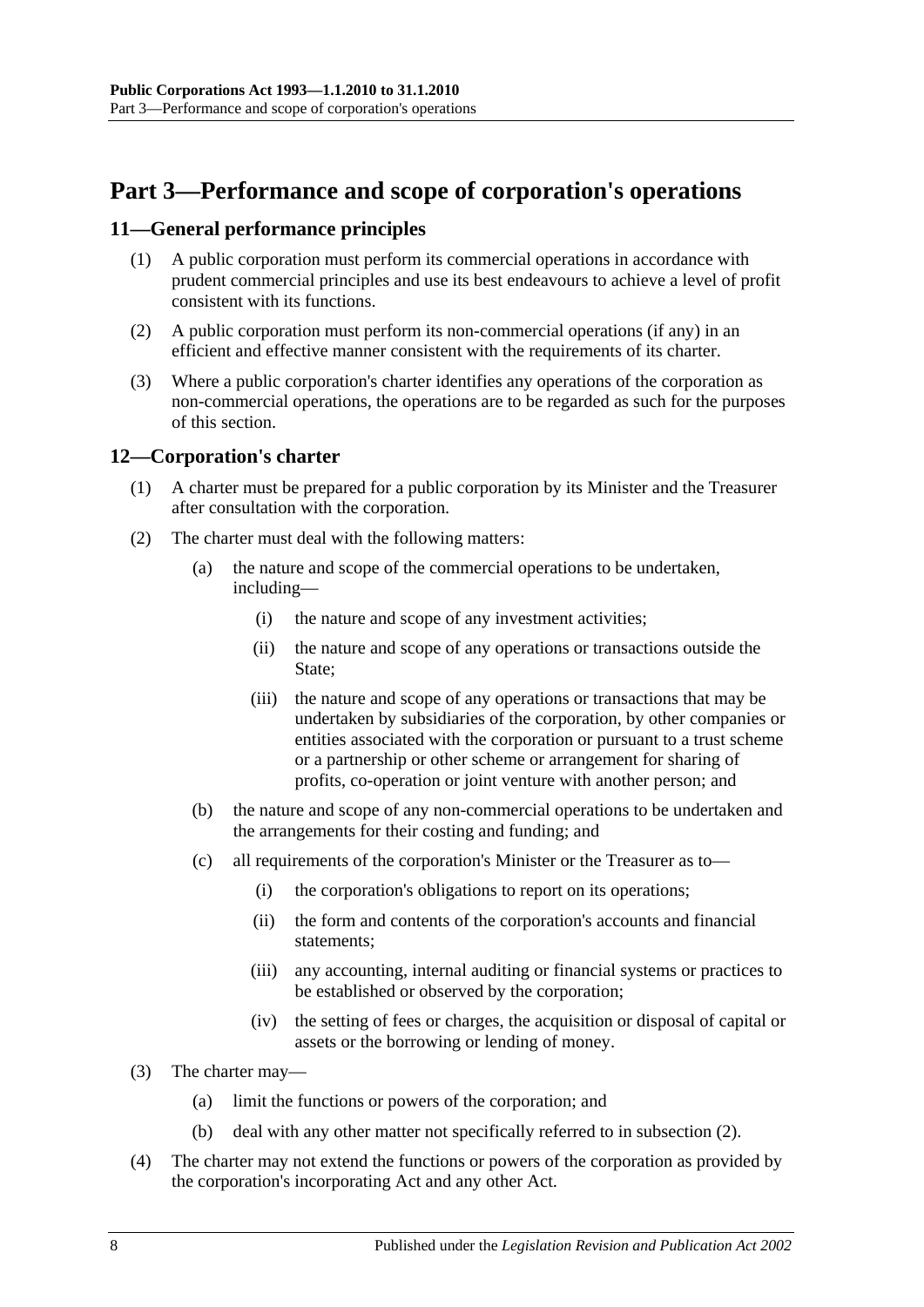- (5) The corporation's Minister and the Treasurer must, after consultation with the corporation, review the charter at the end of each financial year.
- (6) The corporation's Minister and the Treasurer may, after consultation with the corporation, amend the charter at any time.
- (7) The charter or any amendment to the charter comes into force and is binding on the corporation on a day specified in the charter or amendment (but without affecting any contractual obligations previously incurred by the corporation).
- <span id="page-8-3"></span>(8) On the charter or an amendment to the charter coming into force, the corporation's Minister must—
	- (a) within six sitting days, cause a copy of the charter, or the charter in its amended form, to be laid before both Houses of Parliament; and
	- (b) within 14 days (unless such a copy is sooner laid before both Houses of Parliament under [paragraph](#page-8-3) (a)), cause a copy of the charter, or the charter in its amended form, to be presented to the Economic and Finance Committee of the Parliament.

#### <span id="page-8-0"></span>**13—Performance statements**

- (1) The corporation's Minister and the Treasurer must, when preparing the charter for a public corporation, also prepare, after consultation with the corporation, a performance statement setting the various performance targets that the corporation is to pursue in the coming financial year or other period specified in the statement and dealing with such other matters as the Minister and the Treasurer consider appropriate.
- (2) The corporation's Minister and the Treasurer must, after consultation with the corporation, review the performance statement when reviewing the corporation's charter.
- (3) The corporation's Minister and the Treasurer may, after consultation with the corporation, amend the performance statement at any time.

### <span id="page-8-1"></span>**Part 4—Duties and liabilities of board and directors**

#### <span id="page-8-4"></span><span id="page-8-2"></span>**14—General management duties of board**

- (1) The board of a public corporation is responsible to its Minister for overseeing the operations of the corporation and its subsidiaries with the goal of—
	- (a) securing continuing improvements of performance; and
	- (b) protecting the long term viability of the corporation and the Crown's financial interests in the corporation.
- (2) Without limiting the effect of [subsection](#page-8-4) (1), the board must for that purpose ensure as far as practicable—
	- (a) that appropriate strategic and business plans and targets are established that are consistent with the corporation's charter and performance statement; and
	- (b) that the corporation and its subsidiaries have appropriate management structures and systems for monitoring management performance against plans and targets and that corrective action is taken when necessary; and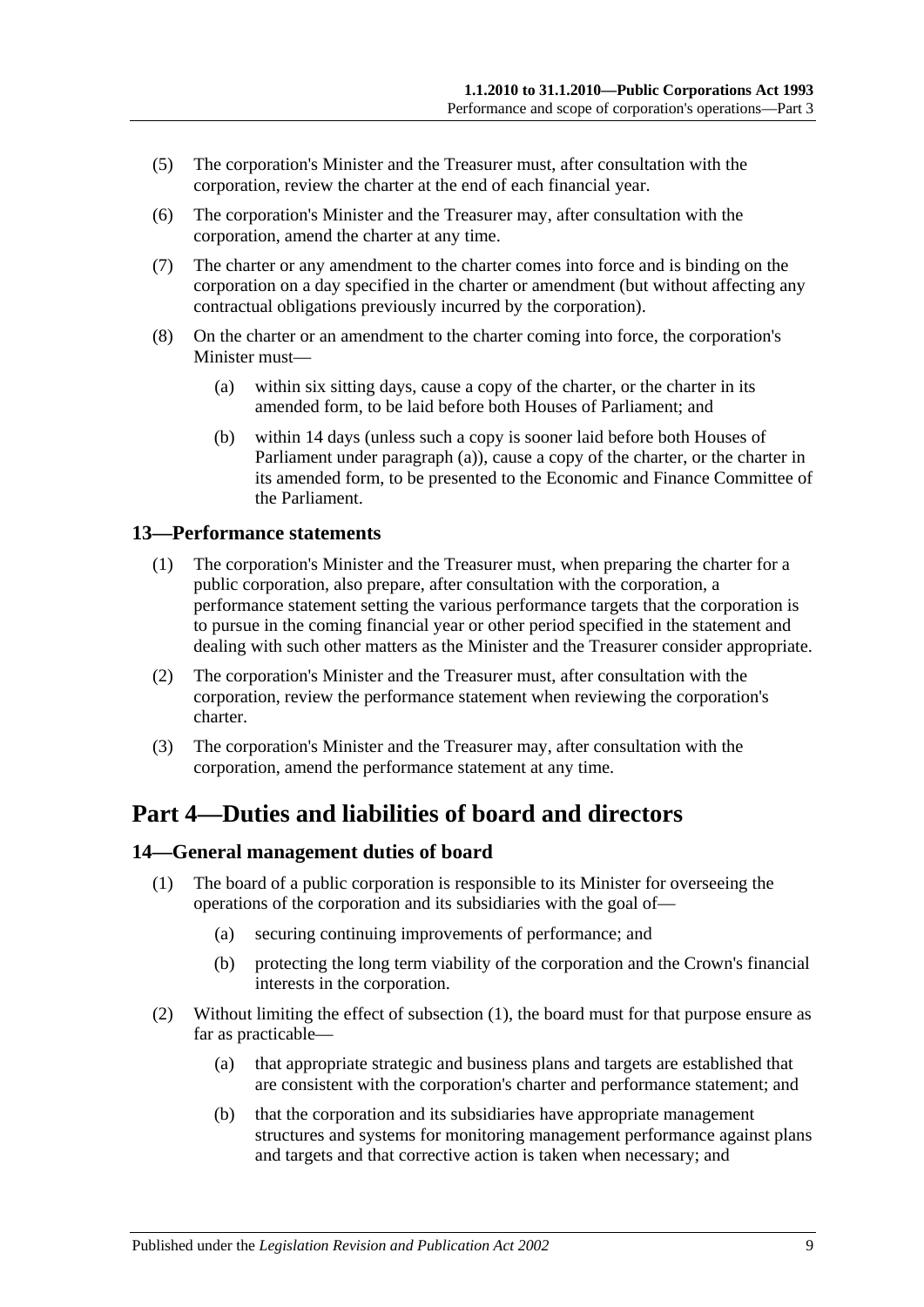- (c) that appropriate systems and practices are established for management and financial planning and control, including systems and practices for the maintenance of accurate and comprehensive records of all transactions, assets and liabilities and physical and human resources of the corporation and its subsidiaries; and
- (d) that all such plans, targets, structures, systems and practices are regularly reviewed and revised as necessary to address changing circumstances and reflect best current commercial practices; and
- (e) that the corporation and its subsidiaries operate within the limits imposed by the corporation's incorporating Act and charter and comply with the requirements imposed by or under this or any other Act or law; and
- (f) that the corporation and its subsidiaries observe high standards of corporate and business ethics; and
- (g) that the corporation's Minister receives regular reports on the performance of the corporation and its subsidiaries and on the initiatives of the board; and
- (h) that the corporation's Minister is advised, as soon as practicable, of any material development that affects the financial or operating capacity of the corporation or any of its subsidiaries or gives rise to an expectation that the corporation or any of its subsidiaries may not be able to meet its debts as and when they fall due; and
- (i) that all information furnished to the corporation's Minister by the corporation or any of its subsidiaries is accurate and comprehensive.

#### <span id="page-9-0"></span>**15—Directors' duties of care etc**

- (1) A director of a public corporation must at all times exercise a reasonable degree of care and diligence in the performance of his or her functions, and (without limiting the effect of the foregoing) for that purpose—
	- (a) must take reasonable steps to inform himself or herself about the corporation and its subsidiaries, their businesses and activities and the circumstances in which they operate; and
	- (b) must take reasonable steps through the processes of the board to obtain sufficient information and advice about all matters to be decided by the board or pursuant to a delegation to enable him or her to make conscientious and informed decisions; and
	- (c) must exercise an active discretion with respect to all matters to be decided by the board or pursuant to a delegation.
- (2) A director is not bound to give continuous attention to the affairs of the corporation but is required to exercise reasonable diligence in attendance at and preparation for board meetings.
- (3) In determining the degree of care and diligence required to be exercised by a director, regard must be had to the skills, knowledge or acumen possessed by the director and to the degree of risk involved in any particular circumstances.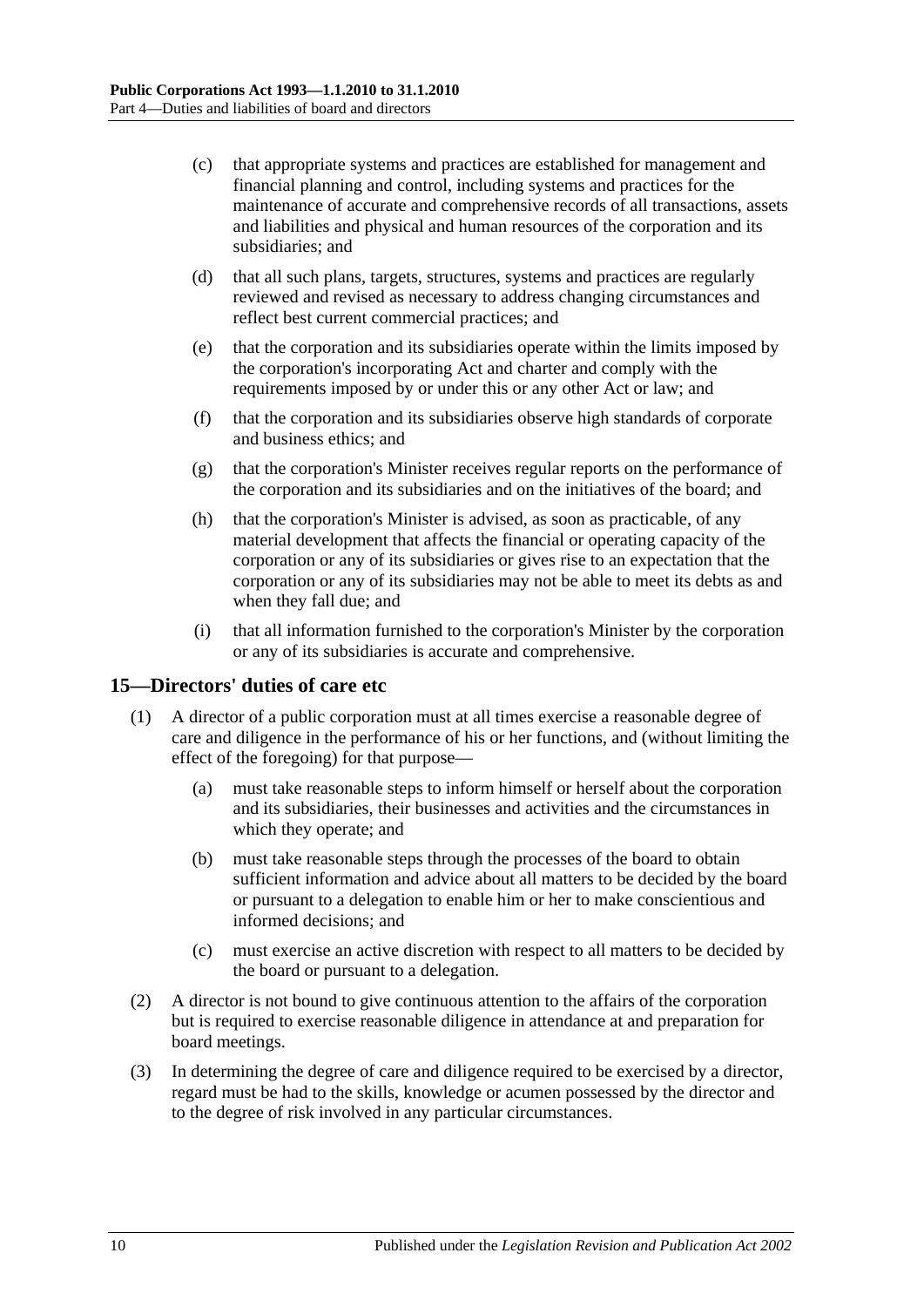<span id="page-10-2"></span>(4) If a director of a public corporation is culpably negligent in the performance of his or her functions, the director is guilty of an offence.

Penalty: Division 4 fine.

- (5) A director is not culpably negligent for the purposes of [subsection](#page-10-2) (4) unless the court is satisfied the director's conduct fell sufficiently short of the standards required under this Act of the director to warrant the imposition of a criminal sanction.
- (6) A director of a public corporation does not commit any breach of duty under this section by acting in accordance with a direction or requirement of the Minister or the Treasurer under this Act.

#### <span id="page-10-3"></span><span id="page-10-0"></span>**16—Director's duty to act honestly**

(1) A director of a public corporation must at all times act honestly in the performance of the functions of his or her office, whether within or outside the State.

Penalty: Division 4 fine or division 4 imprisonment, or both.

(2) [Subsection](#page-10-3) (1) does not apply to conduct that is merely of a trivial character and does not result in significant detriment to the public interest.

#### <span id="page-10-4"></span><span id="page-10-1"></span>**17—Transactions with directors or associates of directors**

- (1) Neither a director of a public corporation nor an associate of a director of a public corporation may, without the approval of the corporation's Minister, be directly or indirectly involved in a transaction with the corporation or a subsidiary of the corporation.
- (2) A person will be treated as being indirectly involved in a transaction for the purposes of [subsection](#page-10-4) (1)—
	- (a) if the person initiates, promotes or takes any part in negotiations or steps leading to the making of the transaction with a view to that person or an associate of that person gaining some financial or other benefit (whether immediately or at a time after the making of the transaction); and
	- (b) despite the fact that neither that person nor an agent, nominee or trustee of that person becomes a party to the transaction.
- (3) [Subsection](#page-10-4) (1) does not apply—
	- $(a)$  to
		- (i) the receipt by the corporation or a subsidiary of the corporation of deposits of money or investments;
		- (ii) the provision of loans or other financial accommodation by the corporation or a subsidiary of the corporation for domestic or non-commercial purposes;
		- (iii) the provision of accident, health, life, property damage or income protection insurance or insurance against other risks (excluding credit or financial risks) by the corporation or a subsidiary of the corporation;
		- (iv) the provision of services (other than financial or insurance services) by the corporation or a subsidiary of the corporation,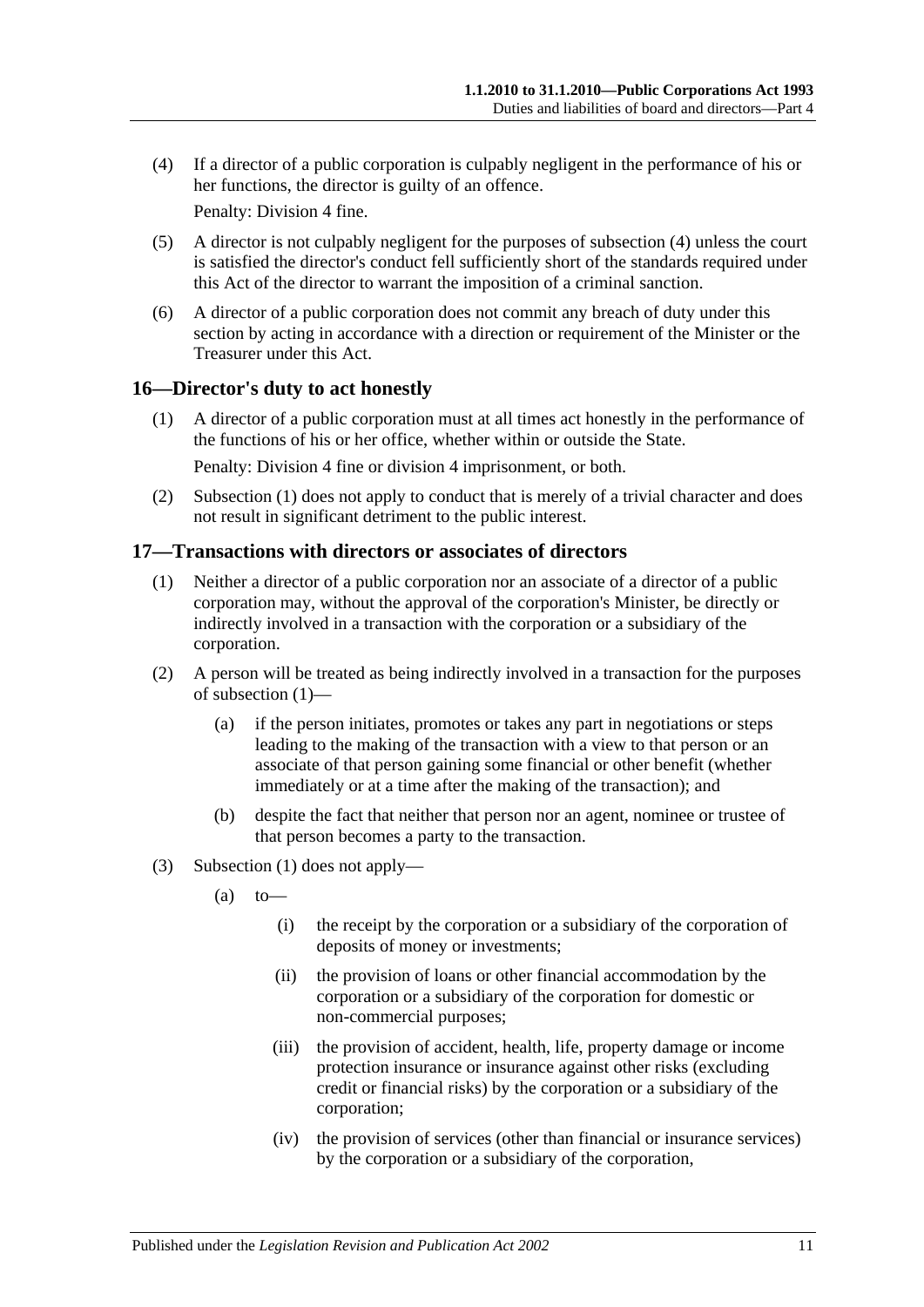in the ordinary course of its ordinary business and on ordinary commercial terms; or

- (ab) to the employment of a person under a contract of service with the corporation or a subsidiary of the corporation or to a transaction that is ancillary or incidental to such employment; or
- (b) to transactions of a prescribed class.
- <span id="page-11-1"></span>(4) If a transaction is made with a public corporation or a subsidiary of a public corporation in contravention of [subsection](#page-10-4) (1), the transaction is liable to be avoided by the corporation or by the corporation's Minister.
- (5) A transaction may not be avoided under [subsection](#page-11-1) (4) if a person has acquired an interest in property the subject of the transaction in good faith for valuable consideration and without notice of the contravention.
- (6) A director of a public corporation must not counsel, procure, induce or be in any way (whether by act or omission or directly or indirectly) knowingly concerned in, or party to, a contravention of [subsection](#page-10-4) (1).

Penalty:

If an intention to deceive or defraud is proved—Division 4 fine or division 4 imprisonment, or both.

In any other case—Division 6 fine.

#### <span id="page-11-2"></span><span id="page-11-0"></span>**18—Directors' and associates' interests in corporation or subsidiary**

- (1) Neither a director of a public corporation nor an associate of a director of a public corporation may, without the approval of the corporation's Minister—
	- (a) have or acquire a beneficial interest in shares in, debentures of or managed investment schemes of the corporation or any subsidiary of the corporation; or
	- (b) have or hold or acquire (whether alone or with another person or persons) a right or option in respect of the acquisition or disposal of shares in, debentures of or interests in managed investment schemes of the corporation or any of its subsidiaries; or
	- (c) be a party to, or entitled to a benefit under, a contract under which a person has a right to call for or make delivery of shares in, debentures of or interests in managed investment schemes of the corporation or any of its subsidiaries.
- (2) A director of a public corporation must not counsel, procure, induce or be in any way (whether by act or omission or directly or indirectly) knowingly concerned in, or party to, a contravention of [subsection](#page-11-2) (1).

Penalty:

If an intention to deceive or defraud is proved—Division 4 fine or division 4 imprisonment, or both.

In any other case—Division 6 fine.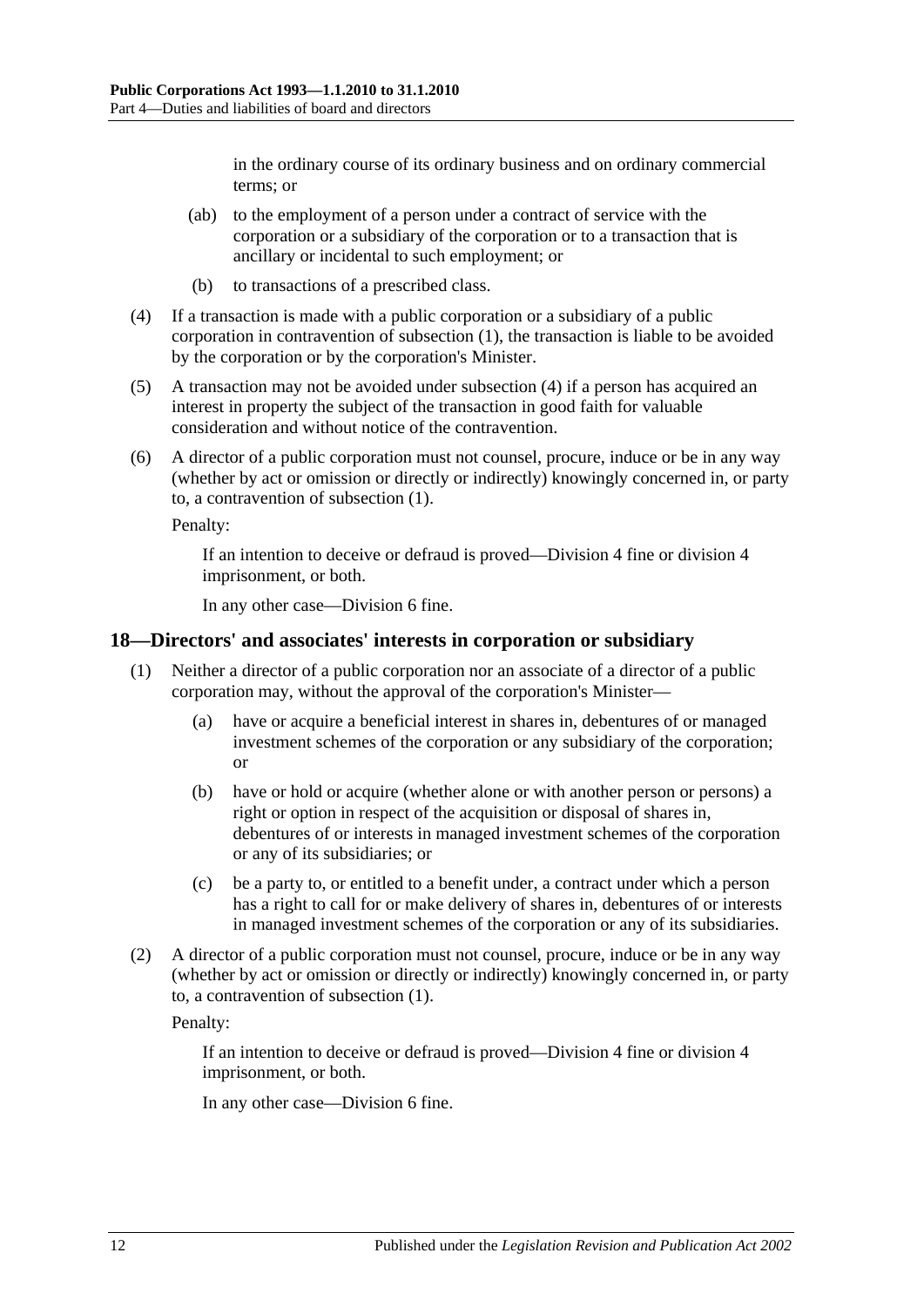#### <span id="page-12-1"></span><span id="page-12-0"></span>**19—Conflict of interest**

- (1) A director of a public corporation who has a direct or indirect personal or pecuniary interest in a matter decided or under consideration by the board—
	- (a) must, as soon as reasonably practicable, disclose in writing to the board full and accurate details of the interest; and
	- (b) must not take part in any discussion by the board relating to that matter; and
	- (c) must not vote in relation to that matter; and
	- (d) must be absent from the meeting room when any such discussion or voting is taking place.

Penalty: Division 4 fine.

- (2) If a director makes a disclosure of interest and complies with the other requirements of [subsection](#page-12-1) (1) in respect of a proposed contract—
	- (a) the contract is not liable to be avoided by the corporation; and
	- (b) the director is not liable to account to the corporation for profits derived from the contract.
- <span id="page-12-2"></span>(3) If a director fails to make a disclosure of interest or fails to comply with any other requirement of [subsection](#page-12-1) (1) in respect of a proposed contract, the contract is liable to be avoided by the corporation or by the corporation's Minister.
- (4) A contract may not be avoided under [subsection](#page-12-2) (3) if a person has acquired an interest in property the subject of the contract in good faith for valuable consideration and without notice of the contravention.
- (5) Where a director of a public corporation has or acquires a personal or pecuniary interest, or is or becomes the holder of an office, such that it is reasonably foreseeable that a conflict might arise with his or her duties as a director of the corporation, the director must, as soon as reasonably practicable, disclose in writing to the board of the corporation full and accurate details of the interest or office.

Penalty: Division 4 fine.

- (6) A disclosure under this section must be recorded in the minutes of the board and reported to the corporation's Minister.
- (7) If, in the opinion of the corporation's Minister, a particular interest or office of a director is of such significance that the holding of the interest or office is not consistent with the proper discharge of the duties of the director, the Minister may require the director either to divest himself or herself of the interest or office or to resign from the board (and non-compliance with the requirement constitutes misconduct and hence a ground for removal of the director from the board).
- (8) Without limiting the effect of this section, a director will be taken to have an interest in a matter for the purposes of this section if an associate of the director has an interest in the matter.
- (9) This section does not apply in relation to a matter in which a director has an interest while the director remains unaware that he or she has an interest in the matter, but in any proceedings against the director the burden will lie on the director to prove that he or she was not, at the material time, aware of his or her interest.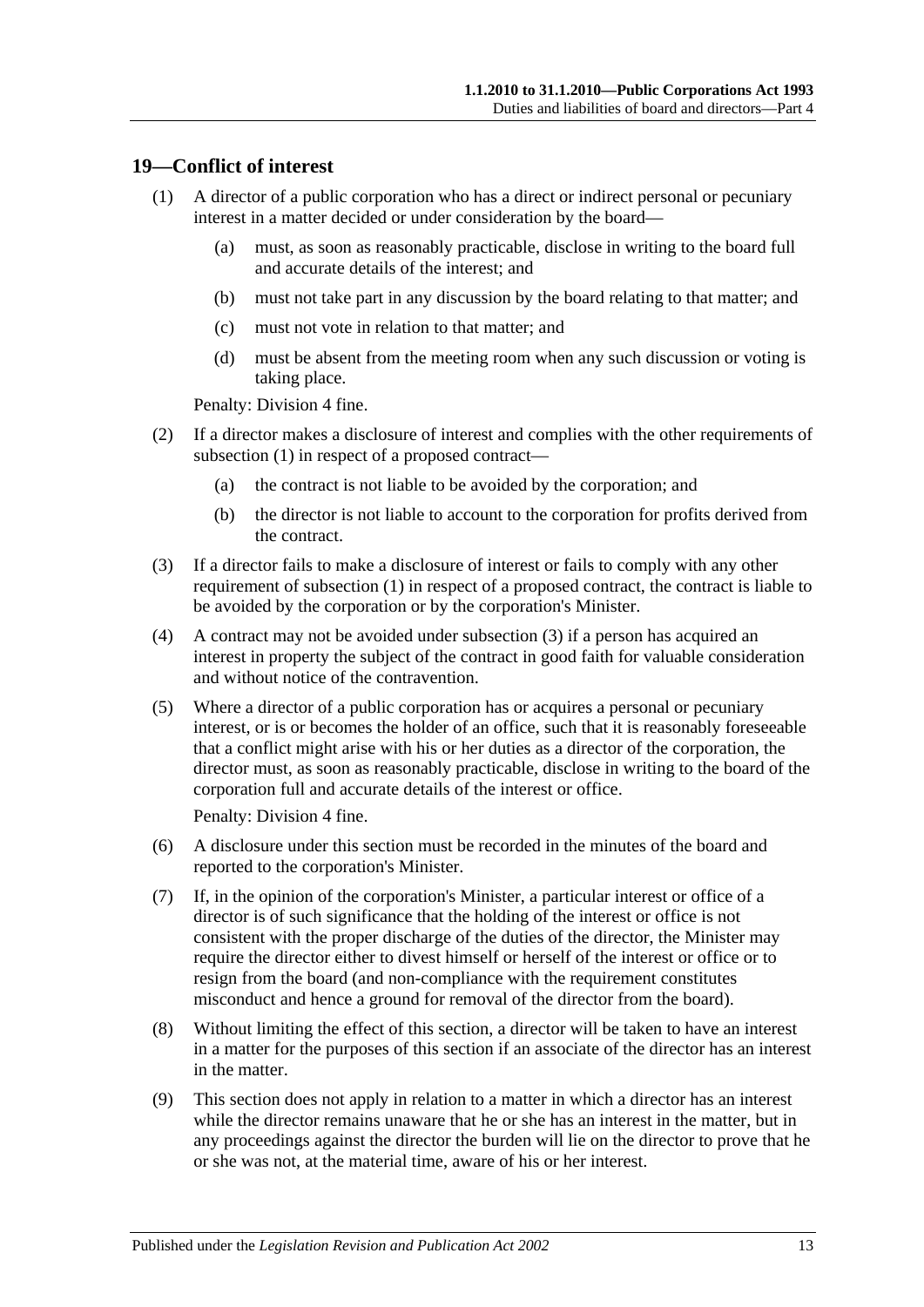#### <span id="page-13-0"></span>**20—Removal of director**

Non-compliance by a director of a public corporation with a duty imposed by this Act constitutes a ground for removal of the director from office in accordance with the provisions of the corporation's incorporating Act.

#### <span id="page-13-1"></span>**21—Civil liability if director or former director contravenes this Part**

- (1) If a person who is a director or former director of a public corporation is convicted of an offence for a contravention of this Part (other than an offence consisting of culpable negligence), the court by which the person is convicted may, in addition to imposing a penalty, order the convicted person to pay to the corporation—
	- (a) if the court is satisfied that the person or any other person made a profit as a result of the contravention—an amount equal to the profit; and
	- (b) if the court is satisfied that the corporation or a subsidiary of the corporation suffered loss or damage as a result of the contravention—compensation for the loss or damage.
- (2) If a person who is a director or former director of a public corporation is guilty of a contravention of this Part for which a criminal penalty is fixed (other than a contravention consisting of culpable negligence), the corporation or the corporation's Minister may (whether or not proceedings have been brought for the offence) recover from the person by action in a court of competent jurisdiction—
	- (a) if the person or any other person made a profit as a result of the contravention—an amount equal to the profit; and
	- (b) if the corporation or a subsidiary of the corporation suffered loss or damage as a result of the contravention—compensation for the loss or damage.

#### <span id="page-13-5"></span><span id="page-13-2"></span>**22—Immunity for directors**

- (1) Except as otherwise provided by this Act, a director of a public corporation incurs no civil liability for an honest act or omission in the performance or discharge, or purported performance or discharge, of functions or duties as such a director.
- (2) A liability that would, but for [subsection](#page-13-5) (1), lie against a director of a public corporation lies instead against the corporation.

### <span id="page-13-3"></span>**Part 5—Subsidiaries and indirect or joint operations**

#### <span id="page-13-4"></span>**23—Formation etc of subsidiary companies**

- (1) A public corporation must not, without the approval of the Treasurer—
	- (a) form a subsidiary company; or
	- (b) acquire, or enter into any arrangement under which it will at a future time or would on the happening of some contingency hold, relevant interests in shares in a company such that the company becomes a subsidiary of the corporation.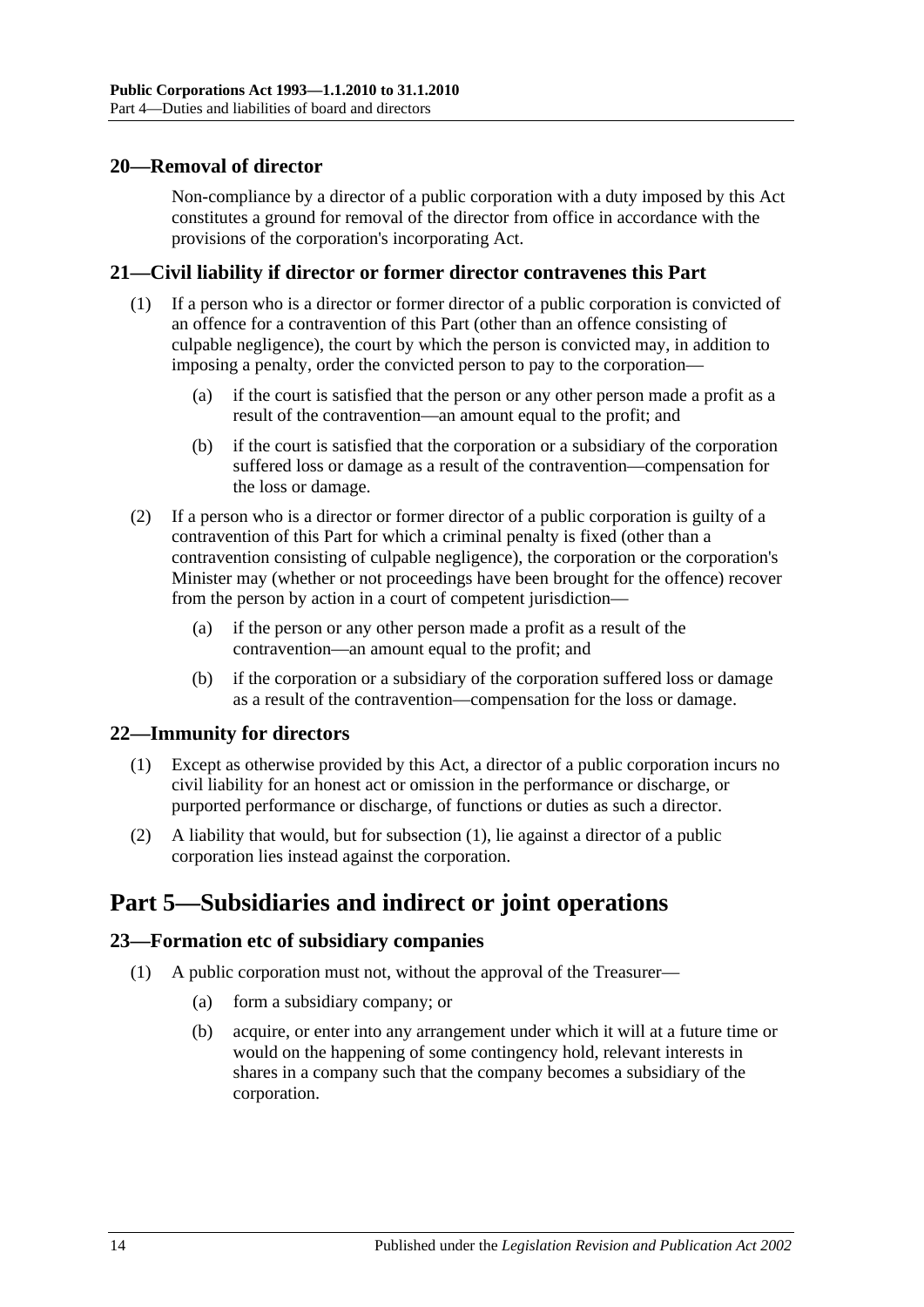- (2) The Treasurer may, as a condition of approval under this section, or by direction, require a public corporation to take steps to include in a subsidiary company's memorandum or articles of association such provisions as the Treasurer considers appropriate—
	- (a) imposing limitations on the nature or scope of the company's operations; or
	- (b) imposing other controls or practices,

consistent with those applicable to the corporation.

#### <span id="page-14-0"></span>**24—Formation of subsidiary by regulation**

- (1) The Governor may, by regulation, establish a body corporate as a subsidiary of a public corporation to which this section applies.
- (2) Regulations establishing a subsidiary of a public corporation—
	- (a) must name the body; and
	- (b) must constitute a board of directors as the body's governing body and provide for the appointment, term and conditions of office and removal of the directors; and
	- (c) must provide for the procedures governing the board's proceedings; and
	- (d) may limit the powers and functions of the body; and
	- (e) may make any other provision (not inconsistent with this Act or the public corporation's incorporating Act) that is necessary or expedient for the purposes of the subsidiary.
- (3) Subject to any limitations in the regulations establishing the subsidiary and any directions given by its parent corporation, the powers and functions of a subsidiary of a public corporation established by regulation under this section are the same as those of the public corporation.
- (4) A subsidiary of a public corporation established by regulation under this section is an instrumentality of the Crown and holds its property on behalf of the Crown.
- (5) If a regulation establishing a subsidiary of a public corporation under this section is disallowed by either House of Parliament, the assets and liabilities of the subsidiary become assets and liabilities of the public corporation.

#### <span id="page-14-1"></span>**25—Dissolution of subsidiary established by regulation**

- (1) The Governor may, by regulation, dissolve a subsidiary established by regulation under this Part.
- <span id="page-14-2"></span>(2) The regulations may—
	- (a) provide for the disposition of the assets and liabilities of the subsidiary; and
	- (b) make any transitional or other provision that is necessary or expedient in connection with the dissolution of the subsidiary.
- (3) Notwithstanding [subsection](#page-14-2) (2), on the dissolution of a subsidiary under this section, the liabilities of the subsidiary become liabilities of its parent corporation subject to any provision made by regulation transferring the liabilities to the Crown or some other instrumentality of the Crown.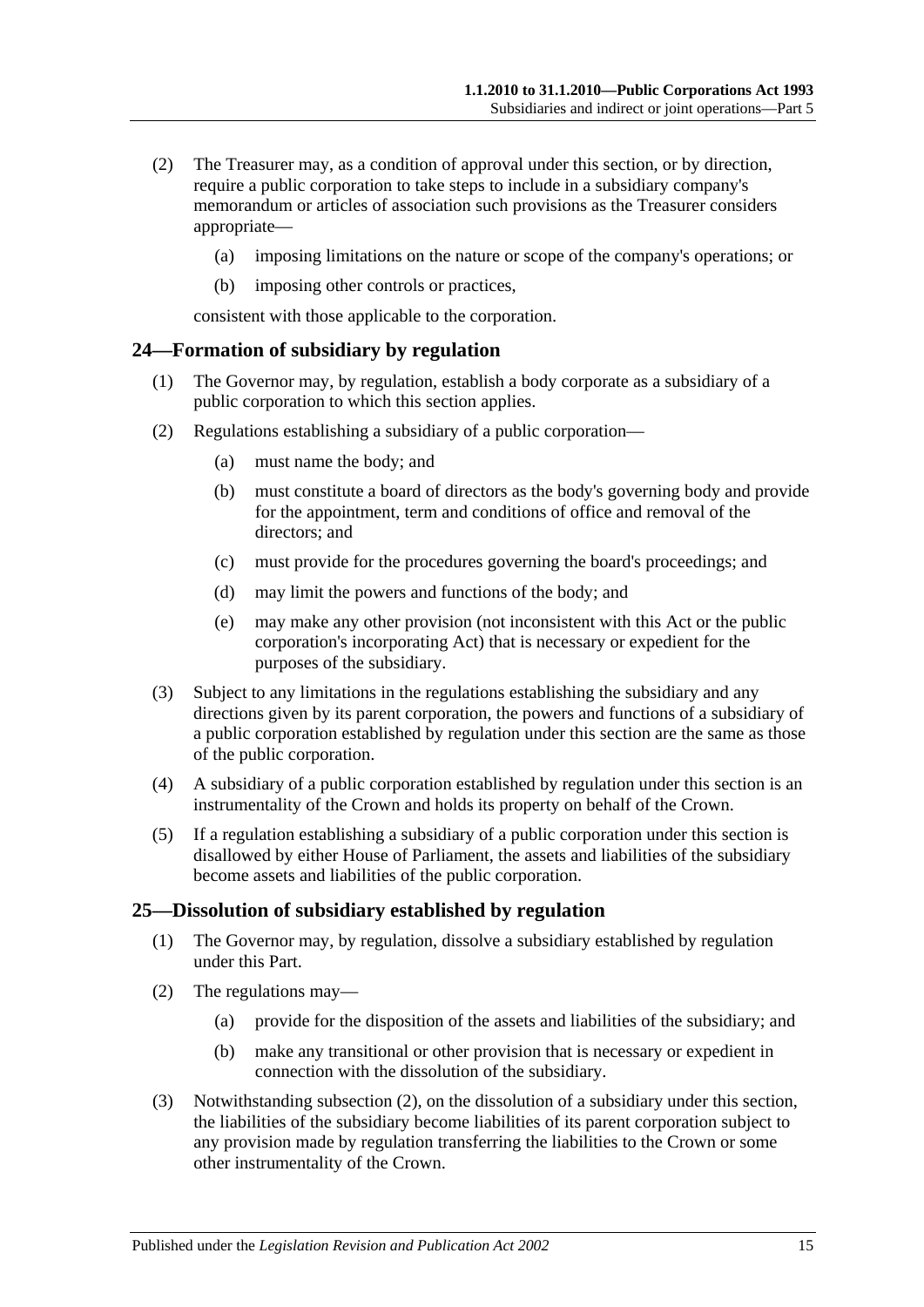#### <span id="page-15-0"></span>**26—Guarantee or indemnity for subsidiary subject to Treasurer's approval**

A public corporation must not, without the approval of the Treasurer, give a guarantee or provide an indemnity in respect of liabilities of a company that is a subsidiary of the corporation.

#### <span id="page-15-1"></span>**27—Indirect or joint operations by public corporations**

A public corporation must not, without the approval of the Treasurer, establish a trust scheme or a partnership or other scheme or arrangement for sharing of profits or joint venture with another person or undertake any operations or transactions pursuant to such a scheme or arrangement.

### <span id="page-15-2"></span>**Part 6—Financial and other provisions**

#### <span id="page-15-5"></span><span id="page-15-3"></span>**28—Guarantee by Treasurer of corporation's liability**

- (1) The liabilities of a public corporation are guaranteed by the Treasurer.
- (2) A liability of the Treasurer arising by virtue of a guarantee under [subsection](#page-15-5) (1) will be satisfied out of the Consolidated Account which is appropriated by this section to the necessary extent.
- (3) The Treasurer may, from time to time, after consultation with the board of a public corporation, fix charges to be paid by the corporation in respect of the guarantee provided under this section and determine the times and manner of their payment.

#### <span id="page-15-4"></span>**29—Tax and other liabilities of corporation**

- (1) Except as otherwise determined by the Treasurer, a public corporation is liable to all such rates (other than rates that would be payable to a council), duties, taxes and imposts and has all such other liabilities and duties as would apply under the law of the State if the corporation were not an instrumentality of the Crown.
- <span id="page-15-6"></span>(2) Except as otherwise determined by the Treasurer, a public corporation is liable to pay to the Treasurer, for the credit of the Consolidated Account, such amounts as the Treasurer from time to time determines to be equivalent to—
	- (a) income tax and any other taxes or imposts that the corporation does not pay to the Commonwealth but would be liable to pay under the law of the Commonwealth if it were constituted and organised in such manner as the Treasurer determines to be appropriate for the purposes of this subsection as a public company or group of public companies carrying on the business carried on by the corporation; and
	- (b) rates that the corporation would be liable to pay to a council if the corporation were not an instrumentality of the Crown.
- (3) Amounts determined by the Treasurer to be payable under [subsection](#page-15-6) (2) must be paid by the corporation at the times and in the manner determined by the Treasurer.
- (4) This section does not affect any liability that the corporation would have apart from this section to pay rates to a council.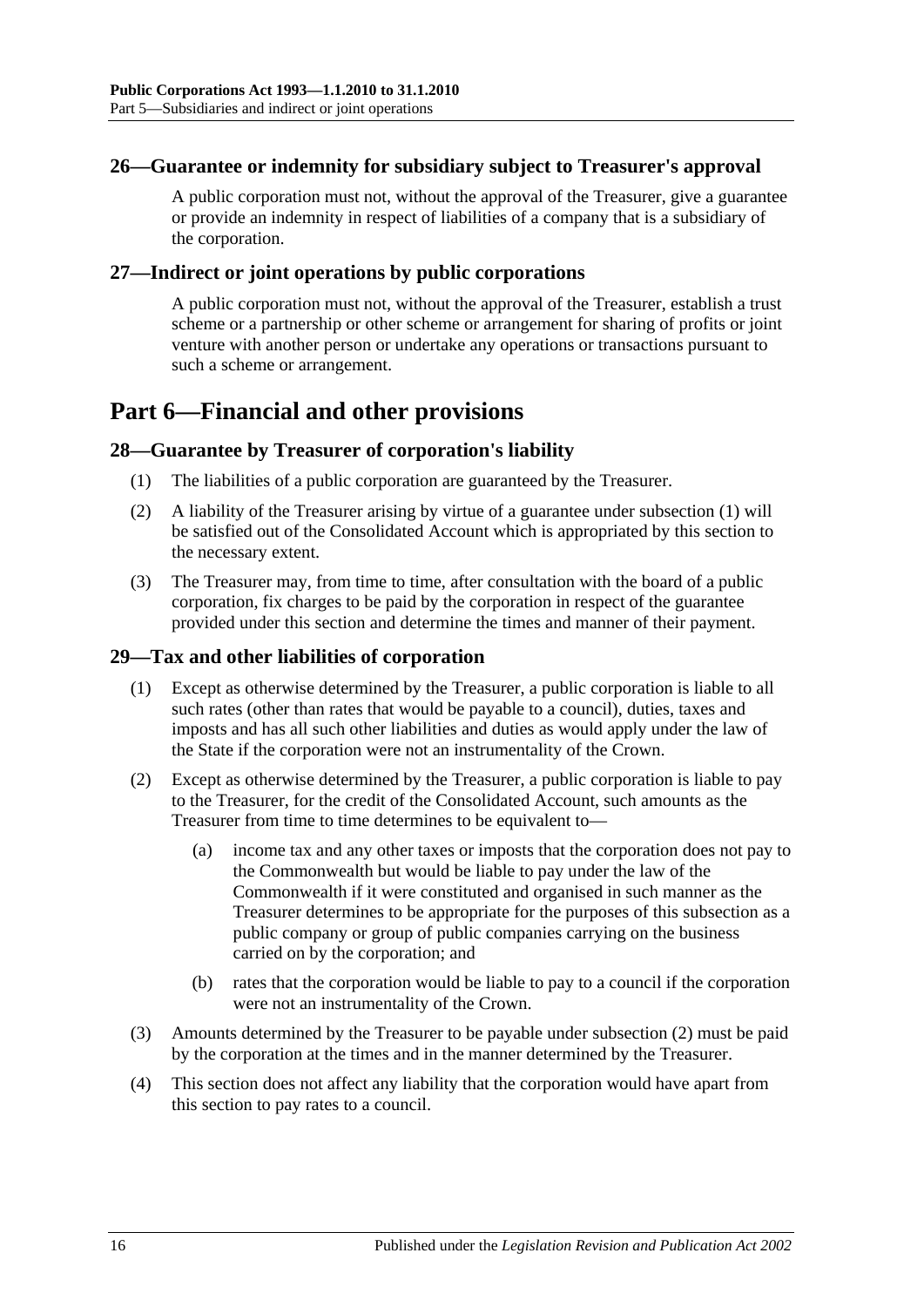#### <span id="page-16-2"></span><span id="page-16-0"></span>**30—Dividends**

- (1) A public corporation must, before the end of each financial year, recommend by writing to the Treasurer, that the corporation pay a specified dividend, or not pay any dividend, for that financial year, as the corporation considers appropriate.
- (2) The Treasurer may, after consultation with the corporation's Minister, by notice in writing to the corporation—
	- (a) approve a recommendation of the corporation under [subsection](#page-16-2) (1); or
	- (b) determine that a dividend specified by the Treasurer be paid, or that no dividend be paid,

as the Treasurer considers appropriate.

- <span id="page-16-3"></span>(3) The corporation must, if so required by the Treasurer by notice in writing to the corporation at any time during a financial year, recommend by writing to the Treasurer that a specified interim dividend or specified interim dividends be paid by the corporation for that financial year, or that no such dividend or dividends be paid by the corporation, as the corporation considers appropriate.
- (4) The Treasurer may, after consultation with the corporation's Minister, by notice in writing to the corporation—
	- (a) approve a recommendation of the corporation under [subsection](#page-16-3) (3); or
	- (b) determine that an interim dividend or interim dividends specified by the Treasurer be paid, or that no interim dividend be paid,

as the Treasurer considers appropriate.

- (5) Where the Treasurer approves a recommendation or determines under this section that a dividend or interim dividend or dividends be paid by the corporation, the dividend or interim dividend or dividends must be paid by the corporation to the Treasurer for the credit of the Consolidated Account in the manner and at the time or times determined by the Treasurer after consultation with the corporation.
- (6) A recommendation under this section must be made by the board of the corporation and may not be made by any person or committee pursuant to a delegation.

#### <span id="page-16-1"></span>**31—Internal audits and audit committee**

- (1) A public corporation must, unless exempted by the Treasurer, establish and maintain effective internal auditing of its operations and the operations of its subsidiaries.
- (2) A public corporation must, unless exempted by the Treasurer, establish an audit committee.
- (3) The audit committee will comprise—
	- (a) the board of the corporation, or such members of the board, as the board may from time to time determine; and
	- (b) such other person or persons as the board may from time to time appoint,

but may not include the chief executive officer of the corporation.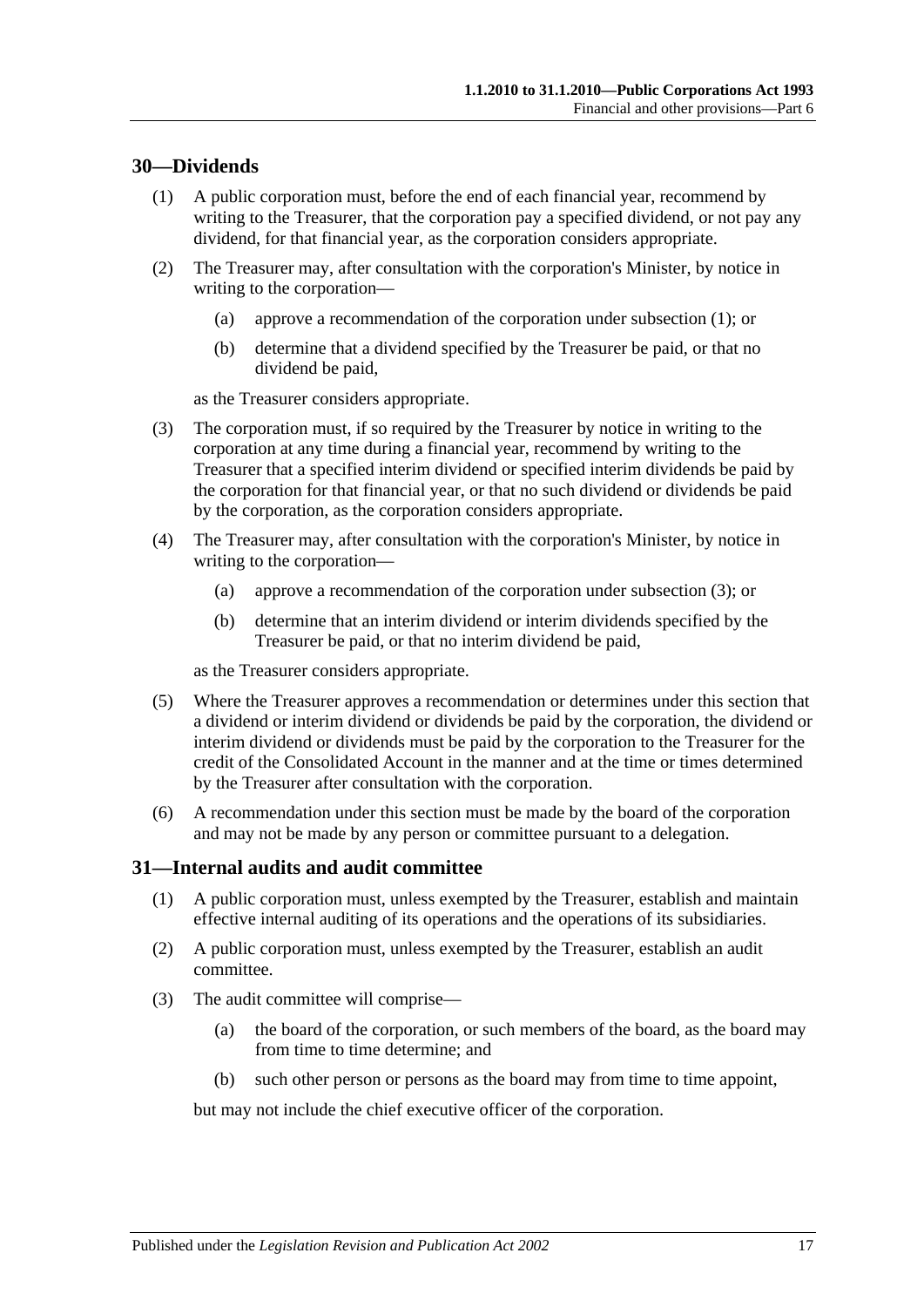- (4) The functions of a corporation's audit committee include—
	- (a) the reviewing of annual financial statements prior to their approval by the board to ensure that the statements provide a true and fair view of the state of affairs of the corporation and its subsidiaries; and
	- (b) liaising with external auditors on all matters concerning the conduct and outcome of annual audits of the corporation and its subsidiaries; and
	- (c) regular reviewing of the adequacy of the accounting, internal auditing, reporting and other financial management systems and practices of the corporation and its subsidiaries.

#### <span id="page-17-0"></span>**32—Accounts and external audit**

- (1) A public corporation must cause proper accounts to be kept of its financial affairs and financial statements to be prepared in respect of each financial year.
- (2) Unless exempted by the Treasurer, the corporation must include in its financial statements the financial statements of its subsidiaries on a consolidated basis.
- (3) The accounts and financial statements must comply with—
	- (a) the requirements of the Treasurer contained in the corporation's charter; and
	- (b) any applicable instructions of the Treasurer issued under the *[Public Finance](http://www.legislation.sa.gov.au/index.aspx?action=legref&type=act&legtitle=Public%20Finance%20and%20Audit%20Act%201987)  [and Audit Act](http://www.legislation.sa.gov.au/index.aspx?action=legref&type=act&legtitle=Public%20Finance%20and%20Audit%20Act%201987) 1987*.
- (4) The Auditor-General may at any time, and must in respect of each financial year, audit the accounts and financial statements of the corporation.

#### <span id="page-17-1"></span>**33—Annual reports**

- (1) A public corporation must, within three months after the end of each financial year, deliver to its Minister a report on the operations of the corporation and its subsidiaries during that financial year.
- (2) The report must—
	- (a) incorporate the audited accounts and financial statements of the corporation and each subsidiary (if any) of the corporation for the financial year; and
	- (b) incorporate the corporation's charter as in force for that financial year; and
	- (c) set out any approval or exemption given or determination made by its Minister or the Treasurer under this Act or the corporation's incorporating Act in respect of the corporation or any of its subsidiaries during that financial year or that has effect in respect of that financial year; and
	- (d) set out any disclosure made during that financial year by a director of the corporation or a subsidiary of the corporation of an interest in a matter decided or under consideration by the board of the corporation or subsidiary; and
	- (e) contain the prescribed information relating to the remuneration of executives of the corporation and executives of its subsidiaries; and
	- (f) contain any other information required by or under the provisions of this or any other Act.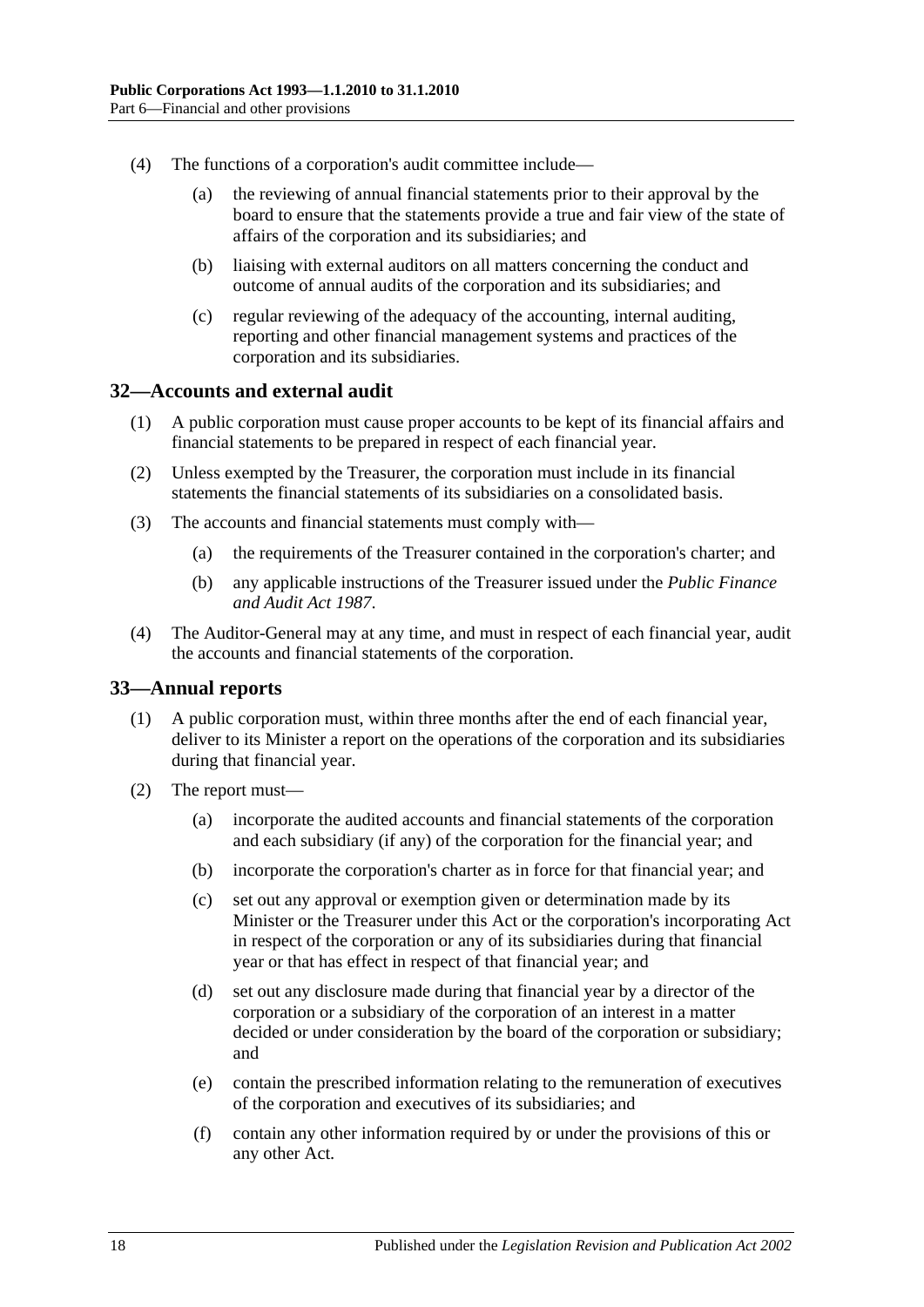(3) The Minister must cause a copy of the report to be laid before both Houses of Parliament within 12 sitting days after his or her receipt of the report.

#### <span id="page-18-0"></span>**34—Remuneration of corporation's directors**

Except with the approval of the corporation's Minister, a director of a public corporation is not entitled to any remuneration (in addition to the remuneration determined by the Governor) for or in connection with—

- (a) membership of the board of the corporation; or
- (b) membership of the board of any subsidiary of the corporation; or
- (c) any appointment made by or at the direction of the board of the corporation or any subsidiary of the corporation.

#### <span id="page-18-1"></span>**35—Minister to be consulted as to appointment or removal of chief executive officer**

The board of a public corporation must not appoint or remove a person as chief executive officer of the corporation unless it has first consulted the corporation's Minister.

#### <span id="page-18-2"></span>**36—Delegation**

- (1) The board of a public corporation may delegate any of its powers or functions.
- (2) A power or function delegated under this section may, if the instrument of delegation so provides, be further delegated.
- (3) A delegation—
	- (a) may be made subject to conditions and limitations specified in the instrument of delegation; and
	- (b) is revocable at will and does not derogate from the power of the delegator to act in any matter.
- <span id="page-18-3"></span>(4) A delegate must not act in any matter pursuant to the delegation in which the delegate has a direct or indirect pecuniary or personal interest.

Penalty: Division 4 fine.

- <span id="page-18-4"></span>(5) If a delegate makes a contract in contravention of [subsection](#page-18-3) (4), the contract is liable to be avoided by the corporation or by the corporation's Minister.
- (6) A contract may not be avoided under [subsection](#page-18-4) (5) if a person has acquired an interest in property the subject of the contract in good faith for valuable consideration and without notice of the contravention.
- (7) If a person is convicted of an offence for a contravention of [subsection](#page-18-3) (4), the court by which the person is convicted may, in addition to imposing a penalty, order the convicted person to pay to the corporation—
	- (a) if the court is satisfied that the person or any other person made a profit as a result of the contravention—an amount equal to the profit;
	- (b) if the court is satisfied that the corporation suffered loss or damage as a result of the contravention—compensation for the loss or damage.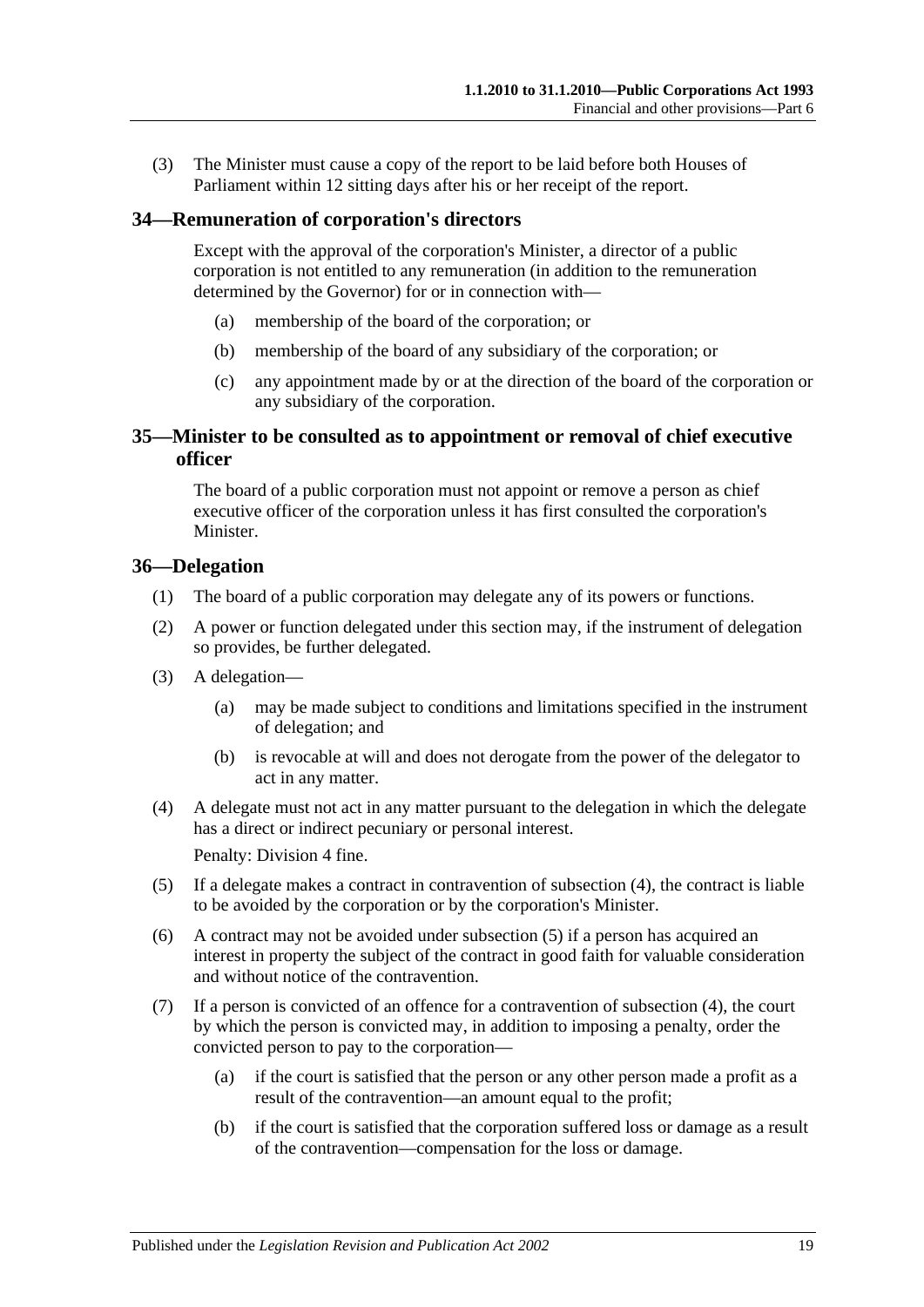- (8) If a person is guilty of a contravention of [subsection](#page-18-3) (4), the corporation or the corporation's Minister may (whether or not proceedings have been brought for the offence) recover from the person by action in a court of competent jurisdiction—
	- (a) if the person or any other person made a profit as a result of the contravention—an amount equal to the profit;
	- (b) if the corporation suffered loss or damage as a result of the contravention—compensation for the loss or damage.
- (9) Without limiting the effect of [subsection](#page-18-3) (4), a person will be taken to have an interest in a matter for the purposes of [subsection](#page-18-3) (4) if an associate of the person has an interest in the matter.
- (10) [Subsection](#page-18-3) (4) does not apply in relation to a matter in which a person has an interest if the person is unaware that he or she has an interest in the matter, but, in any proceedings against the person, the burden will lie on the person to prove that he or she was not, at the material time, aware of his or her interest.
- (11) A contravention of [subsection](#page-18-3) (4) by a person who is a director of the corporation constitutes a ground for removal of the director from the board.

#### <span id="page-19-2"></span><span id="page-19-0"></span>**36A—Duty of employees to act honestly**

(1) An employee of a public corporation must at all times act honestly in the performance of his or her duties, whether within or outside the State.

Penalty: Division 4 fine or division 4 imprisonment, or both.

- (2) [Subsection](#page-19-2) (1) does not apply to conduct that is merely of a trivial character and does not result in significant detriment to the public interest.
- (3) If a person is convicted of an offence against this section in relation to a public corporation, the court by which the person is convicted may, in addition to imposing a penalty, order the convicted person to pay to the corporation—
	- (a) if the court is satisfied that the person or any other person made a profit as a result of the contravention—an amount equal to the profit; and
	- (b) if the court is satisfied that the corporation or a subsidiary of the corporation suffered loss or damage as a result of the contravention—compensation for the loss or damage.
- (4) If a person contravenes this section in relation to a public corporation, the corporation or the corporation's Minister may (whether or not proceedings have been brought for the offence) recover from the person by action in a court of competent jurisdiction—
	- (a) if the person or any other person made a profit as a result of the contravention—an amount equal to the profit; and
	- (b) if the corporation or a subsidiary of the corporation suffered loss or damage as a result of the contravention—compensation for the loss or damage.

#### <span id="page-19-4"></span><span id="page-19-1"></span>**36B—Duty of senior executives with respect to conflict of interest**

- <span id="page-19-3"></span>(1) A senior executive of a public corporation must—
	- (a) on appointment as a senior executive, disclose his or her pecuniary interests to the board of the corporation in writing in accordance with the regulations; and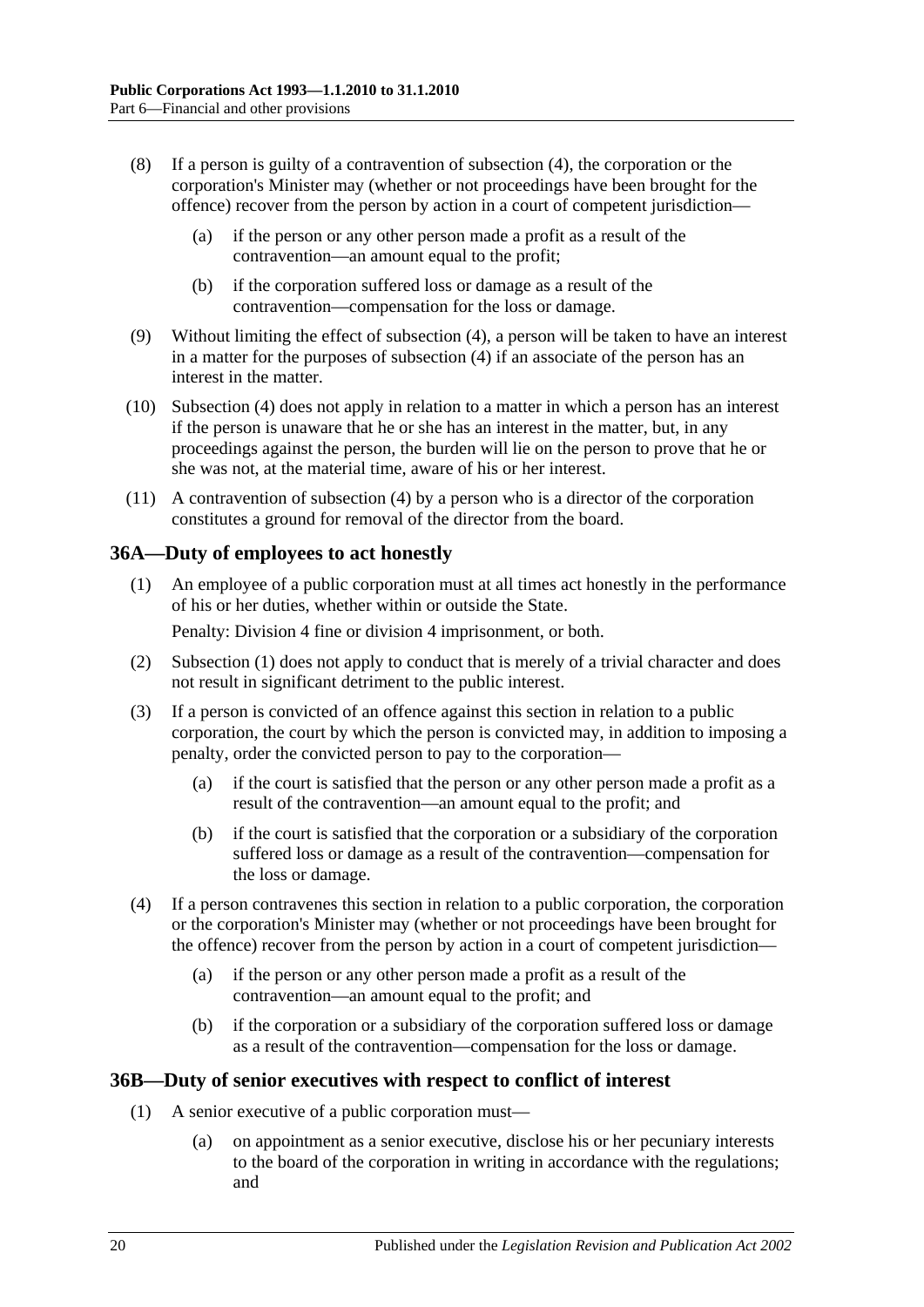- <span id="page-20-0"></span>(b) on acquiring any further pecuniary interest of a kind specified in the regulations, disclose the pecuniary interest to the board of the corporation in writing in accordance with the regulations; and
- <span id="page-20-1"></span>(c) if a pecuniary interest (whether or not required to be disclosed under [paragraph](#page-19-3) (a) or [\(b\)\)](#page-20-0) or other personal interest of the senior executive conflicts or may conflict with his or her duties—
	- (i) disclose in writing to the board of the corporation the nature of the interest and the conflict or potential conflict; and
	- (ii) not take action or further action in relation to the matter except as authorised in writing by the corporation's Minister.

Penalty: Division 4 fine.

- (2) [Subsection](#page-19-3)  $(1)(a)$  applies to a person who is a senior executive of a public corporation on the commencement of this section as if the requirement to disclose interests on appointment as a senior executive were a requirement to disclose the interests within one month after that commencement.
- (3) A senior executive of a public corporation must comply with any written directions given by the corporation's Minister to resolve a conflict between the executive's duties and a pecuniary or other personal interest.

Penalty: Division 4 fine.

- (4) Without limiting the effect of this section, a senior executive of a public corporation will be taken to have an interest in a matter for the purposes of this section if an associate of the executive has an interest in the matter.
- (5) A disclosure under [subsection](#page-20-1)  $(1)(c)$  must be reported to the corporation's Minister.
- (6) If a senior executive of a public corporation makes a disclosure of interest and complies with the other requirements of [subsection](#page-19-4) (1) in respect of a proposed contract—
	- (a) the contract is not liable to be avoided by the corporation; and
	- (b) the executive is not liable to account to the corporation for profits derived from the contract.
- <span id="page-20-2"></span>(7) If a senior executive of a public corporation fails to make a disclosure of interest or fails to comply with any other requirement of [subsection](#page-19-4) (1) in respect of a proposed contract, the contract is liable to be avoided by the corporation or the corporation's Minister.
- (8) A contract may not be avoided under [subsection](#page-20-2) (7) if a person has acquired an interest in property the subject of the contract in good faith for valuable consideration and without notice of the contravention.
- (9) If a person is convicted of an offence against this section in relation to a public corporation, the court by which the person is convicted may, in addition to imposing a penalty, order the convicted person to pay to the corporation—
	- (a) if the court is satisfied that the person or any other person made a profit as a result of the contravention—an amount equal to the profit; and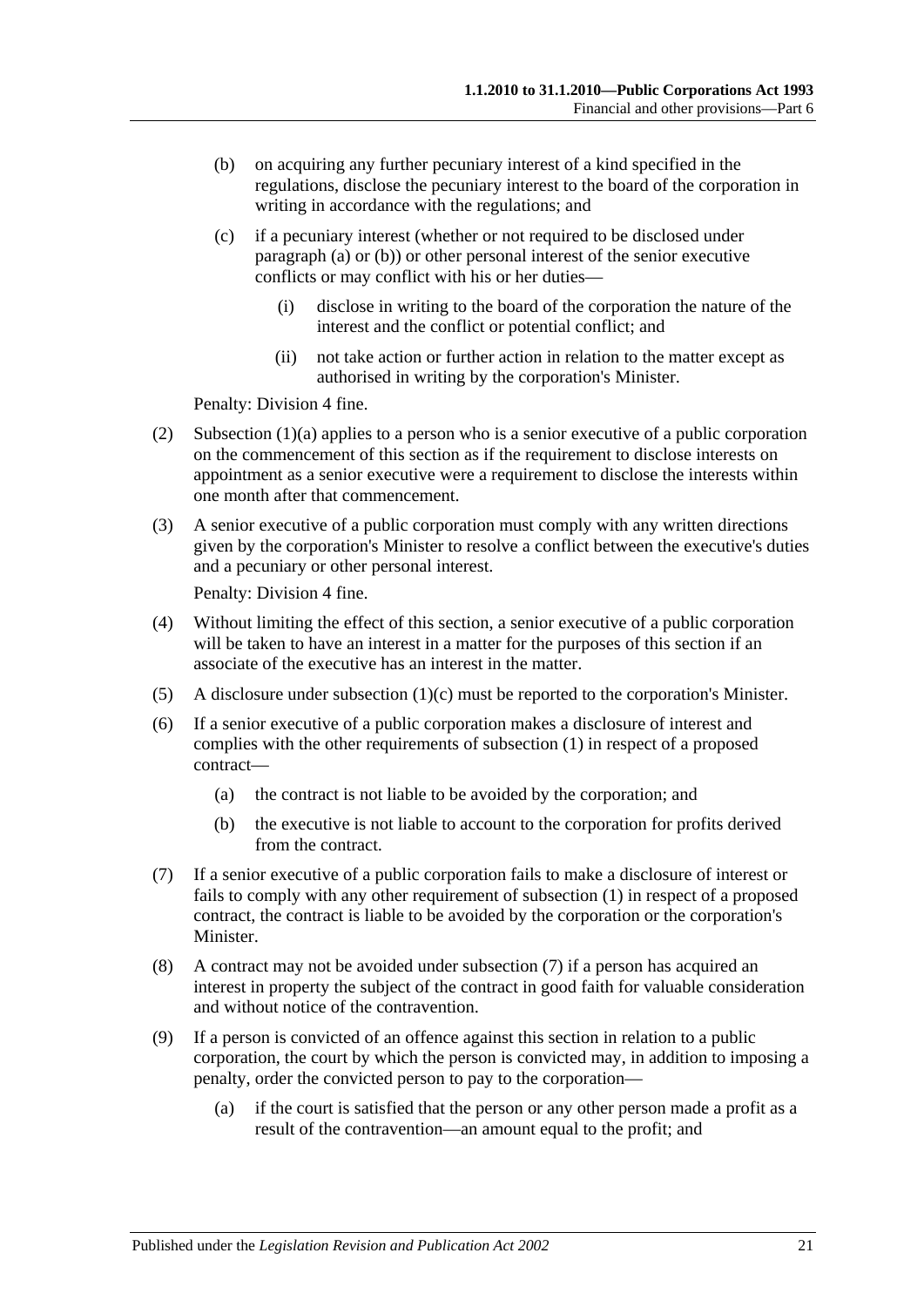- (b) if the court is satisfied that the corporation or a subsidiary of the corporation suffered loss or damage as a result of the contravention—compensation for the loss or damage.
- (10) If a person contravenes this section in relation to a public corporation, the corporation or the corporation's Minister may (whether or not proceedings have been brought for the offence) recover from the person by action in a court of competent jurisdiction—
	- (a) if the person or any other person made a profit as a result of the contravention—an amount equal to the profit; and
	- (b) if the corporation or a subsidiary of the corporation suffered loss or damage as a result of the contravention—compensation for the loss or damage.
- (11) This section does not apply in relation to a conflict or potential conflict between a senior executive's duties and a pecuniary or other personal interest while the executive remains unaware of the conflict or potential conflict, but in any proceedings against the executive the burden will lie on the executive to prove that he or she was not, at the material time, aware of the conflict or potential conflict.

#### <span id="page-21-1"></span><span id="page-21-0"></span>**37—Transactions with executives or associates of executives**

- (1) Neither an executive of a public corporation nor an associate of an executive of a public corporation may, without the approval of the corporation's Minister, be directly or indirectly involved in a transaction with the corporation or a subsidiary of the corporation.
- (2) A person will be treated as being indirectly involved in a transaction for the purposes of [subsection](#page-21-1) (1)—
	- (a) if the person initiates, promotes or takes any part in negotiations or steps leading to the making of the transaction with a view to that person or an associate of that person gaining some financial or other benefit (whether immediately or at a time after the making of the transaction); and
	- (b) despite the fact that neither that person nor an agent, nominee or trustee of that person becomes a party to the transaction.
- (3) [Subsection](#page-21-1) (1) does not apply—
	- $(a)$  to
		- (i) the receipt by the corporation or a subsidiary of the corporation of deposits of money or investments;
		- (ii) the provision of loans or other financial accommodation by the corporation or a subsidiary of the corporation for domestic or non-commercial purposes;
		- (iii) the provision of accident, health, life, property damage or income protection insurance or insurance against other risks (excluding credit or financial risks) by the corporation or a subsidiary of the corporation;
		- (iv) the provision of services (other than financial or insurance services) by the corporation or a subsidiary of the corporation,

in the ordinary course of its ordinary business and on ordinary commercial terms; or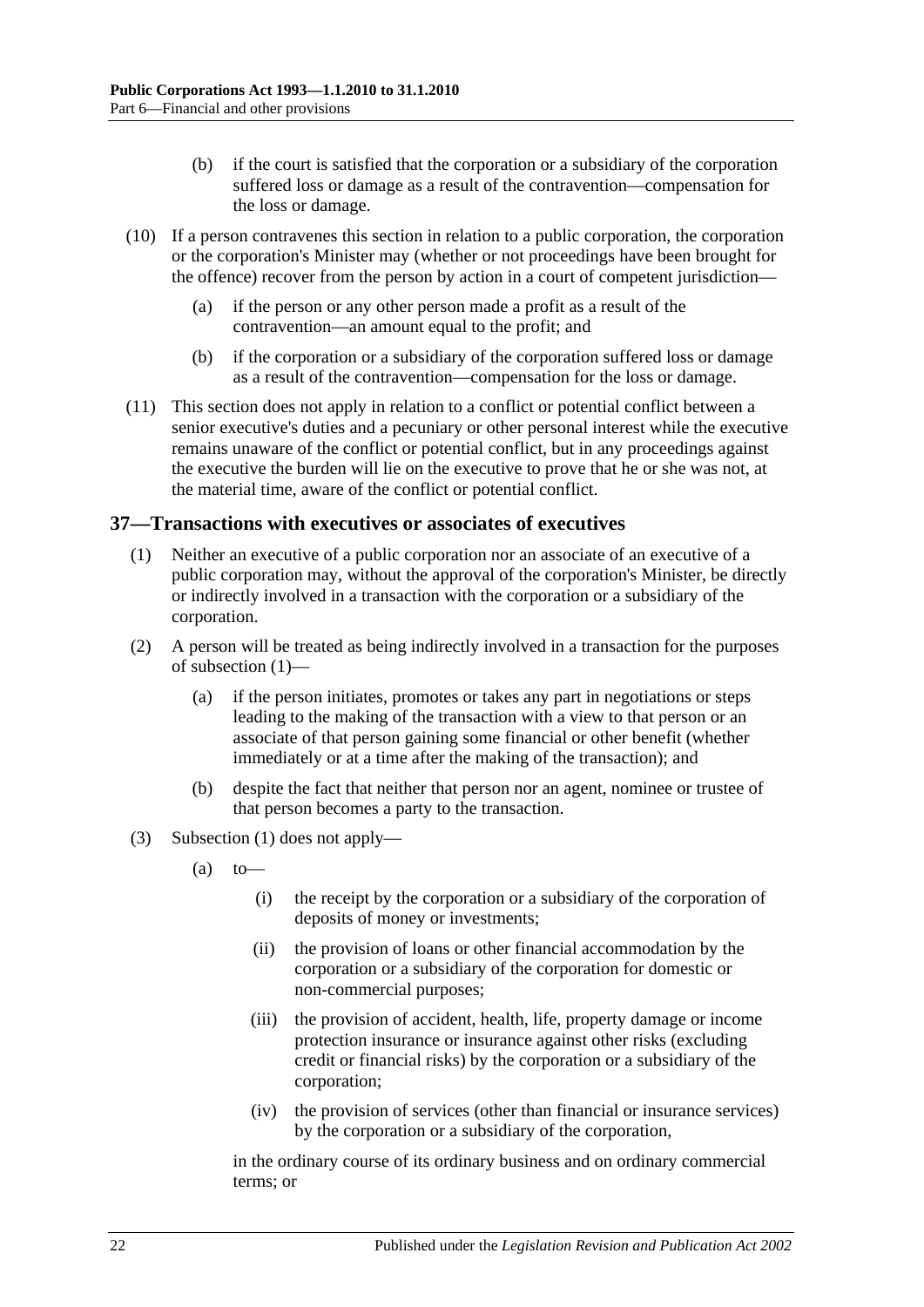- (b) to the employment of a person under a contract of service with the corporation or a subsidiary of the corporation or to a transaction that is ancillary or incidental to such employment; or
- (c) to transactions of a prescribed class.
- <span id="page-22-1"></span>(4) If a transaction is made with a public corporation or a subsidiary of a public corporation in contravention of [subsection](#page-21-1) (1), the transaction is liable to be avoided by the corporation or by the corporation's Minister.
- (5) A transaction may not be avoided under [subsection](#page-22-1) (4) if a person has acquired an interest in property the subject of the transaction in good faith for valuable consideration and without notice of the contravention.
- <span id="page-22-2"></span>(6) An executive of a public corporation must not counsel, procure, induce or be in any way (whether by act or omission or directly or indirectly) knowingly concerned in, or party to, a contravention of [subsection](#page-21-1) (1).

Penalty:

If an intention to deceive or defraud is proved—Division 4 fine or division 4 imprisonment, or both.

In any other case—Division 6 fine.

- (7) If a person is convicted of an offence for a contravention of [subsection](#page-22-2) (6), the court by which the person is convicted may, in addition to imposing a penalty, order the convicted person to pay to the corporation—
	- (a) if the court is satisfied that the person or any other person made a profit as a result of the contravention—an amount equal to the profit;
	- (b) if the court is satisfied that the corporation or a subsidiary of the corporation suffered loss or damage as a result of the contravention—compensation for the loss or damage.
- (8) If a person is guilty of a contravention of [subsection](#page-22-2) (6), the corporation or the corporation's Minister may (whether or not proceedings have been brought for the offence) recover from the person by action in a court of competent jurisdiction—
	- (a) if the person or any other person made a profit as a result of the contravention—an amount equal to the profit;
	- (b) if the corporation or a subsidiary of the corporation suffered loss or damage as a result of the contravention—compensation for the loss or damage.

#### <span id="page-22-3"></span><span id="page-22-0"></span>**38—Executives' and associates' interests in corporation or subsidiary**

- (1) Neither an executive of a public corporation nor an associate of an executive of a public corporation may, without the approval of the corporation's Minister—
	- (a) have or acquire a beneficial interest in shares in, debentures of or managed investment schemes of the corporation or any subsidiary of the corporation; or
	- (b) have or hold or acquire (whether alone or with another person or persons) a right or option in respect of the acquisition or disposal of shares in, debentures of or interests in managed investment schemes of the corporation or any of its subsidiaries; or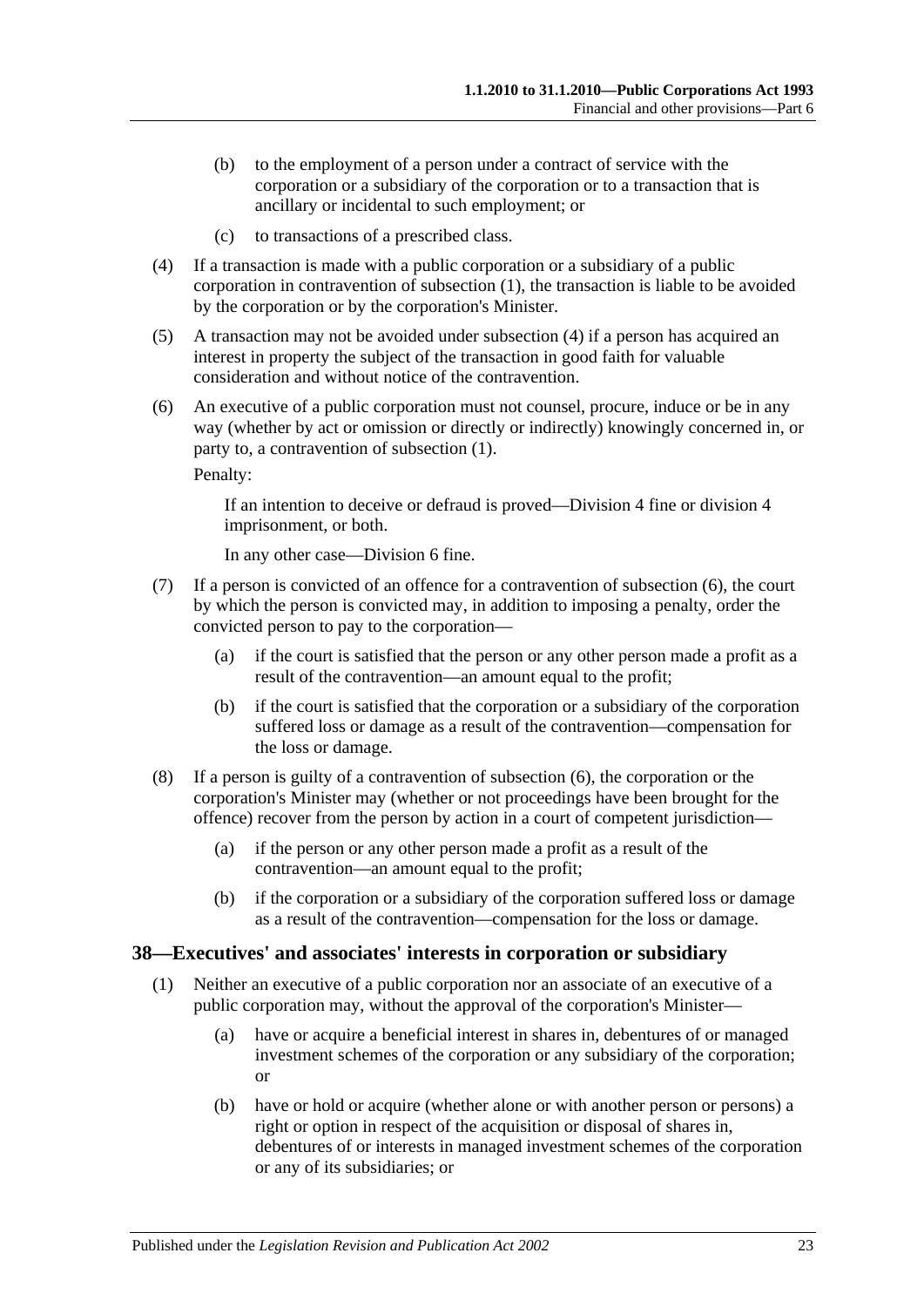- (c) be a party to, or entitled to a benefit under, a contract under which a person has a right to call for or make delivery of shares in, debentures of or interests in managed investment schemes of the corporation or any of its subsidiaries.
- <span id="page-23-1"></span>(2) An executive of a public corporation must not counsel, procure, induce or be in any way (whether by act or omission or directly or indirectly) knowingly concerned in, or party to, a contravention of [subsection](#page-22-3) (1).

Penalty:

If an intention to deceive or defraud is proved—Division 4 fine or division 4 imprisonment, or both.

In any other case—Division 6 fine.

- (3) If a person is convicted of an offence for a contravention of [subsection](#page-23-1) (2), the court by which the person is convicted may, in addition to imposing a penalty, order the convicted person to pay to the corporation—
	- (a) if the court is satisfied that the person or any other person made a profit as a result of the contravention—an amount equal to the profit;
	- (b) if the court is satisfied that the corporation or a subsidiary of the corporation suffered loss or damage as a result of the contravention—compensation for the loss or damage.
- (4) If a person is guilty of a contravention of [subsection](#page-23-1) (2), the corporation or the corporation's Minister may (whether or not proceedings have been brought for the offence) recover from the person by action in a court of competent jurisdiction—
	- (a) if the person or any other person made a profit as a result of the contravention—an amount equal to the profit;
	- (b) if the corporation or a subsidiary of the corporation suffered loss or damage as a result of the contravention—compensation for the loss or damage.

#### <span id="page-23-2"></span><span id="page-23-0"></span>**38A—Duty of employees with respect to conflict of interest**

- (1) If an employee of a public corporation has a pecuniary or other personal interest that conflicts or may conflict with the employee's duties, the employee must disclose in writing to the chief executive of the corporation the nature of the interest and the conflict or potential conflict.
- (2) An employee of a public corporation must comply with any written directions given by the chief executive of the corporation to resolve a conflict between the employee's duties and a pecuniary or other personal interest.
- (3) Without limiting the effect of this section, an employee of a public corporation will be taken to have an interest in a matter for the purposes of this section if an associate of the employee has an interest in the matter.
- (4) A disclosure under [subsection](#page-23-2) (1) must be reported to the board of the corporation and to the corporation's Minister.
- (5) Failure by an employee to comply with this section constitutes grounds for termination of the employee's employment (but this does not derogate from any statutory provisions or other law governing the process for discipline or termination of employment of an employee).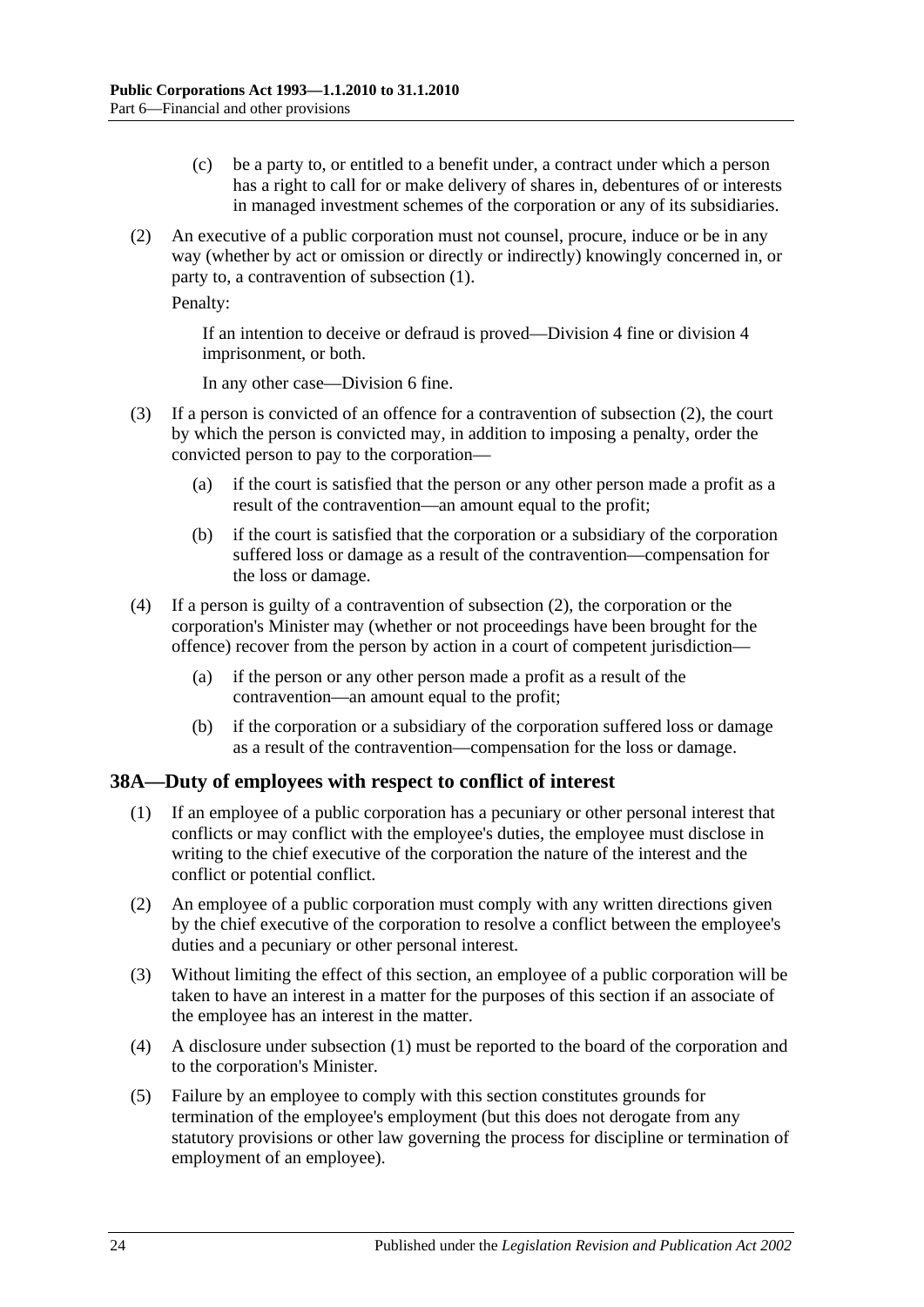- (6) If an employee of a public corporation makes a disclosure of interest under [subsection](#page-23-2) (1) in respect of a proposed contract—
	- (a) the contract is not liable to be avoided by the corporation; and
	- (b) the employee is not liable to account to the corporation for profits derived from the contract.
- <span id="page-24-2"></span>(7) If an employee of a public corporation fails to make a disclosure of interest under [subsection](#page-23-2) (1) in respect of a proposed contract, the contract is liable to be avoided by the corporation or the corporation's Minister.
- (8) A contract may not be avoided under [subsection](#page-24-2) (7) if a person has acquired an interest in property the subject of the contract in good faith for valuable consideration and without notice of the contravention.
- (9) If a person contravenes this section in relation to a public corporation, the corporation or the corporation's Minister may recover from the person by action in a court of competent jurisdiction—
	- (a) if the person or any other person made a profit as a result of the contravention—an amount equal to the profit; and
	- (b) if the corporation or a subsidiary of the corporation suffered loss or damage as a result of the contravention—compensation for the loss or damage.
- (10) This section does not apply in relation to a conflict or potential conflict between an employee's duties and a pecuniary or other personal interest while the employee remains unaware of the conflict or potential conflict, but in any proceedings against the employee the burden will lie on the employee to prove that he or she was not, at the material time, aware of the conflict or potential conflict.
- (11) This section does not apply to a senior executive of a public corporation.

#### <span id="page-24-0"></span>**38B—Exclusion of operation of Commonwealth industrial relations legislation in specified cases**

- <span id="page-24-3"></span>(1) The following entities are declared not to be national system employers for the purposes of the *Fair Work Act 2009* of the Commonwealth:
	- (a) the *Adelaide Convention Centre Corporation*;
	- (b) the *Adelaide Entertainments Corporation*;
	- (c) the *Land Management Corporation*.
- (2) The Governor may, by proclamation, fix a day on which a paragraph under [subsection](#page-24-3) (1) will expire.

#### <span id="page-24-1"></span>**39—Validity of transactions of corporation**

- (1) Subject to [subsection](#page-25-1) (2), a transaction to which a public corporation is a party or apparently a party (whether made or apparently made under the corporation's common seal or by a person with authority to bind the corporation) is not invalid because of—
	- (a) any deficiency of power on the part of the corporation; or
	- (b) any procedural irregularity on the part of the board or any director, employee or agent of the corporation; or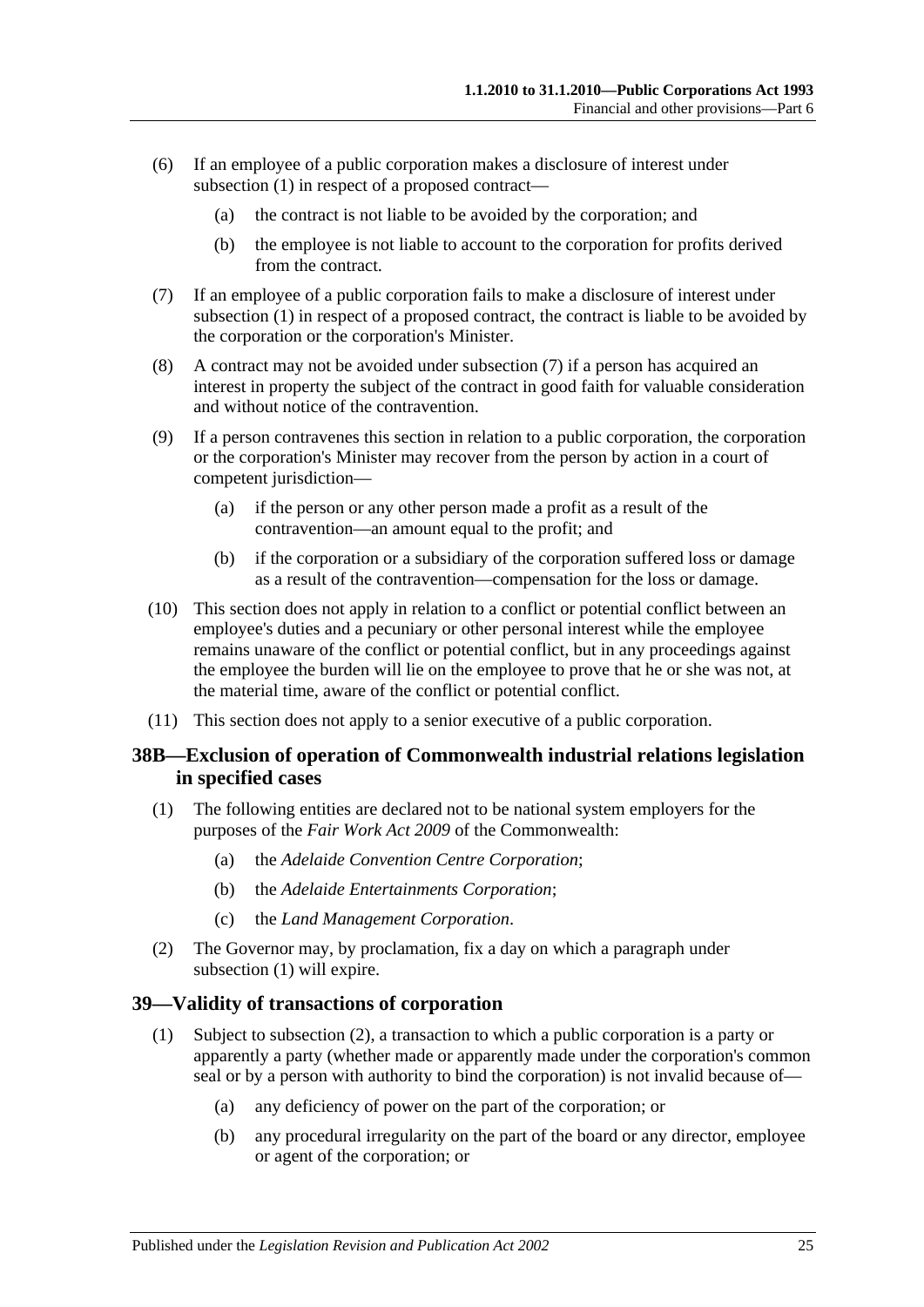- (c) any procedural irregularity affecting the appointment of a director, employee or agent of the corporation.
- <span id="page-25-1"></span>(2) This section does not validate a transaction in favour of a party—
	- (a) who enters into the transaction with actual knowledge of the deficiency or irregularity; or
	- (b) who has a connection or relationship with the corporation such that the person ought to know of the deficiency or irregularity.

#### <span id="page-25-0"></span>**40—Power to investigate corporation's or subsidiary's operations**

- (1) A public corporation's Minister may appoint—
	- (a) the Auditor-General; or
	- (b) some other suitable person,

to make an investigation and report under this section.

- <span id="page-25-4"></span><span id="page-25-2"></span>(2) An investigator so appointed—
	- (a) must investigate such matters relating to the operations and financial position of the corporation or any of its subsidiaries as are determined by the Minister, which matters may include—
		- (i) any possible conflict of interest or breach of duty or other unlawful, corrupt or improper activity on the part of a director or employee of the corporation or any of its subsidiaries; or
		- (ii) any possible failure to exercise reasonable care and diligence on the part of a director or employee of the corporation or any of its subsidiaries;
	- (b) may investigate a matter of a kind referred to in [subparagraph](#page-25-2) (i) or [\(ii\)](#page-25-3) that the investigator has not been required by the Minister to investigate if, in his or her opinion, the matter should be investigated and it is practicable to do so.
- <span id="page-25-5"></span><span id="page-25-3"></span>(3) The investigator must—
	- (a) report to the Minister on the results of an investigation or investigations under [subsection](#page-25-4) (2) and advise the Minister whether, in his or her opinion, any matter should be the subject of further action; and
	- (b) where, in the case of a matter referred to in [subsection](#page-25-5)  $(2)(b)$ , the investigator decided not to investigate or complete investigation of the matter—report on the matter to the Minister and advise whether, in his or her opinion, the matter should be the subject of any or further investigation or other action.
- (4) The investigator must comply with any directions of the Minister as to the manner in which the investigation is to be conducted and the manner in which the results of the investigation are to be reported, including any direction requiring reports to be presented to a specified person or body in addition to the Minister.
- (5) Subject to any directions of the Minister, the investigator may, if he or she sees fit to do so in connection with the investigation, make public statements as to the nature and conduct of the investigation and may invite and receive information or submissions as to any matter relevant to the investigation from such persons as he or she thinks fit.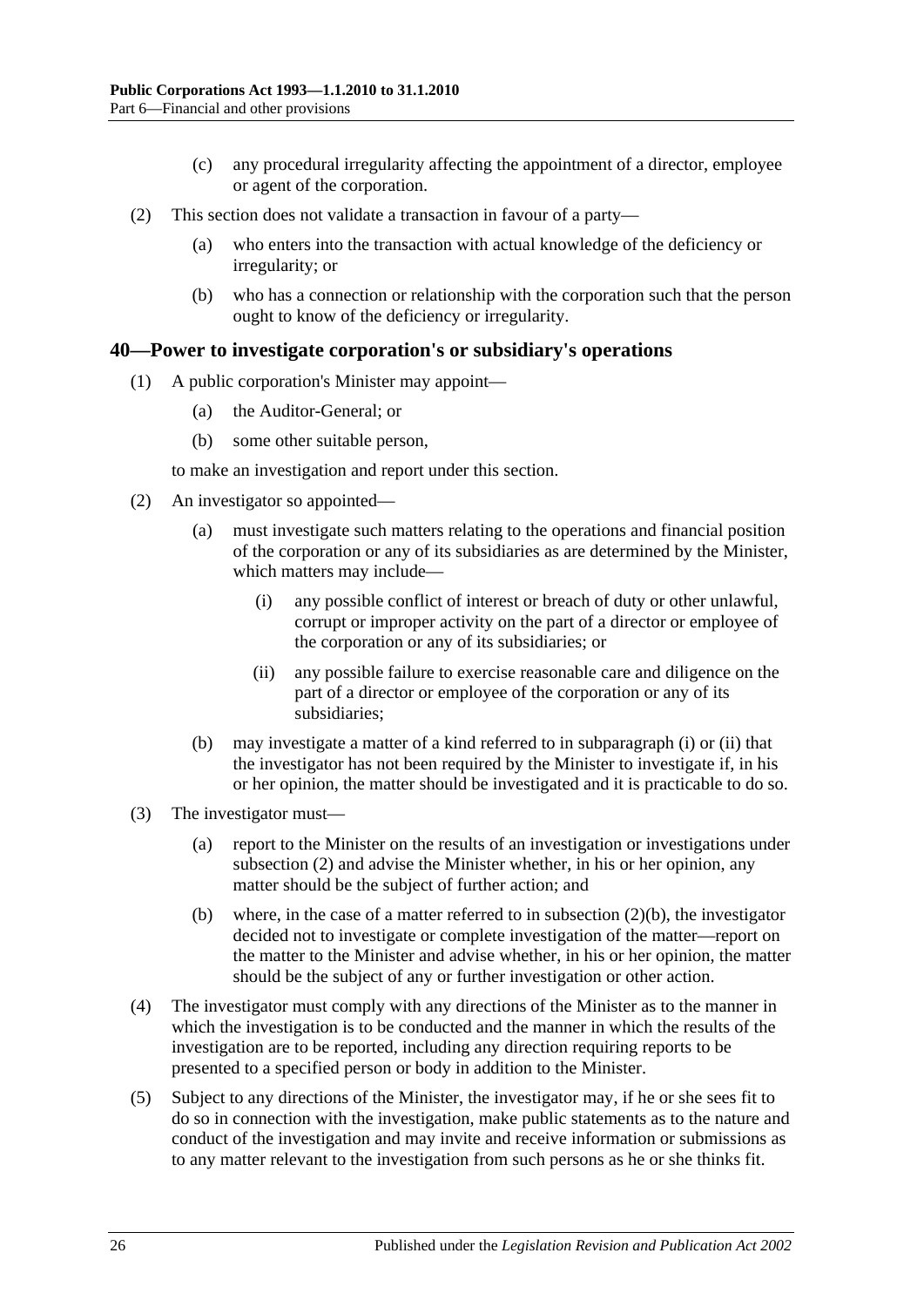- (6) The investigator must, when presenting to the Minister any report that the investigator considers need not remain confidential, also present copies of the report to the President of the Legislative Council and the Speaker of the House of Assembly who must in turn, not later than the first sitting day after receipt of the reports, lay them before their respective Houses.
- (7) For the purposes of an investigation under this section, the investigator and authorised persons have the same powers as the Auditor-General and authorised officers have under Division 3 of Part 3 of the *[Public Finance and Audit Act](http://www.legislation.sa.gov.au/index.aspx?action=legref&type=act&legtitle=Public%20Finance%20and%20Audit%20Act%201987) 1987* for an audit or examination under that Act, and the provisions of that Division (including section 34(2) and (3)) apply in relation to the investigation and the exercise of those powers as if the investigator or authorised person were the Auditor-General or an authorised officer exercising those powers under that Division.
- (8) Without limiting the effect of any other provisions of this section, a magistrate may, on application by the investigator—
	- (a) if satisfied that there are reasonable grounds to believe that a person has information, or possession or control of records, relevant to the investigation, issue a summons requiring the person to appear before the investigator and answer questions or produce the records;
	- (b) if satisfied that a person has been served with such a summons and paid or tendered a reasonable sum for the person's expenses but has failed (without reasonable excuse) to appear or produce records in obedience to the summons, issue a warrant directed to all members of the police force for the person to be apprehended and brought before the investigator.
- (9) The grounds of an application for a summons or warrant must be verified by affidavit.
- (10) A person who—
	- (a) is served with a summons under this section and paid or tendered a reasonable sum for the person's expenses; but
	- (b) fails (without reasonable excuse) to obey the summons,

is guilty of a summary offence.

Penalty: Division 6 fine or division 6 imprisonment.

- (11) An investigator or authorised person incurs no civil or criminal liability for an honest act or omission in the exercise or purported exercise of a power conferred by this section.
- (12) A person incurs no civil or criminal liability for anything done honestly in compliance or purported compliance with a requirement of an investigator or authorised person under this section.
- (13) In this section—

*authorised person* in relation to an investigation under this section, means a person authorised by the investigator to exercise the powers conferred by this section for the purposes of the investigation.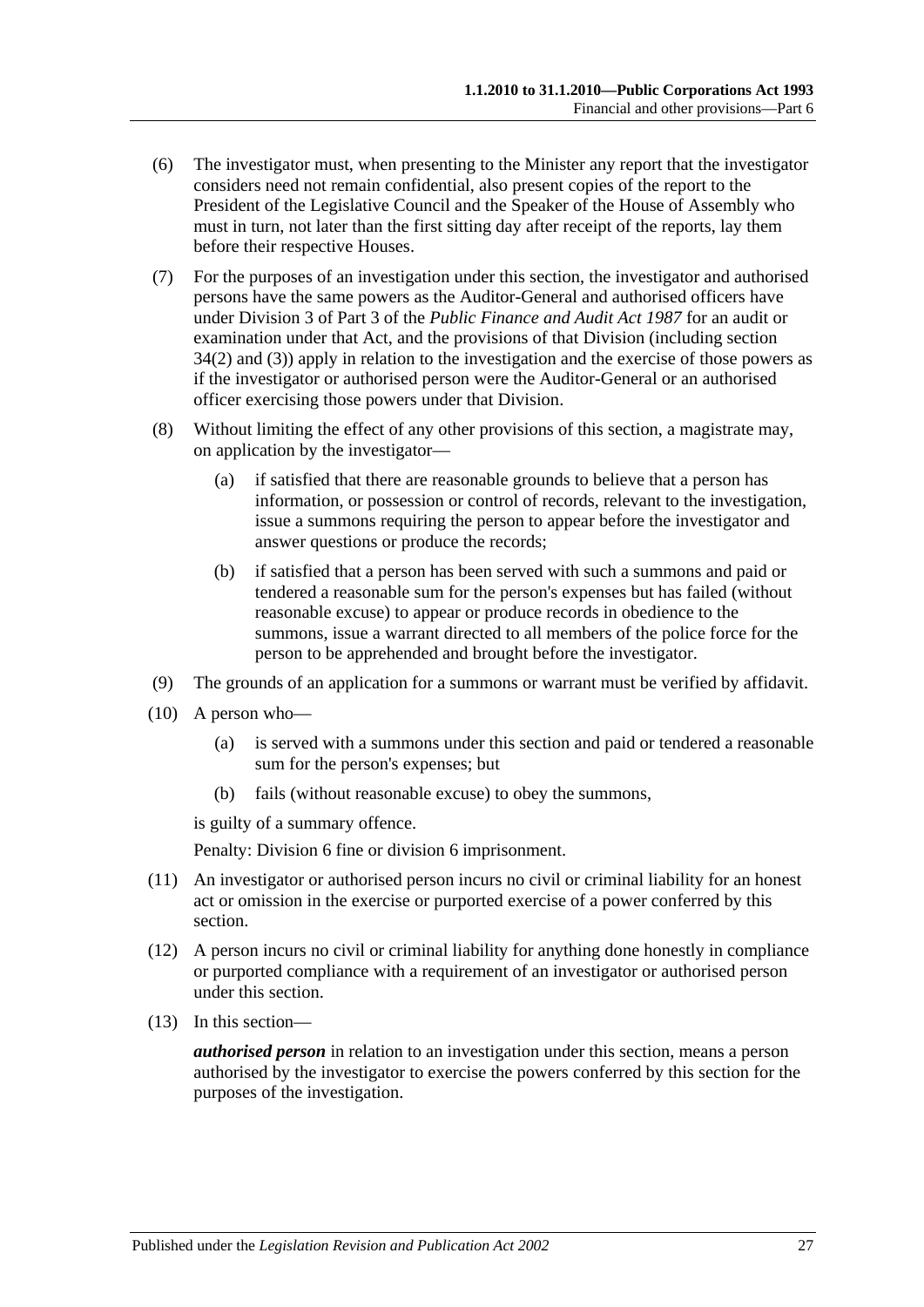#### <span id="page-27-0"></span>**41—Approvals and exemptions**

- (1) An approval or exemption given by a Minister under this Act may be—
	- (a) specific or general; and
	- (b) conditional or unconditional.
- (2) An approval or exemption or a condition of an approval or exemption given by a Minister under this Act may be varied or revoked by the Minister at any time.

#### <span id="page-27-1"></span>**42—Proceedings for offences**

- (1) A complaint for an offence against this Act may not be made except with the consent of the Director of Public Prosecutions.
- (2) Notwithstanding any other Act, proceedings for a summary offence against this Act may be brought within the period of three years after the date on which the offence is alleged to have been committed or, with the consent of the Director of Public Prosecutions, at any later time.
- (3) A document purporting to be a consent of the Director of Public Prosecutions given under this section is, in the absence of proof to the contrary, proof of the consent.

#### <span id="page-27-2"></span>**43—Regulations**

The Governor may make such regulations as are contemplated by this Act or necessary or expedient for the purposes of this Act.

### <span id="page-27-3"></span>**Schedule—Provisions applicable to subsidiaries**

#### <span id="page-27-4"></span>**1—Application and interpretation**

- (1) This Schedule applies—
	- (a) to a body corporate established by regulation under [Part 5](#page-13-3) as a subsidiary of a public corporation; and
	- (b) subject to the regulations, to a company that is a subsidiary of a public corporation.
- (2) In this Schedule—

*board* in relation to a subsidiary, means the board of directors of the subsidiary;

*director* in relation to a subsidiary, means a person appointed as a member of the board of the subsidiary;

*parent corporation* in relation to a subsidiary, means the public corporation of which the subsidiary is a subsidiary.

#### <span id="page-27-5"></span>**2—Direction by board of parent corporation**

A subsidiary is subject to control and direction by the board of its parent corporation.

#### <span id="page-27-7"></span><span id="page-27-6"></span>**3—General management duties of board**

- (1) The board of a subsidiary is responsible to its parent corporation for overseeing the operations of the subsidiary with the goal of—
	- (a) securing continuing improvements of performance; and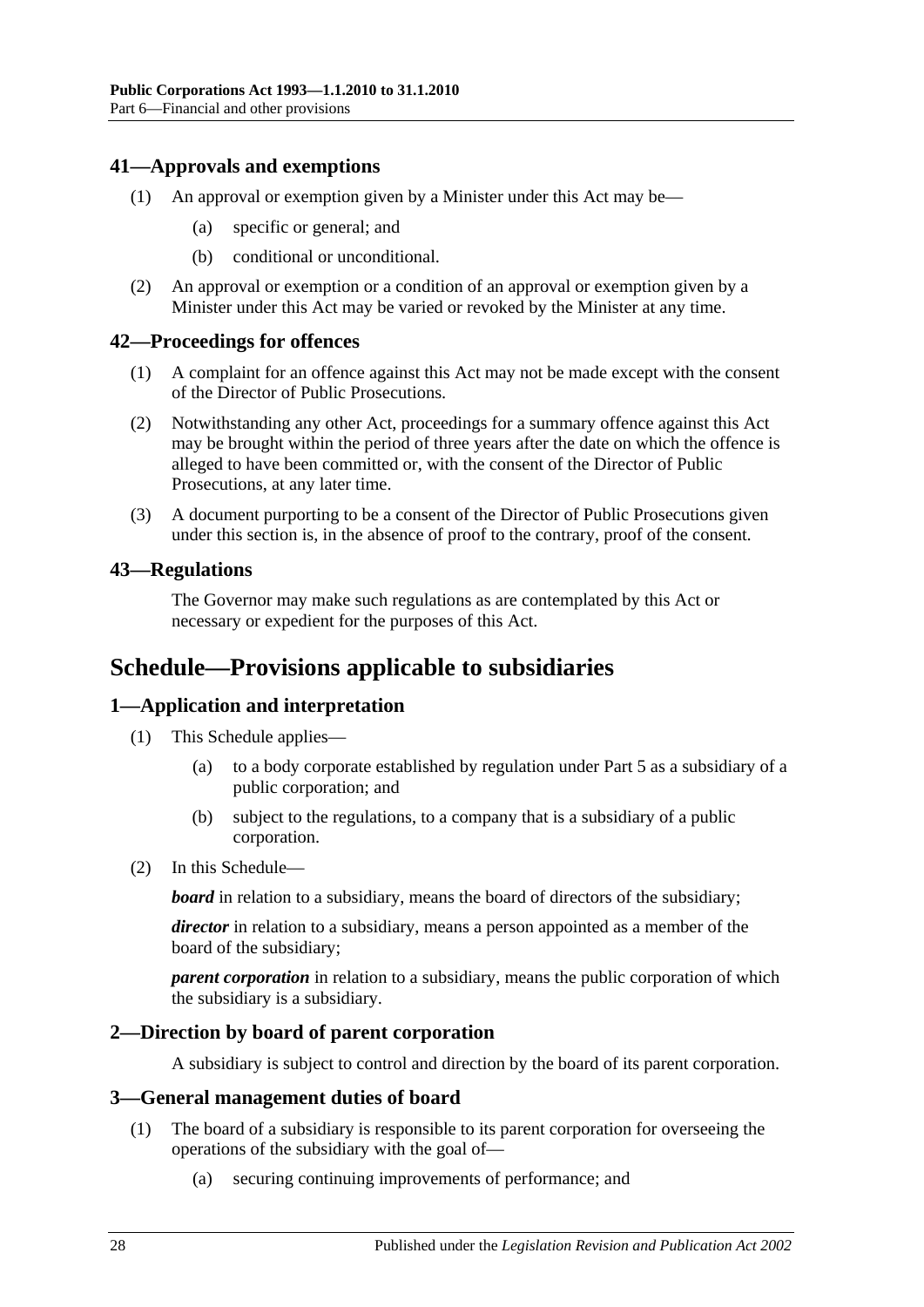- (b) protecting the long term viability of the subsidiary and the Crown's financial interests in the subsidiary.
- (2) Without limiting the effect of [subclause](#page-27-7) (1), the board must for that purpose ensure as far as practicable—
	- (a) that the subsidiary establishes or observes all such plans, targets, structures, systems and practices as are required or applied to the subsidiary by its parent corporation; and
	- (b) that the subsidiary operates within the limits imposed by its parent corporation's incorporating Act and charter and complies with the requirements imposed by or under this or any other Act or law; and
	- (c) that the subsidiary observes high standards of corporate and business ethics; and
	- (d) that its parent corporation receives regular reports on the performance of the subsidiary and on the initiatives of the board; and
	- (e) that its parent corporation is advised, as soon as practicable, of any material development that affects the financial or operating capacity of the subsidiary or gives rise to an expectation that the subsidiary may not be able to meet its debts as and when they fall due; and
	- (f) that all information furnished to its parent corporation by the subsidiary is accurate and comprehensive.

#### <span id="page-28-0"></span>**4—Directors' duties of care etc**

- (1) A director of a subsidiary must at all times exercise a reasonable degree of care and diligence in the performance of his or her functions, and (without limiting the effect of the foregoing) for that purpose—
	- (a) must take reasonable steps to inform himself or herself about the subsidiary, its parent corporation and the other subsidiaries of its parent corporation, their businesses and activities and the circumstances in which they operate; and
	- (b) must take reasonable steps through the processes of the board to obtain sufficient information and advice about all matters to be decided by the board or pursuant to a delegation to enable him or her to make conscientious and informed decisions; and
	- (c) must exercise an active discretion with respect to all matters to be decided by the board or pursuant to a delegation.
- (2) A director is not bound to give continuous attention to the affairs of the subsidiary but is required to exercise reasonable diligence in attendance at and preparation for board meetings.
- (3) In determining the degree of care and diligence required to be exercised by a director, regard must be had to the skills, knowledge or acumen possessed by the director and to the degree of risk involved in any particular circumstances.
- (4) If a director of a subsidiary is culpably negligent in the performance of his or her functions, the director is guilty of an offence.

Penalty: Division 4 fine.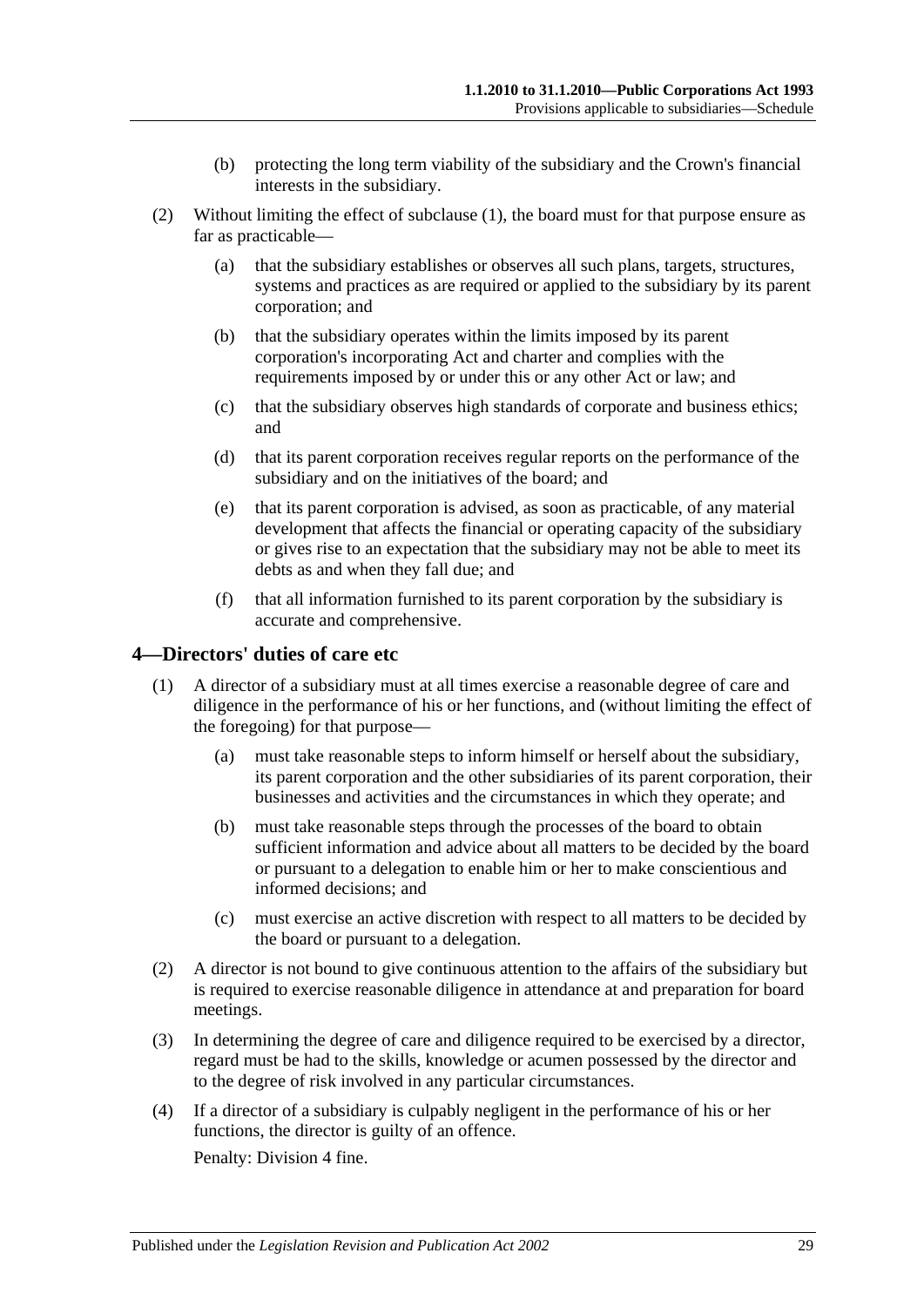- (5) A director is not culpably negligent for the purposes of subclause (5) unless the court is satisfied the director's conduct fell sufficiently short of the standards required under this Schedule of the director to warrant the imposition of a criminal sanction.
- (6) A director of a subsidiary does not commit any breach of duty under this clause by acting in accordance with a direction of the board of its parent corporation.

#### <span id="page-29-2"></span><span id="page-29-0"></span>**5—Directors' duties of honesty**

(1) A director of a subsidiary must at all times act honestly in the performance of the functions of his or her office, whether within or outside the State.

Penalty: Division 4 fine or division 4 imprisonment, or both.

(2) [Subclause](#page-29-2) (1) does not apply to conduct that is merely of a trivial character and does not result in significant detriment to the public interest.

#### <span id="page-29-3"></span><span id="page-29-1"></span>**6—Transactions with directors or associates of directors**

- (1) Neither a director of a subsidiary nor an associate of a director of a subsidiary may, without the approval of the parent corporation's Minister, be directly or indirectly involved in a transaction with the subsidiary, its parent corporation or any other subsidiary of its parent corporation.
- (2) A person will be treated as being indirectly involved in a transaction for the purposes of [subclause](#page-29-3) (1)—
	- (a) if the person initiates, promotes or takes any part in negotiations or steps leading to the making of the transaction with a view to that person or an associate of that person gaining some financial or other benefit (whether immediately or at a time after the making of the transaction); and
	- (b) despite the fact that neither that person nor an agent, nominee or trustee of that person becomes a party to the transaction.
- (3) [Subclause](#page-29-3) (1) does not apply to—
	- $(a)$  to
		- (i) the receipt by the subsidiary, its parent corporation or any other subsidiary of the corporation of deposits of money or investments;
		- (ii) the provision of loans or other financial accommodation by the subsidiary, its parent corporation or any other subsidiary of the corporation for domestic or non-commercial purposes;
		- (iii) the provision of accident, health, life, property damage or income protection insurance or insurance against other risks (excluding credit or financial risks) by the subsidiary, its parent corporation or any other subsidiary of the corporation;
		- (iv) the provision of services (other than financial or insurance services) by the subsidiary, its parent corporation or any other subsidiary of the corporation,

in the ordinary course of its ordinary business and on ordinary commercial terms; or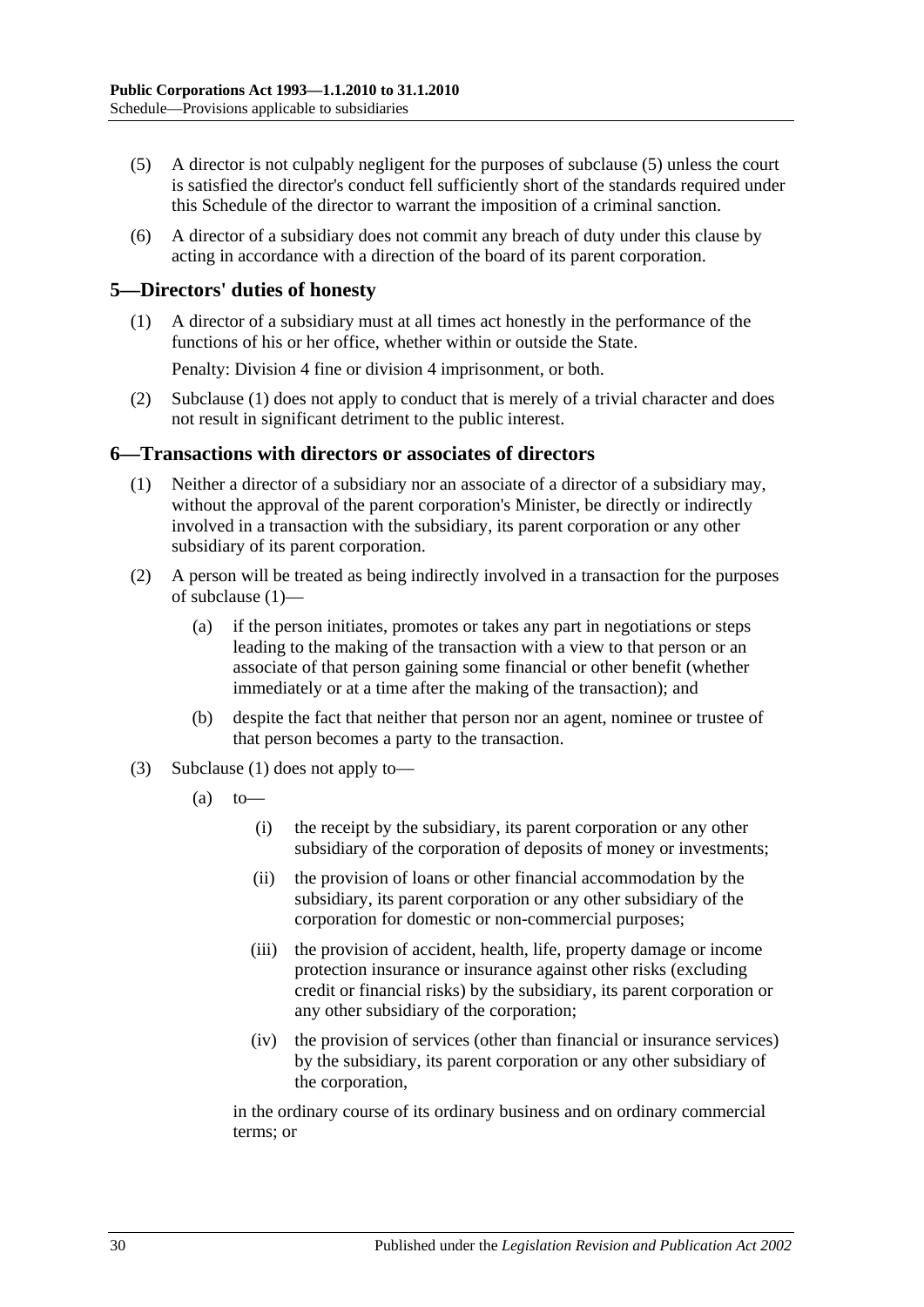- (ab) to the employment of a person under a contract of service with the subsidiary, its parent corporation or any other subsidiary of the corporation or to a transaction that is ancillary or incidental to such employment; or
- (b) to transactions of a prescribed class.
- <span id="page-30-1"></span>(4) If a transaction is made with the subsidiary, its parent corporation or any other subsidiary of its parent corporation in contravention of [subclause](#page-29-3) (1), the transaction is liable to be avoided by the subsidiary or by its parent corporation or its parent corporation's Minister.
- (5) A transaction may not be avoided under [subclause](#page-30-1) (4) if a person has acquired an interest in property the subject of the transaction in good faith for valuable consideration and without notice of the contravention.
- (6) A director of a subsidiary must not counsel, procure, induce or be in any way (whether by act or omission or directly or indirectly) knowingly concerned in, or party to, a contravention of [subclause](#page-29-3) (1).

Penalty:

If an intention to deceive or defraud is proved—Division 4 fine or division 4 imprisonment, or both.

In any other case—Division 6 fine.

#### <span id="page-30-2"></span><span id="page-30-0"></span>**7—Directors' and associates' interests in subsidiary or parent corporation**

- (1) Neither a director of a subsidiary nor an associate of a director of a subsidiary may, without the approval of the parent corporation's Minister—
	- (a) have or acquire a beneficial interest in shares in, debentures of or managed investment schemes of the subsidiary, its parent corporation or any other subsidiary of its parent corporation; or
	- (b) have or hold or acquire (whether alone or with another person or persons) a right or option in respect of the acquisition or disposal of shares in, debentures of or interests in managed investment schemes of the subsidiary, its parent corporation or any other subsidiary of its parent corporation; or
	- (c) be a party to, or entitled to a benefit under, a contract under which a person has a right to call for or make delivery of shares in, debentures of or interests in managed investment schemes of the subsidiary, its parent corporation or any other subsidiary of its parent corporation.
- (2) A director of a subsidiary must not counsel, procure, induce or be in any way (whether by act or omission or directly or indirectly) knowingly concerned in, or party to, a contravention of [subclause](#page-30-2) (1).

Penalty:

If an intention to deceive or defraud is proved—Division 4 fine or division 4 imprisonment, or both.

In any other case—Division 6 fine.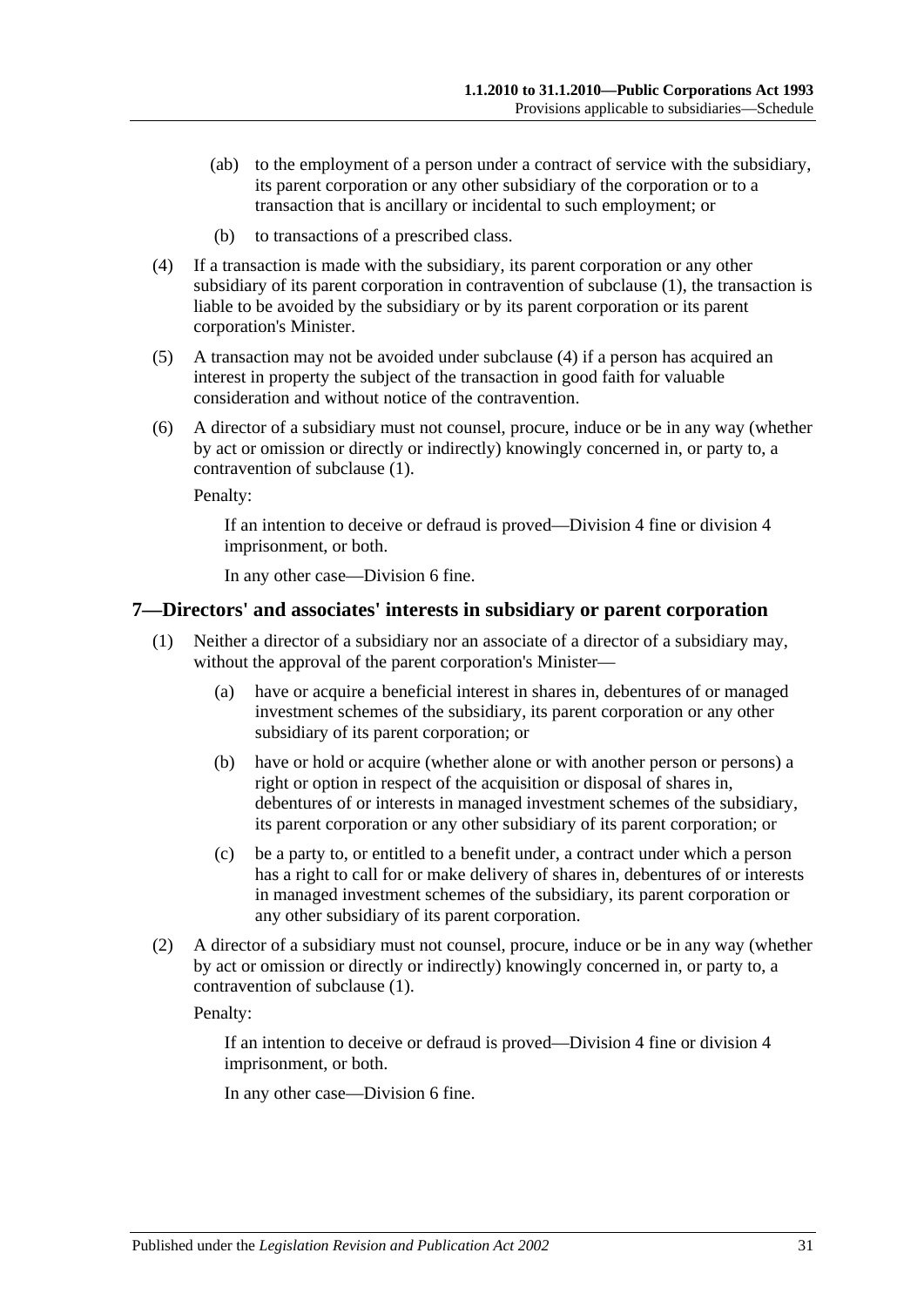#### <span id="page-31-1"></span><span id="page-31-0"></span>**8—Conflict of interest**

- (1) A director of a subsidiary who has a direct or indirect personal or pecuniary interest in a matter decided or under consideration by the board—
	- (a) must, as soon as reasonably practicable, disclose in writing to the board full and accurate details of the interest; and
	- (b) must not take part in any discussion by the board relating to that matter; and
	- (c) must not vote in relation to that matter; and
	- (d) must be absent from the meeting room when any such discussion or voting is taking place.

Penalty: Division 4 fine.

- (2) If a director makes a disclosure of interest and complies with the other requirements of [subclause](#page-31-1) (1) in respect of a proposed contract—
	- (a) the contract is not liable to be avoided by the subsidiary; and
	- (b) the director is not liable to account to the subsidiary for profits derived from the contract.
- <span id="page-31-2"></span>(3) If a director fails to make a disclosure of interest or fails to comply with any other requirement of [subclause](#page-31-1) (1) in respect of a proposed contract, the contract is liable to be avoided by the subsidiary or by its parent corporation or its parent corporation's Minister.
- (4) A contract may not be avoided under [subclause](#page-31-2) (3) if a person has acquired an interest in property the subject of the contract in good faith for valuable consideration and without notice of the contravention.
- (5) Where a director of a subsidiary has or acquires a personal or pecuniary interest, or is or becomes the holder of an office, such that it is reasonably foreseeable that a conflict might arise with his or her duties as a director of the subsidiary, the director must, as soon as reasonably practicable, disclose in writing to the board of the subsidiary full and accurate details of the interest or office.

Penalty: Division 4 fine.

- (6) A disclosure under this clause must be recorded in the minutes of the board and reported to the board of the parent corporation and the parent corporation's Minister.
- (7) If, in the opinion of the parent corporation's Minister, a particular interest or office of a director is of such significance that the holding of the interest or office is not consistent with the proper discharge of the duties of the director, the Minister may require the director either to divest himself or herself of the interest or office or to resign from the board (and non-compliance with the requirement constitutes misconduct and hence a ground for removal of the director from the board).
- (8) Without limiting the effect of this clause, a director will be taken to have an interest in a matter for the purposes of this clause if an associate of the director has an interest in the matter.
- (9) This clause does not apply in relation to a matter in which a director has an interest while the director remains unaware that he or she has an interest in the matter, but in any proceedings against the director the burden will lie on the director to prove that he or she was not, at the material time, aware of his or her interest.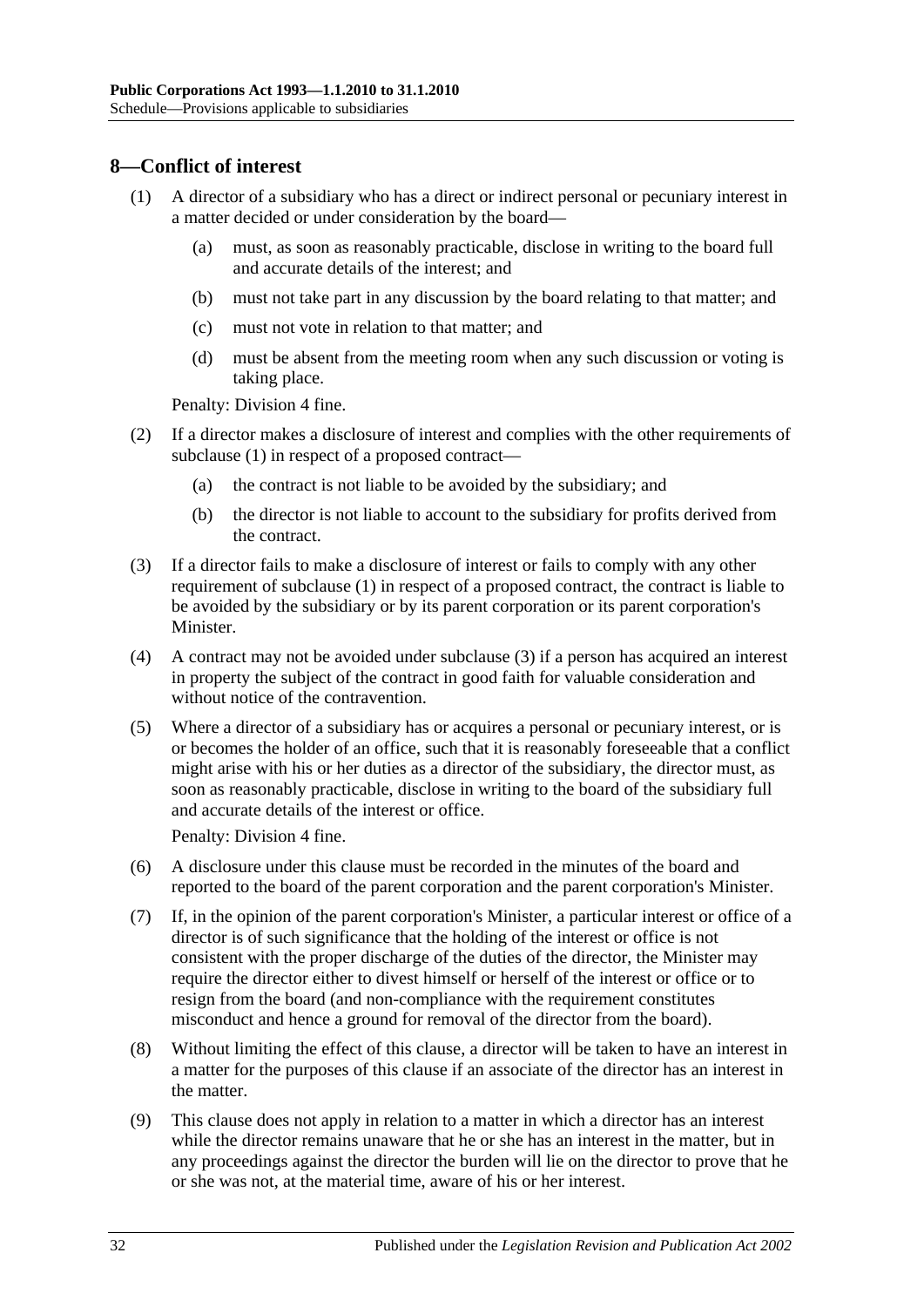#### <span id="page-32-0"></span>**9—Removal of director or board**

Non-compliance by a director of a subsidiary with a duty imposed by this Schedule constitutes a ground for removal of the director from office.

#### <span id="page-32-1"></span>**10—Civil liability if director or former director of subsidiary contravenes this Schedule**

- (1) If a person who is a director or former director of a subsidiary is convicted of an offence for a contravention of any of the preceding provisions of this Schedule (other than an offence consisting of culpable negligence), the court by which the person is convicted may, in addition to imposing a penalty, order the convicted person to pay to the parent corporation of the subsidiary—
	- (a) if the court is satisfied that the person or any other person made a profit as a result of the contravention—an amount equal to the profit; and
	- (b) if the court is satisfied that the subsidiary, the parent corporation or any other subsidiary of the parent corporation suffered loss or damage as a result of the contravention—compensation for the loss or damage.
- (2) If a person who is a director or former director of a subsidiary is guilty of a contravention of any of the preceding provisions of this Schedule for which a criminal penalty is fixed (other than a contravention consisting of culpable negligence), the parent corporation or the parent corporation's Minister may (whether or not proceedings have been brought for the offence) recover from the person by action in a court of competent jurisdiction—
	- (a) if the person or any other person made a profit as a result of the contravention—an amount equal to the profit; and
	- (b) if the subsidiary, the parent corporation or any other subsidiary of the parent corporation suffered loss or damage as a result of the contravention—compensation for the loss or damage.

#### <span id="page-32-4"></span><span id="page-32-2"></span>**11—Immunity for directors of subsidiaries**

- (1) Except as otherwise provided by this Schedule, a director of a subsidiary incurs no civil liability for an honest act or omission in the performance or discharge, or purported performance or discharge, of functions or duties as such a director.
- (2) A liability that would, but for [subclause](#page-32-4) (1), lie against a director of a subsidiary lies instead against the subsidiary.

#### <span id="page-32-3"></span>**12—Tax and other liabilities of subsidiary**

(1) Except as otherwise determined by the Treasurer, a subsidiary is liable to all such rates (other than rates that would be payable to a council), duties, taxes and imposts and has all such other liabilities and duties as would apply under the law of the State if the subsidiary were not an instrumentality of the Crown.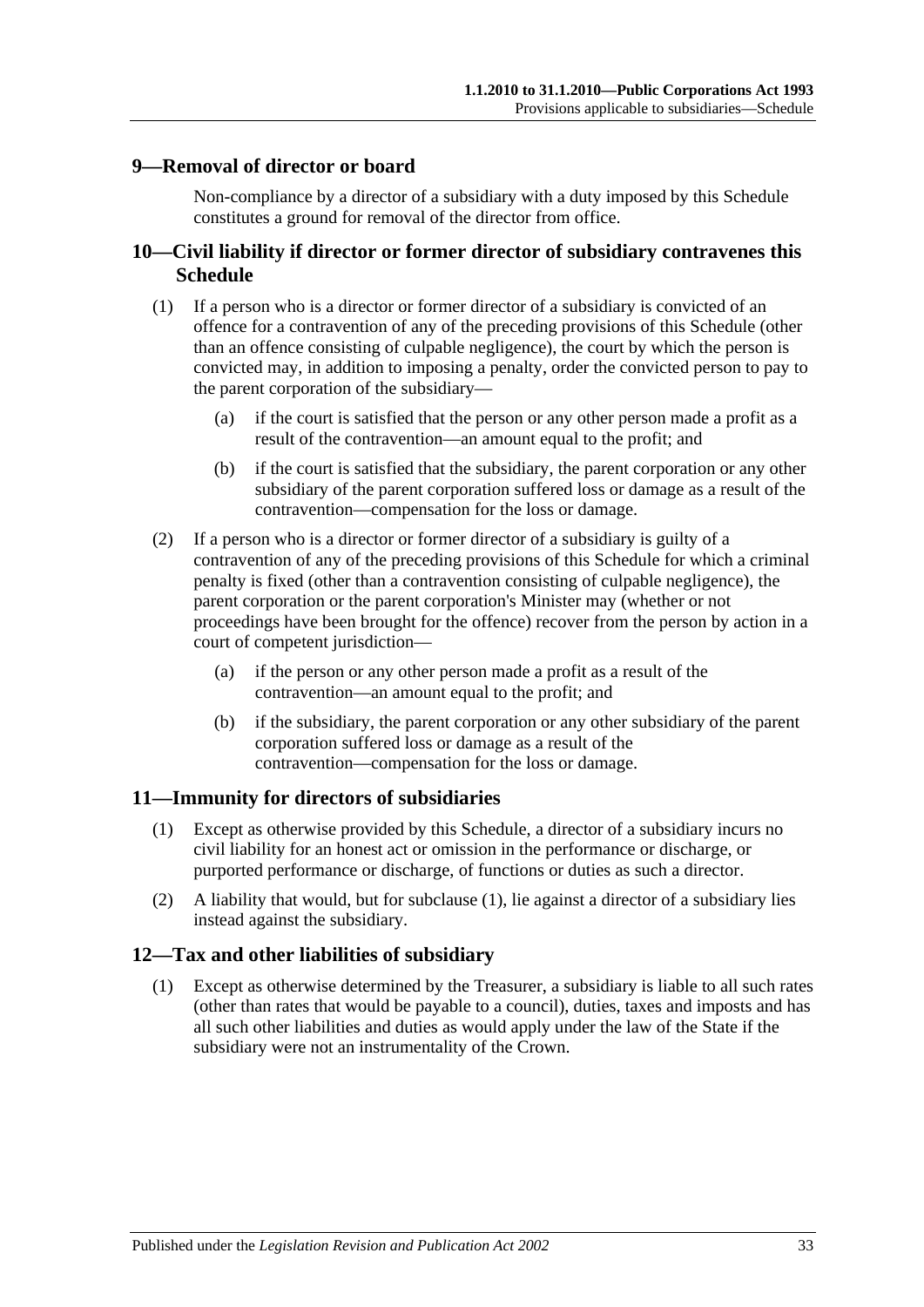- <span id="page-33-2"></span>(2) Except as otherwise determined by the Treasurer, a subsidiary is liable to pay to the Treasurer, for the credit of the Consolidated Account, such amounts as the Treasurer from time to time determines to be equivalent to—
	- (a) income tax and any other taxes or imposts that the subsidiary does not pay to the Commonwealth but would be liable to pay under the law of the Commonwealth if it were constituted and organised in such manner as the Treasurer determines to be appropriate for the purposes of this subclause as a public company or group of public companies carrying on the business carried on by the subsidiary; and
	- (b) rates that the subsidiary would be liable to pay to a council if the subsidiary were not an instrumentality of the Crown.
- (3) Amounts determined by the Treasurer to be payable under [subclause](#page-33-2) (2) must be paid by the subsidiary at the times and in the manner determined by the Treasurer.
- (4) This clause does not affect any liability that the subsidiary would have apart from this clause to pay rates to a council.

#### <span id="page-33-0"></span>**13—Accounts and external audit**

- (1) A subsidiary must cause proper accounts to be kept of its financial affairs and financial statements to be prepared in respect of each financial year.
- (2) The accounts and financial statements must comply with—
	- (a) the requirements of the Treasurer contained in its parent corporation's charter; and
	- (b) any applicable instructions of the Treasurer issued under the *[Public Finance](http://www.legislation.sa.gov.au/index.aspx?action=legref&type=act&legtitle=Public%20Finance%20and%20Audit%20Act%201987)  [and Audit Act](http://www.legislation.sa.gov.au/index.aspx?action=legref&type=act&legtitle=Public%20Finance%20and%20Audit%20Act%201987) 1987*.
- (3) The Auditor-General may at any time, and must in respect of each financial year, audit the accounts and financial statements of the subsidiary.

#### <span id="page-33-1"></span>**14—Delegation**

- (1) The board of a subsidiary may delegate any of its powers or functions.
- (2) A power or function delegated under this clause may, if the instrument of delegation so provides, be further delegated.
- (3) A delegation—
	- (a) may be made subject to conditions and limitations specified in the instrument of delegation; and
	- (b) is revocable at will and does not derogate from the power of the delegator to act in any matter.
- <span id="page-33-3"></span>(4) A delegate must not act in any matter pursuant to the delegation in which the delegate has a direct or indirect pecuniary or personal interest. Penalty: Division 4 fine.
- <span id="page-33-4"></span>(5) If a delegate makes a contract in contravention of [subclause](#page-33-3) (4), the contract is liable to be avoided by the subsidiary or by its parent corporation or its parent corporation's Minister.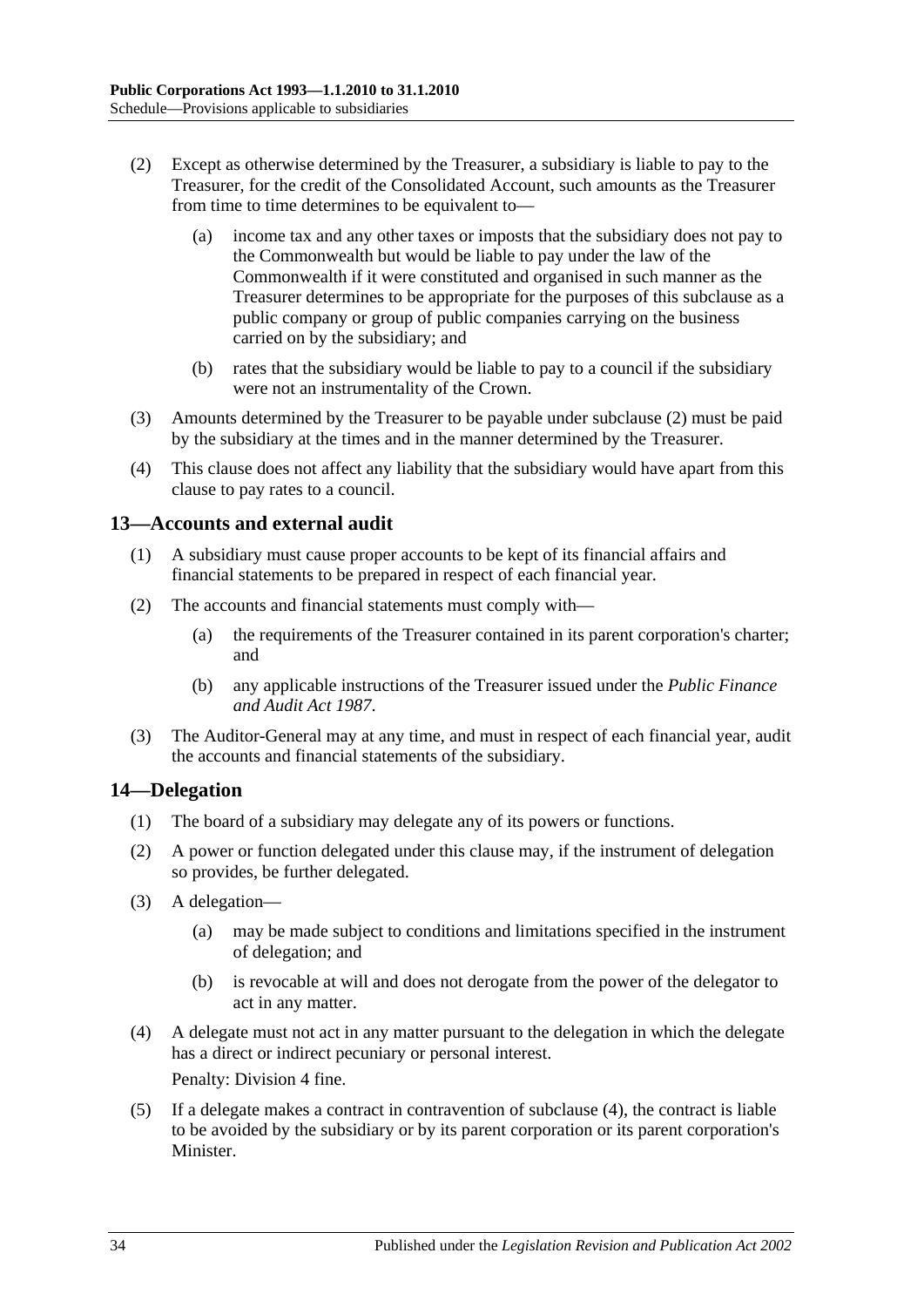- (6) A contract may not be avoided under [subclause](#page-33-4) (5) if a person has acquired an interest in property the subject of the contract in good faith for valuable consideration and without notice of the contravention.
- (7) If a person is convicted of an offence for a contravention of [subclause](#page-33-3) (4), the court by which the person is convicted may, in addition to imposing a penalty, order the convicted person to pay to the subsidiary—
	- (a) if the court is satisfied that the person or any other person made a profit as a result of the contravention—an amount equal to the profit;
	- (b) if the court is satisfied that the subsidiary suffered loss or damage as a result of the contravention—compensation for the loss or damage.
- (8) If a person is guilty of a contravention of [subclause](#page-33-3) (4), the subsidiary or the subsidiary's parent corporation or the parent corporation's Minister may (whether or not proceedings have been brought for the offence) recover from the person by action in a court of competent jurisdiction—
	- (a) if the person or any other person made a profit as a result of the contravention—an amount equal to the profit;
	- (b) if the subsidiary suffered loss or damage as a result of the contravention—compensation for the loss or damage.
- (9) Without limiting the effect of [subclause](#page-33-3) (4), a person will be taken to have an interest in a matter for the purposes of [subclause](#page-33-3) (4) if an associate of the person has an interest in the matter.
- (10) [Subclause](#page-33-3) (4) does not apply in relation to a matter in which a person has an interest if the person is unaware that he or she has an interest in the matter, but, in any proceedings against the person, the burden will lie on the person to prove that he or she was not, at the material time, aware of his or her interest.
- (11) A contravention of [subclause](#page-33-3) (4) by a person who is a director of the subsidiary constitutes a ground for removal of the director from the board of the subsidiary.

#### <span id="page-34-1"></span><span id="page-34-0"></span>**14A—Duty of employees to act honestly**

(1) An employee of a subsidiary must at all times act honestly in the performance of his or her duties, whether within or outside the State.

Penalty: Division 4 fine or division 4 imprisonment, or both.

- (2) [Subclause](#page-34-1) (1) does not apply to conduct that is merely of a trivial character and does not result in significant detriment to the public interest.
- (3) If a person is convicted of an offence against this clause in relation to a subsidiary, the court by which the person is convicted may, in addition to imposing a penalty, order the convicted person to pay to the parent corporation of the subsidiary—
	- (a) if the court is satisfied that the person or any other person made a profit as a result of the contravention—an amount equal to the profit; and
	- (b) if the court is satisfied that the subsidiary, the parent corporation or any other subsidiary of the parent corporation suffered loss or damage as a result of the contravention—compensation for the loss or damage.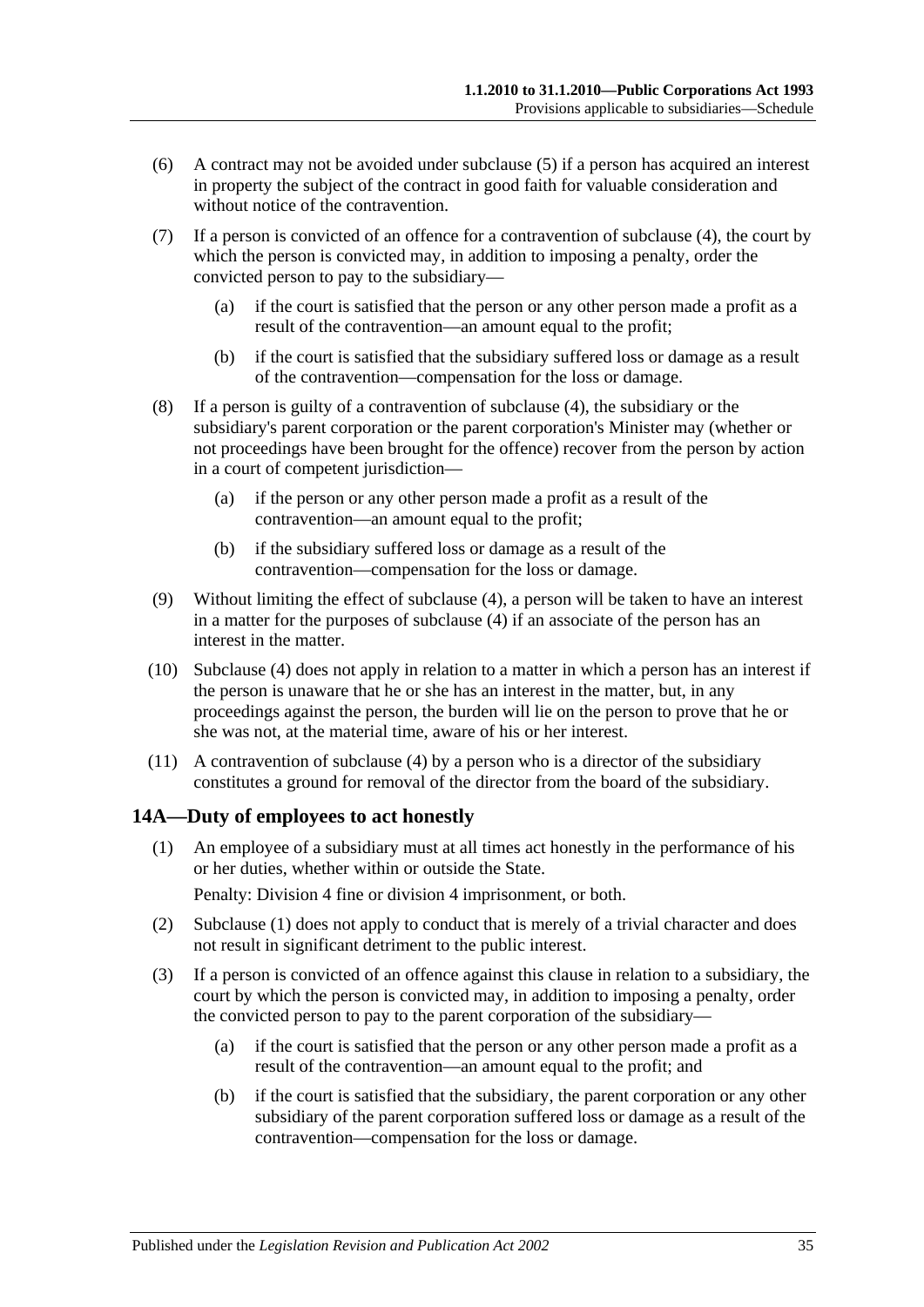- (4) If a person contravenes this clause in relation to a subsidiary, the parent corporation or the parent corporation's Minister may (whether or not proceedings have been brought for the offence) recover from the person by action in a court of competent jurisdiction—
	- (a) if the person or any other person made a profit as a result of the contravention—an amount equal to the profit; and
	- (b) if the subsidiary, the parent corporation or any other subsidiary of the parent corporation suffered loss or damage as a result of the contravention compensation for the loss or damage.

#### <span id="page-35-4"></span><span id="page-35-0"></span>**14B—Duty of senior executives with respect to conflict of interest**

- <span id="page-35-3"></span><span id="page-35-2"></span><span id="page-35-1"></span>(1) A senior executive of a subsidiary must—
	- (a) on appointment as a senior executive, disclose his or her pecuniary interests to the board of the subsidiary in writing in accordance with the regulations; and
	- (b) on acquiring any further pecuniary interest of a kind specified in the regulations, disclose the pecuniary interest to the board of the subsidiary in writing in accordance with the regulations; and
	- (c) if a pecuniary interest (whether or not required to be disclosed under [paragraph](#page-35-1) (a) or [\(b\)\)](#page-35-2) or other personal interest of the senior executive conflicts or may conflict with his or her duties—
		- (i) disclose in writing to the board of the subsidiary the nature of the interest and the conflict or potential conflict; and
		- (ii) not take action or further action in relation to the matter except as authorised in writing by the subsidiary's parent corporation's Minister.

Penalty: Division 4 fine.

- (2) [Subclause](#page-35-1) (1)(a) applies to a person who is a senior executive of a subsidiary on the commencement of this clause as if the requirement to disclose interests on appointment as a senior executive were a requirement to disclose the interests within one month after that commencement.
- (3) A senior executive of a subsidiary must comply with any written directions given by the subsidiary's parent corporation's Minister to resolve a conflict between the executive's duties and a pecuniary or other personal interest.

Penalty: Division 4 fine.

- (4) Without limiting the effect of this clause, a senior executive of a subsidiary will be taken to have an interest in a matter for the purposes of this clause if an associate of the executive has an interest in the matter.
- (5) A disclosure under [subclause](#page-35-3) (1)(c) must be reported to the board of the parent corporation and the parent corporation's Minister.
- (6) If a senior executive of a subsidiary makes a disclosure of interest and complies with the other requirements of [subclause](#page-35-4) (1) in respect of a proposed contract—
	- (a) the contract is not liable to be avoided by the subsidiary; and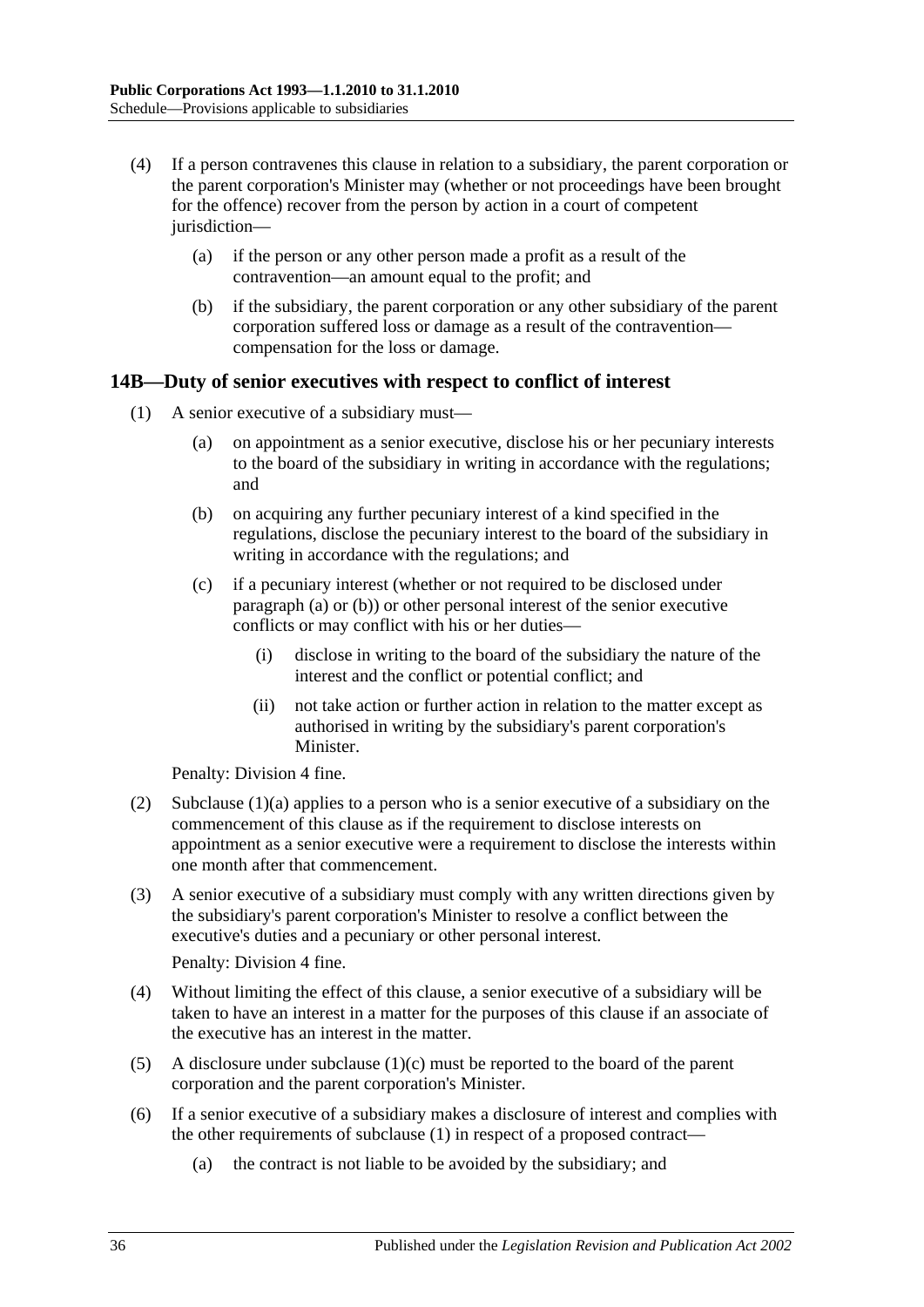- (b) the executive is not liable to account to the subsidiary for profits derived from the contract.
- <span id="page-36-1"></span>(7) If a senior executive of a subsidiary fails to make a disclosure of interest or fails to comply with any other requirement of [subclause](#page-35-4) (1) in respect of a proposed contract, the contract is liable to be avoided by the subsidiary or by its parent corporation or its parent corporation's Minister.
- (8) A contract may not be avoided under [subclause](#page-36-1) (7) if a person has acquired an interest in property the subject of the contract in good faith for valuable consideration and without notice of the contravention.
- (9) If a person is convicted of an offence against this clause in relation to a subsidiary, the court by which the person is convicted may, in addition to imposing a penalty, order the convicted person to pay to the parent corporation of the subsidiary—
	- (a) if the court is satisfied that the person or any other person made a profit as a result of the contravention—an amount equal to the profit; and
	- (b) if the court is satisfied that the subsidiary, the parent corporation or any other subsidiary of the parent corporation suffered loss or damage as a result of the contravention—compensation for the loss or damage.
- (10) If a person contravenes this clause in relation to a subsidiary, the parent corporation or the parent corporation's Minister may (whether or not proceedings have been brought for the offence) recover from the person by action in a court of competent jurisdiction—
	- (a) if the person or any other person made a profit as a result of the contravention—an amount equal to the profit; and
	- (b) if the subsidiary, the parent corporation or any other subsidiary of the parent corporation suffered loss or damage as a result of the contravention compensation for the loss or damage.
- (11) This clause does not apply in relation to a conflict or potential conflict between a senior executive's duties and a pecuniary or other personal interest while the executive remains unaware of the conflict or potential conflict, but in any proceedings against the executive the burden will lie on the executive to prove that he or she was not, at the material time, aware of the conflict or potential conflict.

#### <span id="page-36-2"></span><span id="page-36-0"></span>**15—Transactions with executives or associates of executives**

- (1) Neither an executive of a subsidiary nor an associate of an executive of a subsidiary may, without the approval of the parent corporation's Minister, be directly or indirectly involved in a transaction with the subsidiary, its parent corporation or any other subsidiary of its parent corporation.
- (2) A person will be treated as being indirectly involved in a transaction for the purposes of [subclause](#page-36-2) (1)—
	- (a) if the person initiates, promotes or takes any part in negotiations or steps leading to the making of the transaction with a view to that person or an associate of that person gaining some financial or other benefit (whether immediately or at a time after the making of the transaction); and
	- (b) despite the fact that neither that person nor an agent, nominee or trustee of that person becomes a party to the transaction.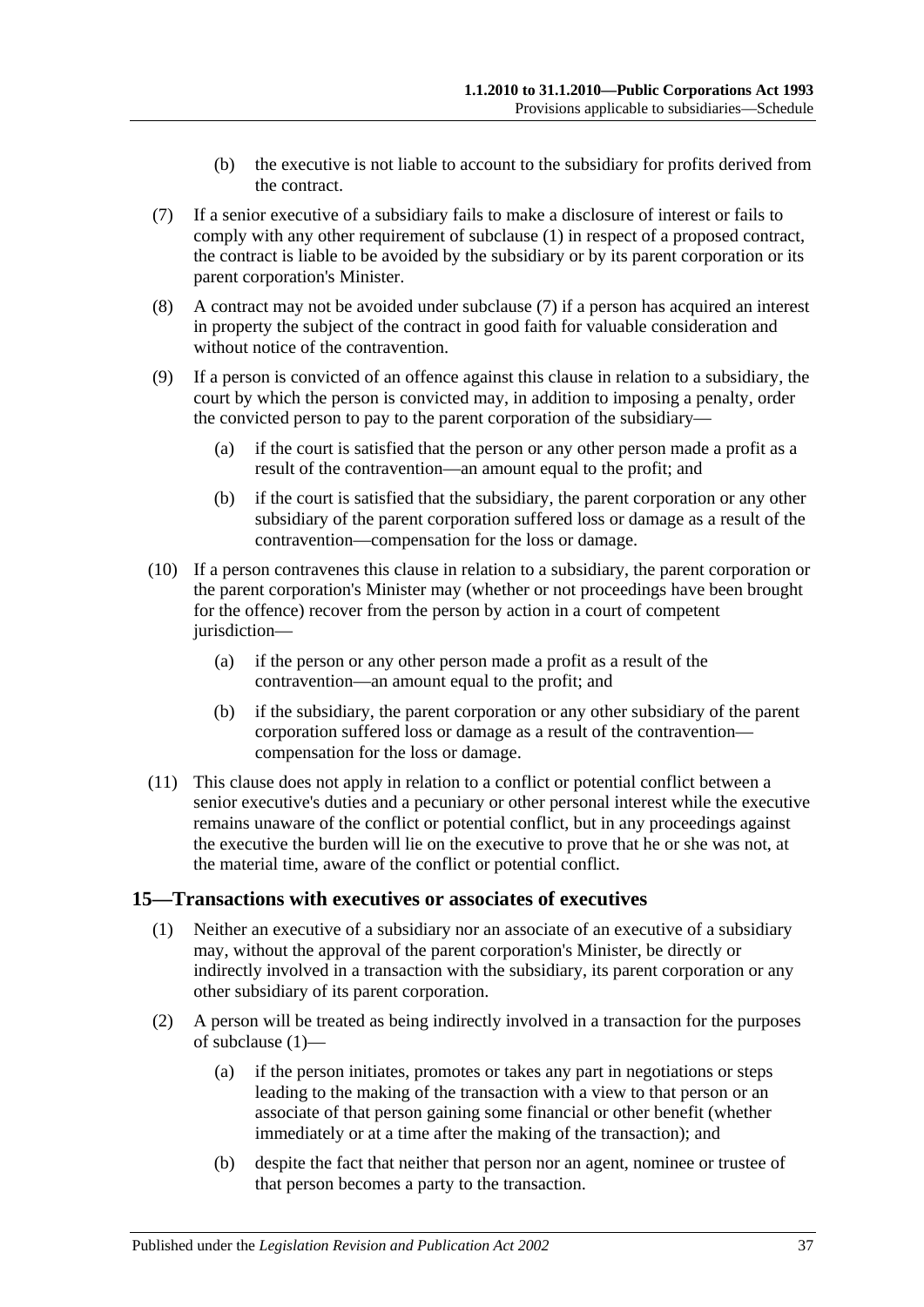- (3) [Subclause](#page-36-2) (1) does not apply—
	- $(a)$  to
		- (i) the receipt by the subsidiary, its parent corporation or any other subsidiary of the corporation of deposits of money or investments;
		- (ii) the provision of loans or other financial accommodation by the subsidiary, its parent corporation or any other subsidiary of the corporation for domestic or non-commercial purposes;
		- (iii) the provision of accident, health, life, property damage or income protection insurance or insurance against other risks (excluding credit or financial risks) by the subsidiary, its parent corporation or any other subsidiary of the corporation;
		- (iv) the provision of services (other than financial or insurance services) by the subsidiary, its parent corporation or any other subsidiary of the corporation,

in the ordinary course of its ordinary business and on ordinary commercial terms; or

- (b) to the employment of a person under a contract of service with the subsidiary, its parent corporation or any other subsidiary of the corporation or to a transaction that is ancillary or incidental to such employment; or
- (c) to transactions of a prescribed class.
- <span id="page-37-0"></span>(4) If a transaction is made with the subsidiary, its parent corporation or any other subsidiary of its parent corporation in contravention of [subclause](#page-36-2) (1), the transaction is liable to be avoided by the subsidiary or by its parent corporation or its parent corporation's Minister.
- (5) A transaction may not be avoided under [subclause](#page-37-0) (4) if a person has acquired an interest in property the subject of the transaction in good faith for valuable consideration and without notice of the contravention.
- <span id="page-37-1"></span>(6) An executive of a subsidiary must not counsel, procure, induce or be in any way (whether by act or omission or directly or indirectly) knowingly concerned in, or party to, a contravention of [subclause](#page-36-2) (1).

Penalty:

If an intention to deceive or defraud is proved—Division 4 fine or division 4 imprisonment, or both.

In any other case—Division 6 fine.

- (7) If a person is convicted of an offence for a contravention of [subclause](#page-37-1) (6), the court by which the person is convicted may, in addition to imposing a penalty, order the convicted person to pay to the parent corporation of the subsidiary—
	- (a) if the court is satisfied that the person or any other person made a profit as a result of the contravention—an amount equal to the profit;
	- (b) if the court is satisfied that the subsidiary, its parent corporation or any other subsidiary of the parent corporation suffered loss or damage as a result of the contravention—compensation for the loss or damage.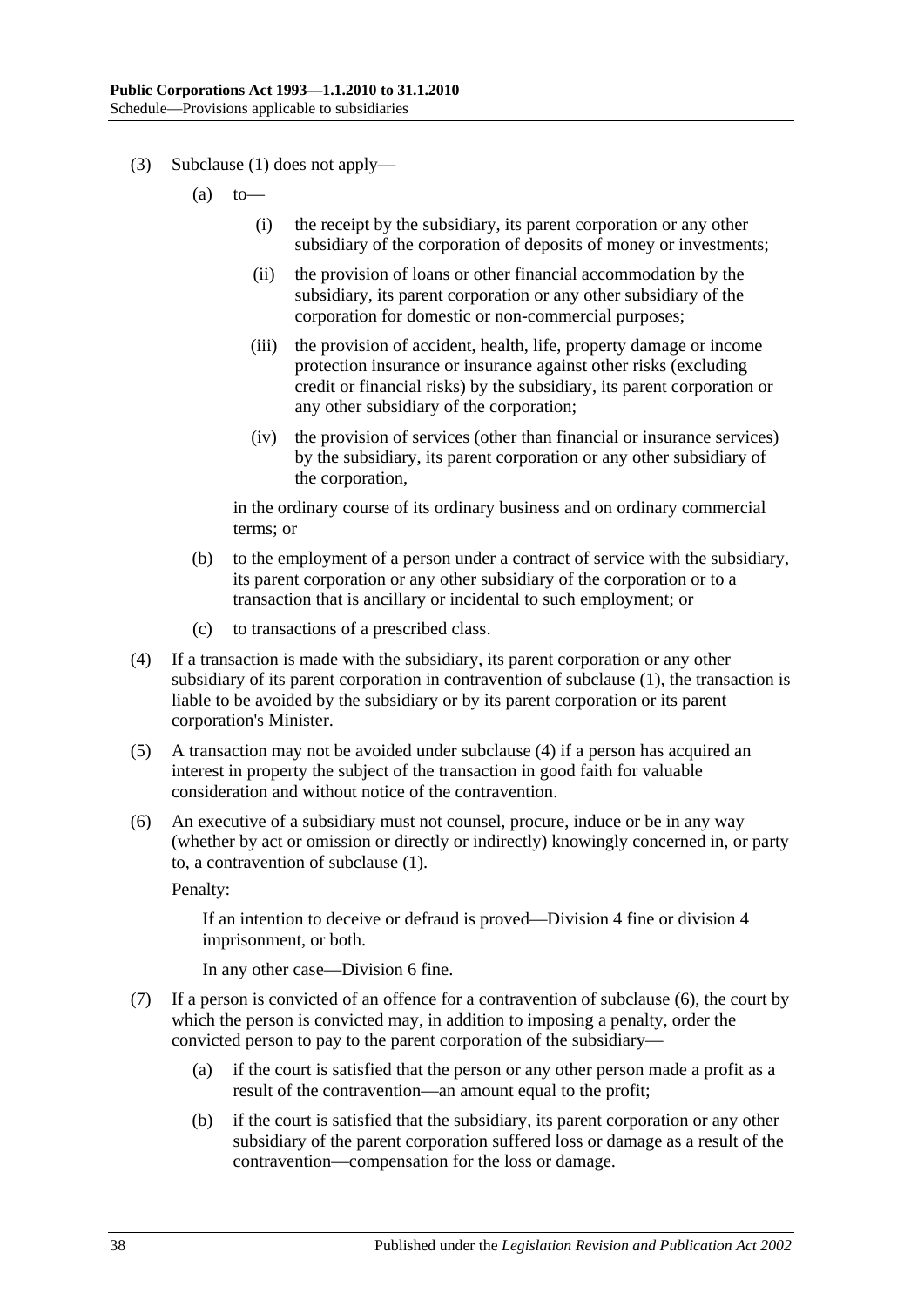- (8) If a person is guilty of a contravention of [subclause](#page-37-1) (6), the parent corporation or the parent corporation's Minister may (whether or not proceedings have been brought for the offence) recover from the person by action in a court of competent jurisdiction—
	- (a) if the person or any other person made a profit as a result of the contravention—an amount equal to the profit;
	- (b) if the subsidiary, its parent corporation or any other subsidiary of the parent corporation suffered loss or damage as a result of the contravention—compensation for the loss or damage.

#### <span id="page-38-1"></span><span id="page-38-0"></span>**16—Executives' and associates' interests in subsidiary or parent corporation**

- (1) Neither an executive of a subsidiary nor an associate of an executive of a subsidiary may, without the approval of the parent corporation's Minister—
	- (a) have or acquire a beneficial interest in shares in, debentures of or managed investment schemes of the subsidiary, its parent corporation or any other subsidiary of its parent corporation; or
	- (b) have or hold or acquire (whether alone or with another person or persons) a right or option in respect of the acquisition or disposal of shares in, debentures of or interests in managed investment schemes of the subsidiary, its parent corporation or any other subsidiary of its parent corporation; or
	- (c) be a party to, or entitled to a benefit under, a contract under which a person has a right to call for or make delivery of shares in, debentures of or interests in managed investment schemes of the subsidiary, its parent corporation or any other subsidiary of its parent corporation.
- <span id="page-38-2"></span>(2) An executive of a subsidiary must not counsel, procure, induce or be in any way (whether by act or omission or directly or indirectly) knowingly concerned in, or party to, a contravention of [subclause](#page-38-1) (1).

Penalty:

If an intention to deceive or defraud is proved—Division 4 fine or division 4 imprisonment, or both.

In any other case—Division 6 fine.

- (3) If a person is convicted of an offence for a contravention of [subclause](#page-38-2) (2), the court by which the person is convicted may, in addition to imposing a penalty, order the convicted person to pay to the parent corporation of the subsidiary—
	- (a) if the court is satisfied that the person or any other person made a profit as a result of the contravention—an amount equal to the profit;
	- (b) if the court is satisfied that the subsidiary, its parent corporation or any other subsidiary of the parent corporation suffered loss or damage as a result of the contravention—compensation for the loss or damage.
- (4) If a person is guilty of a contravention of [subclause](#page-38-2) (2), the parent corporation or the parent corporation's Minister may (whether or not proceedings have been brought for the offence) recover from the person by action in a court of competent jurisdiction—
	- (a) if the person or any other person made a profit as a result of the contravention—an amount equal to the profit;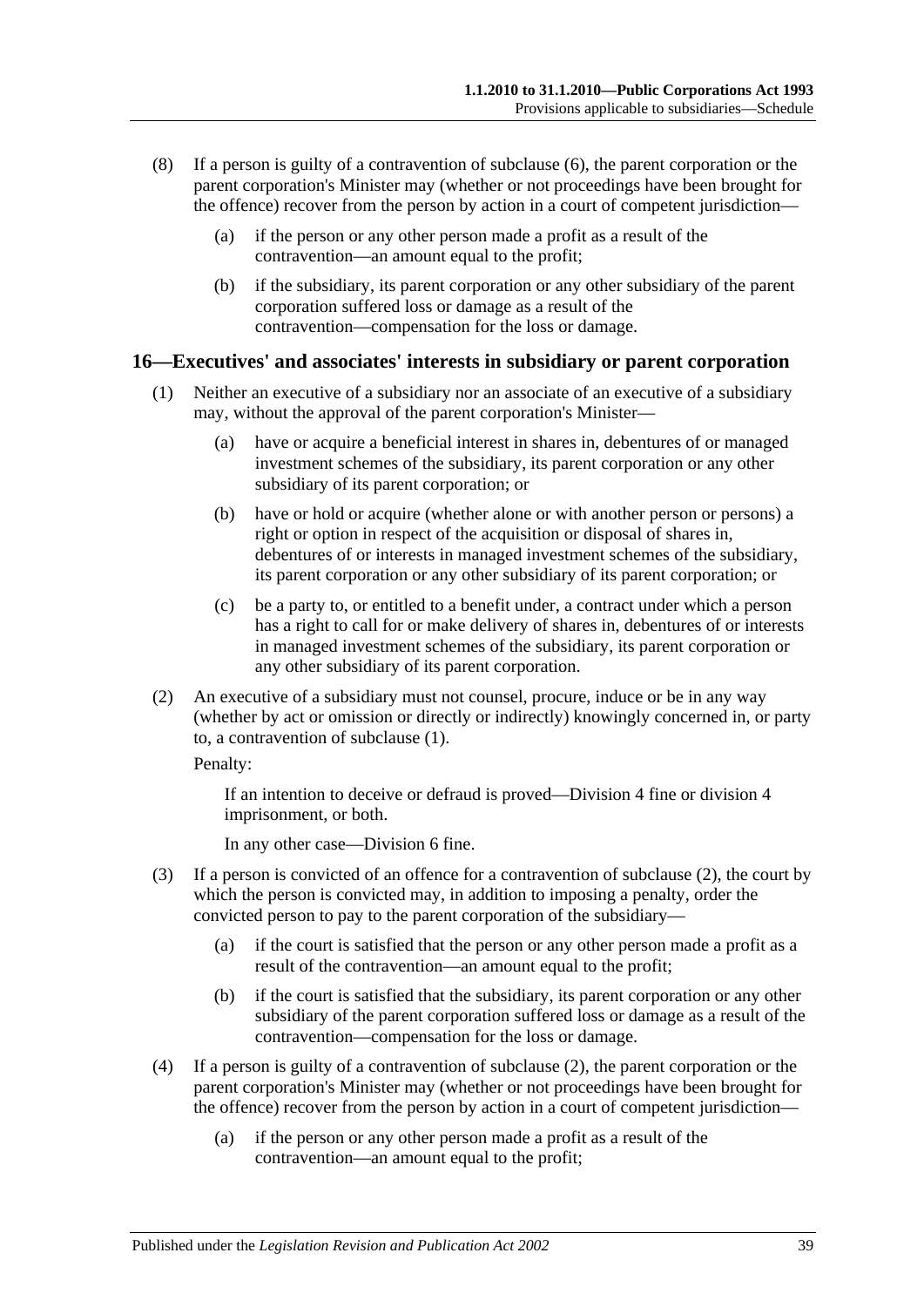(b) if the subsidiary, its parent corporation or any other subsidiary of the parent corporation suffered loss or damage as a result of the contravention—compensation for the loss or damage.

#### <span id="page-39-1"></span><span id="page-39-0"></span>**16A—Duty of employees with respect to conflict of interest**

- (1) If an employee of a subsidiary has a pecuniary or other personal interest that conflicts or may conflict with the employee's duties, the employee must disclose in writing to the chief executive of the subsidiary the nature of the interest and the conflict or potential conflict.
- (2) An employee of a subsidiary must comply with any written directions given by the chief executive of the subsidiary to resolve a conflict between the employee's duties and a pecuniary or other personal interest.
- (3) Without limiting the effect of this clause, an employee of a subsidiary will be taken to have an interest in a matter for the purposes of this clause if an associate of the employee has an interest in the matter.
- (4) A disclosure under [subclause](#page-39-1) (1) must be reported to the board of the subsidiary, the board of the parent corporation and the parent corporation's Minister.
- (5) Failure by an employee to comply with this clause constitutes grounds for termination of the employee's employment (but this does not derogate from any statutory provisions or other law governing the process for discipline or termination of employment of an employee).
- (6) If an employee of a subsidiary makes a disclosure of interest under [subclause](#page-39-1) (1) in respect of a proposed contract—
	- (a) the contract is not liable to be avoided by the subsidiary; and
	- (b) the employee is not liable to account to the subsidiary for profits derived from the contract.
- <span id="page-39-2"></span>(7) If an employee of a subsidiary fails to make a disclosure of interest under [subclause](#page-39-1) (1) in respect of a proposed contract, the contract is liable to be avoided by the subsidiary or by its parent corporation or its parent corporation's Minister.
- (8) A contract may not be avoided under [subclause](#page-39-2) (7) if a person has acquired an interest in property the subject of the contract in good faith for valuable consideration and without notice of the contravention.
- (9) If a person contravenes this clause in relation to a subsidiary, the parent corporation or the parent corporation's Minister may recover from the person by action in a court of competent jurisdiction—
	- (a) if the person or any other person made a profit as a result of the contravention—an amount equal to the profit; and
	- (b) if the subsidiary, the parent corporation or any other subsidiary of the parent corporation suffered loss or damage as a result of the contravention compensation for the loss or damage.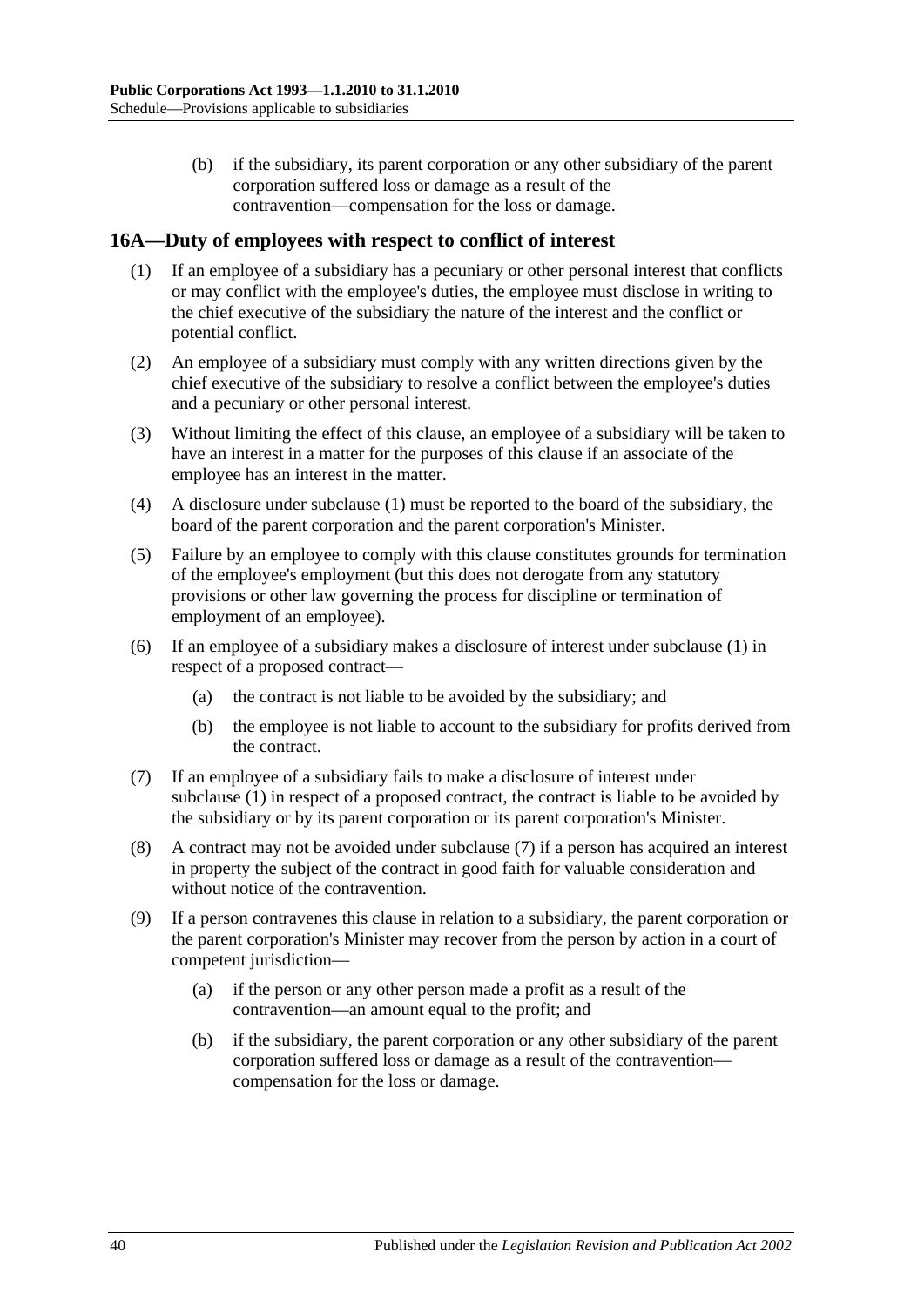- (10) This clause does not apply in relation to a conflict or potential conflict between an employee's duties and a pecuniary or other personal interest while the employee remains unaware of the conflict or potential conflict, but in any proceedings against the employee the burden will lie on the employee to prove that he or she was not, at the material time, aware of the conflict or potential conflict.
- (11) This clause does not apply to a senior executive of a subsidiary.

#### <span id="page-40-0"></span>**17—Validity of transactions of subsidiary**

- (1) Subject to [subclause](#page-40-1) (2), a transaction to which a subsidiary is a party or apparently a party (whether made or apparently made under the subsidiary's common seal or by a person with authority to bind the subsidiary) is not invalid because of—
	- (a) any deficiency of power on the part of the subsidiary; or
	- (b) any procedural irregularity on the part of the board or any director, employee or agent of the subsidiary; or
	- (c) any procedural irregularity affecting the appointment of a director, employee or agent of the subsidiary.
- <span id="page-40-1"></span>(2) This clause does not validate a transaction in favour of a party—
	- (a) who enters into the transaction with actual knowledge of the deficiency or irregularity; or
	- (b) who has a connection or relationship with the corporation such that the person ought to know of the deficiency or irregularity.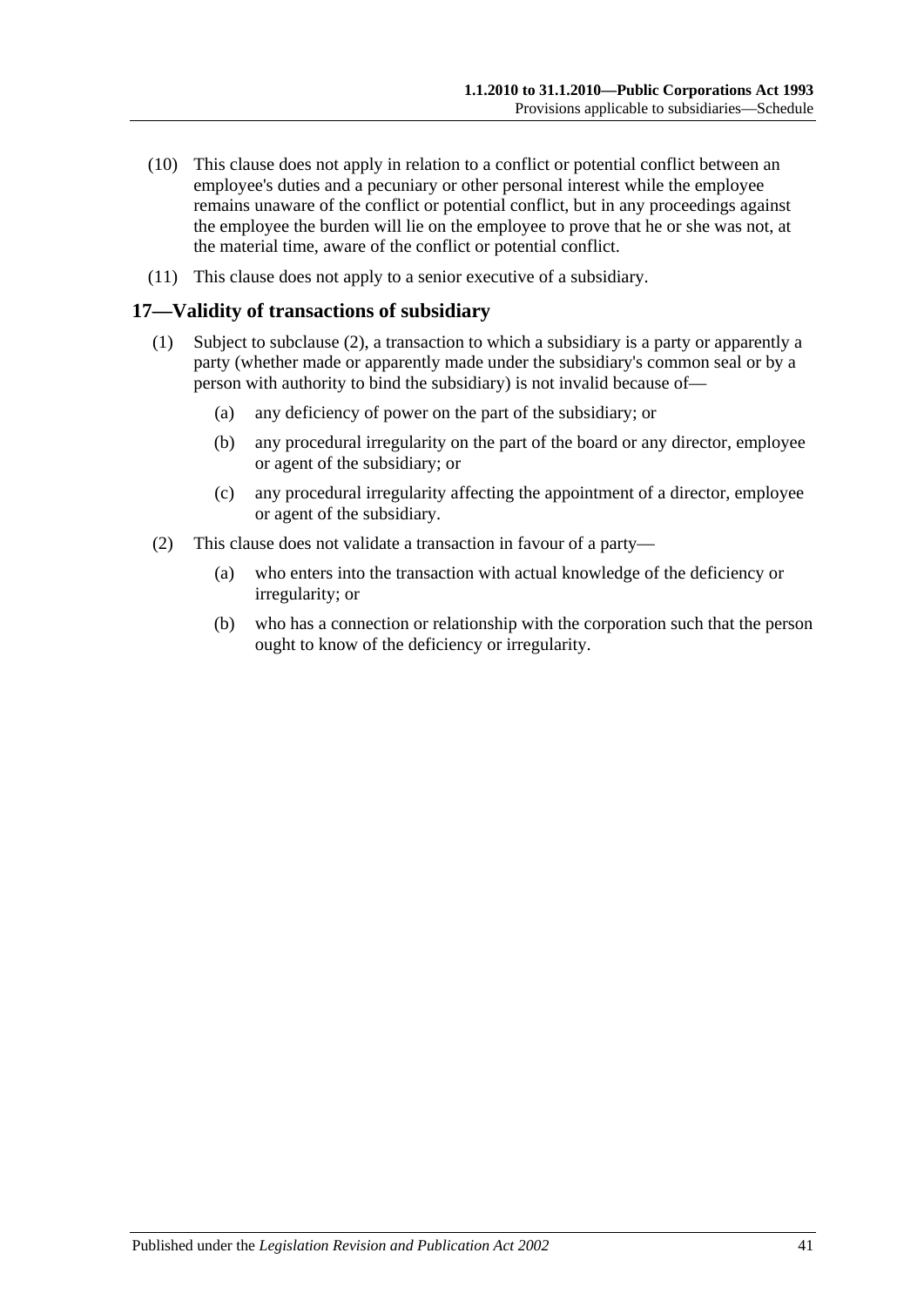# <span id="page-41-0"></span>**Legislative history**

#### **Notes**

- Amendments of this version that are uncommenced are not incorporated into the text.
- Please note—References in the legislation to other legislation or instruments or to titles of bodies or offices are not automatically updated as part of the program for the revision and publication of legislation and therefore may be obsolete.
- Earlier versions of this Act (historical versions) are listed at the end of the legislative history.
- For further information relating to the Act and subordinate legislation made under the Act see the Index of South Australian Statutes or www.legislation.sa.gov.au.

### **Principal Act and amendments**

New entries appear in bold.

| Year | N <sub>o</sub> | Title                                                                                  | Assent     | Commencement                                                |
|------|----------------|----------------------------------------------------------------------------------------|------------|-------------------------------------------------------------|
| 1993 | 36             | <b>Public Corporations Act 1993</b>                                                    | 13.5.1993  | 1.9.1993 (Gazette 19.8.1993 p868)                           |
| 2003 | 36             | Statutes Amendment (Honesty and<br>Accountability in Government) Act<br>2003           | 31.7.2003  | Pt 4 (ss 8-17)-29.4.2004 (Gazette<br>29.4.2004 p1173)       |
| 2006 | 43             | <b>Statutes Amendment (Domestic</b><br>Partners) Act 2006                              | 14.12.2006 | Pt 69 (s 179)—1.6.2007 ( <i>Gazette</i><br>26.4.2007 p1352) |
| 2009 | 58             | <b>Statutes Amendment (National</b><br><b>Industrial Relations System) Act</b><br>2009 | 26.11.2009 | Pt 11 (s 39)-1.1.2010 (Gazette<br>17.12.2009 p6351)         |
| 2009 | 84             | <b>Statutes Amendment (Public Sector</b><br>Consequential Amendments) Act 2009         | 10.12.2009 | Pt 125 (ss 285 & 286)—1.2.2010 (Gazette<br>28.1.2010 p320)  |

### **Provisions amended**

New entries appear in bold.

| Entries that relate to provisions that have been deleted appear in italics. |  |  |  |  |
|-----------------------------------------------------------------------------|--|--|--|--|
|-----------------------------------------------------------------------------|--|--|--|--|

| Provision                    | How varied                                                     | Commencement |
|------------------------------|----------------------------------------------------------------|--------------|
| Pt <sub>1</sub>              |                                                                |              |
| s <sub>2</sub>               | omitted under Legislation Revision and<br>Publication Act 2002 | 29.4.2004    |
| s <sub>3</sub>               |                                                                |              |
| s(1)                         |                                                                |              |
| debenture                    | amended by $36/2003$ s $8(a)$                                  | 29.4.2004    |
| domestic partner             | inserted by $43/2006$ s $179(1)$                               | 1.6.2007     |
| managed<br>investment scheme | inserted by $36/2003$ s $8(b)$                                 | 29.4.2004    |
|                              | prescribed interest deleted by $36/2003$ s $8(c)$              | 29.4.2004    |
| relative                     | amended by $43/2006$ s $179(2)$                                | 1.6.2007     |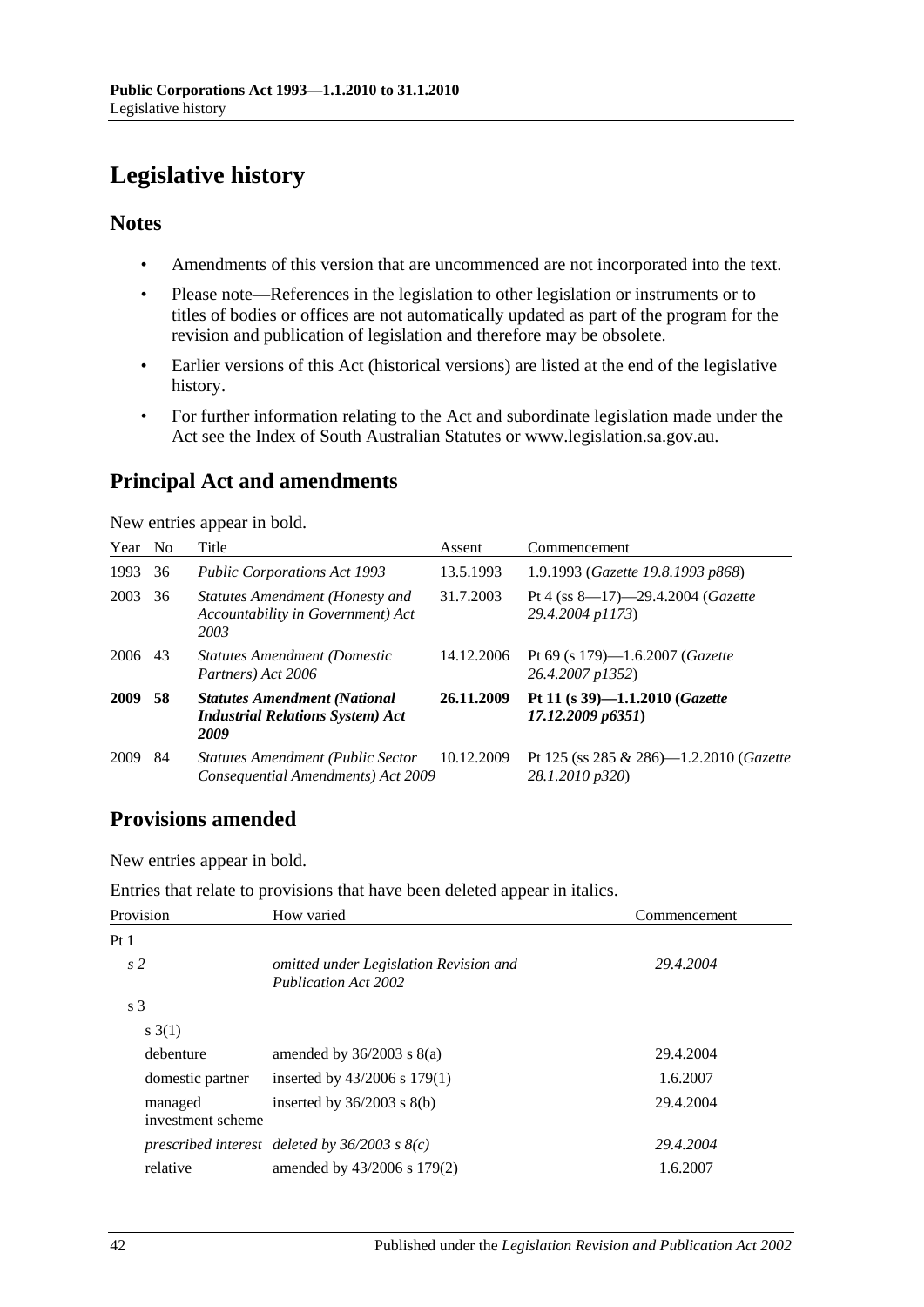| relevant interest | amended by $36/2003$ s $8(d)$       | 29.4.2004                    |
|-------------------|-------------------------------------|------------------------------|
| senior executive  | inserted by $36/2003$ s $8(e)$      | 29.4.2004                    |
| spouse            | substituted by 43/2006 s 179(3)     | 1.6.2007                     |
| subsidiary        | amended by $36/2003$ s $8(f)$       | 29.4.2004                    |
| s(2)              | amended by 43/2006 s 179(4)         | 1.6.2007                     |
| s <sub>5</sub>    |                                     |                              |
| $s\,5(1a)$        | inserted by $36/2003$ s $9(a)$      | 29.4.2004                    |
| s 5(3)            | amended by $36/2003$ s $9(b)$       | 29.4.2004                    |
| Pt 4              |                                     |                              |
| s 16              |                                     |                              |
| s16(2)            | substituted by 36/2003 s 10         | 29.4.2004                    |
| $s\,16(3)$        | deleted by 36/2003 s 10             | 29.4.2004                    |
| s 17              |                                     |                              |
| s 17(3)           | amended by 36/2003 s 11             | 29.4.2004                    |
| s 18              |                                     |                              |
| s 18(1)           | amended by 36/2003 s 12             | 29.4.2004                    |
| s 19              |                                     |                              |
| s 19(1)           | amended by $36/2003$ s $13(a)$      | 29.4.2004                    |
| s 19(5)           | amended by 36/2003 s 13(b)          | 29.4.2004                    |
| s 22              | substituted by 84/2009 s 285        | uncommenced-not incorporated |
| Pt 6              |                                     |                              |
| ss 36A and 36B    | inserted by 36/2003 s 14            | 29.4.2004                    |
| s 38              |                                     |                              |
| $s \ 38(1)$       | amended by 36/2003 s 15             | 29.4.2004                    |
| s 38A             | inserted by 36/2003 s 16            | 29.4.2004                    |
| s 38B             | inserted by 58/2009 s 39            | 1.1.2010                     |
| Sch               |                                     |                              |
| cl 5              |                                     |                              |
| cl $5(2)$         | substituted by $36/2003$ s $17(a)$  | 29.4.2004                    |
| cl 5(3)           | deleted by $36/2003$ s $17(a)$      | 29.4.2004                    |
| cl <sub>6</sub>   |                                     |                              |
| cl $6(3)$         | amended by 36/2003 s 17(b)          | 29.4.2004                    |
| cl 7              |                                     |                              |
| cl $7(1)$         | amended by $36/2003$ s $17(c)$ —(e) | 29.4.2004                    |
| cl 8              |                                     |                              |
| cl $8(1)$         | amended by $36/2003$ s $17(f)$      | 29.4.2004                    |
| cl $8(5)$         | amended by $36/2003$ s $17(g)$      | 29.4.2004                    |
| cl 11             | substituted by 84/2009 s 286        | uncommenced-not incorporated |
| cll 14A and 14B   | inserted by 36/2003 s 17(h)         | 29.4.2004                    |
| cl 16             |                                     |                              |
| cl $16(1)$        | amended by $36/2003$ s $17(i)$ —(k) | 29.4.2004                    |
| cl 16A            | inserted by 36/2003 s 17(l)         | 29.4.2004                    |